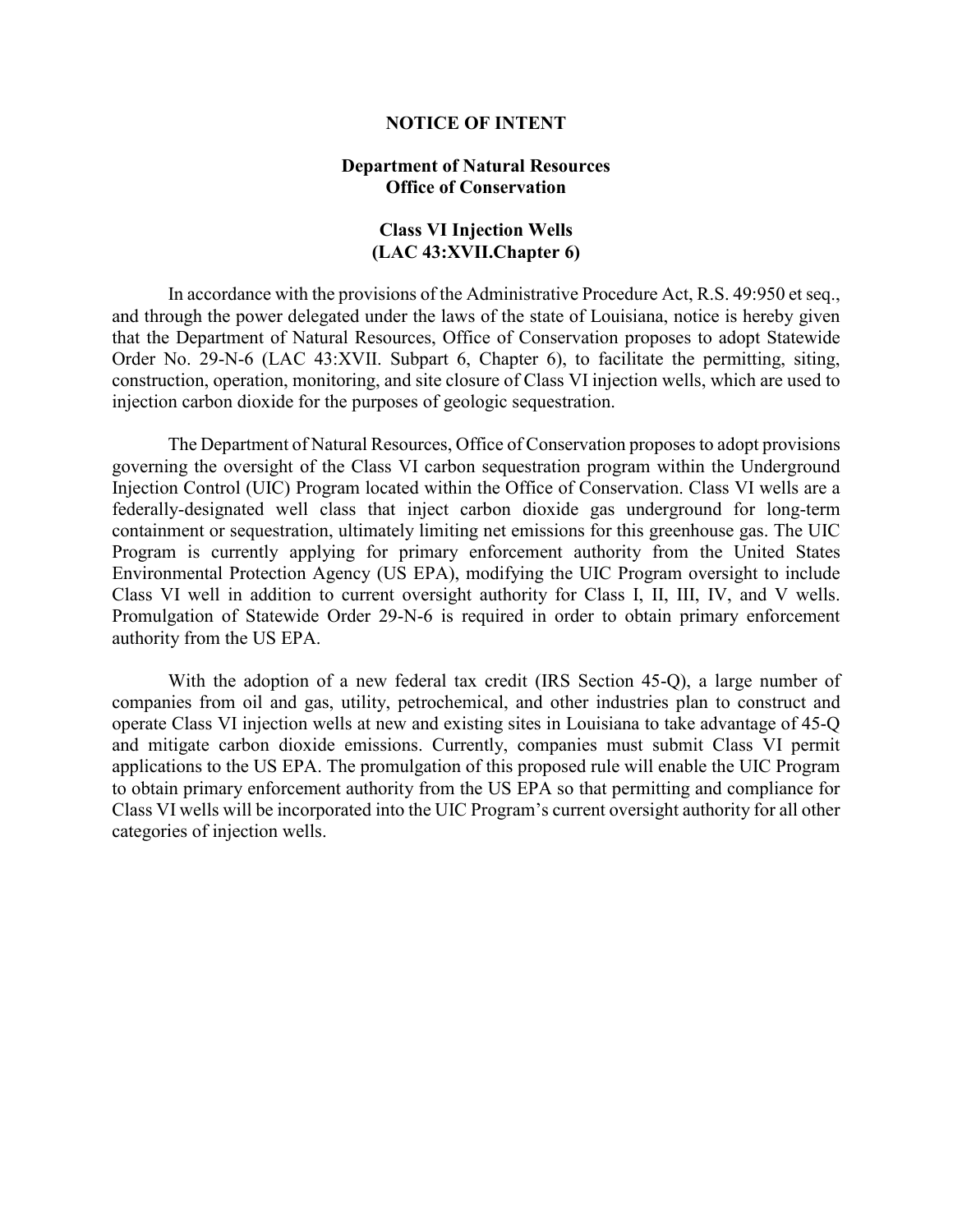#### **Title 43**

### **NATURAL RESOURCES**

# **Part XVII. Office of Conservation―Injection and Mining Subpart 6. Statewide Order No. 29-N-6**

#### **Chapter 6. Class VI Injection Wells**

#### **§601. Definitions**

A. The following definitions apply to all regulations in this Chapter. Terms not defined in this Section for Class VI wells have the meaning given by R.S. (1950) Title 30, Section 1103.

*Abandoned Well*―a well whose use has been permanently discontinued or which is in a state of disrepair such that it cannot be used for its intended purpose or for observation purposes.

*Act*―Part I, Chapter 1 of Title 30 of the Louisiana Revised Statutes.

*Act 517*—Act 517 of the 2009 Louisiana regular legislative session. See *Louisiana Geologic Sequestration of Carbon Dioxide Act*.

*Application*―the filing by a person on the Office of Conservation forms for an underground injection permit, including any additions, revisions or modifications to the forms.

*Aquifer*―a geological formation, group of formations, or part of a formation that is capable of yielding a significant amount of water to a well or spring.

*Area of Revie*w―the region surrounding the *geologic sequestration project* where USDWs may be endangered by the injection activity, and is delineated using computational modeling that accounts for the physical and chemical properties of all phases of the injected *carbon dioxide stream* and displaced fluids, and is based on available site characterization, monitoring, and operational data as set forth in §§615.B. and 615.C.

*Carbon Dioxide*—naturally occurring, geologically sourced, or anthropogenically sourced carbon dioxide including its derivatives and all mixtures, combinations, and phases, whether liquid or gaseous, stripped, segregated, or divided from any other fluid stream thereof.

*Carbon Dioxide Plume*—the extent underground, in three dimensions, of an injected *carbon dioxide stream*.

*Carbon Dioxide Stream*—the carbon dioxide that has been captured from an emission source (e.g., a power plant), plus incidental associated substances derived from the source materials and the capture process, and any substances added to the stream to enable or improve the injection process. This meaning does not apply to any carbon dioxide stream meeting the definition of a hazardous waste under Title 40, Code of Federal Regulations, Part 261.

*Casing*―a metallic or nonmetallic tubing or pipe of varying diameter and weight, lowered into a borehole during or after drilling in order to support the sides of the hole and thus prevent the walls form caving, to prevent loss of drilling mud into porous ground, or to prevent water, gas or other fluid from entering or leaving the hole.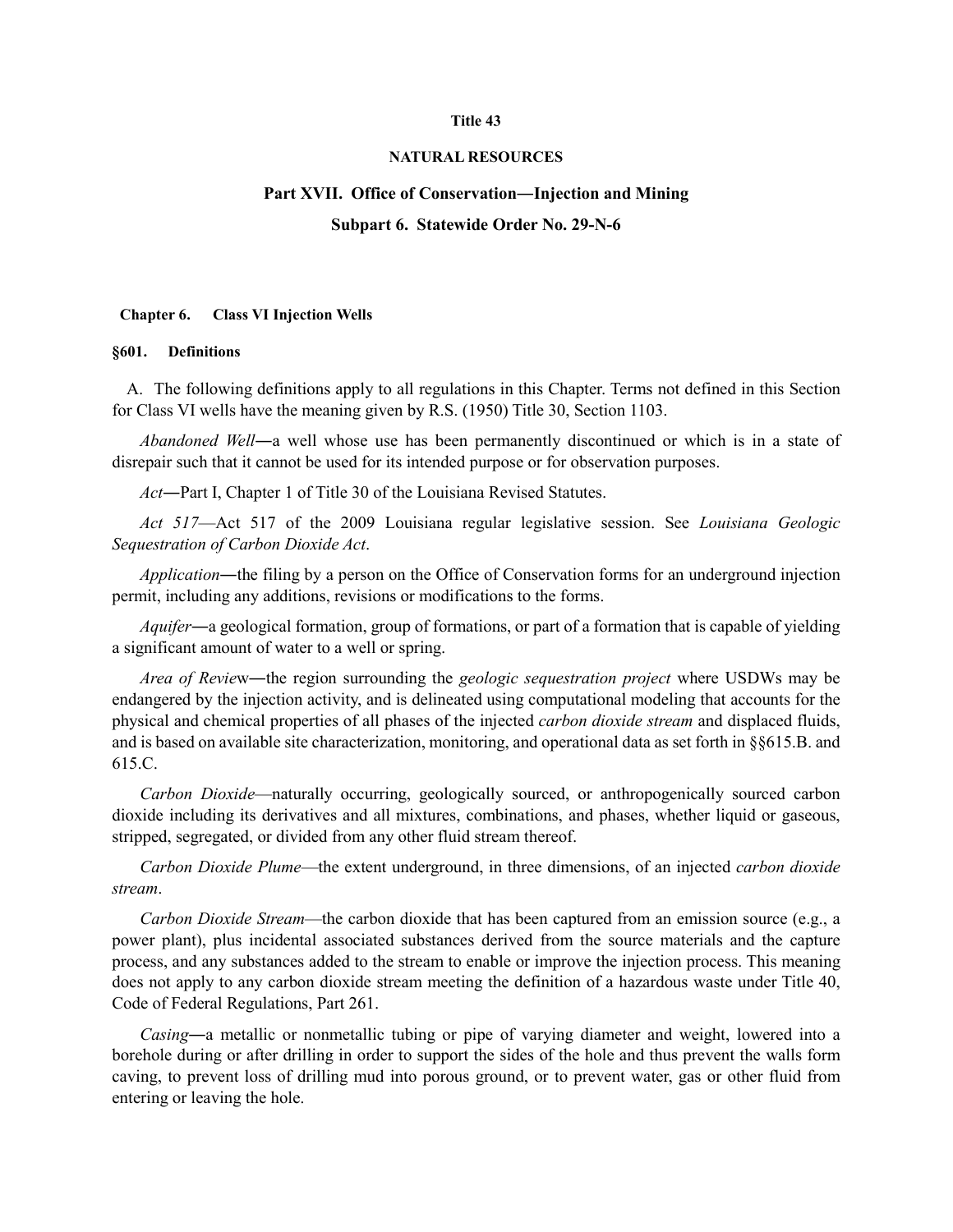*Catastrophic Collapse*―the sudden and utter failure of overlying *strata* caused by removal of underlying materials.

*Cementing*―the operation whereby a cement slurry is pumped into a drilled hole and/or forced behind the casing.

*Cesspool*―a drywell that receives untreated sanitary waste containing human excreta, and which sometimes has an open bottom and/or perforated sides.

*Commissioner*―the Assistant Secretary of the Office of Conservation, Department of Natural Resources.

*Confining Bed*―a body of impermeable or distinctly less permeable material stratigraphically adjacent to one or more aquifers.

*Confining Zone*―a geological formation, group of formations, or part of a formation stratigraphically overlying the *injection zone* that acts as a barrier to fluid movement above an *injection zone*.

*Contaminant*―any physical, chemical, biological, or radiological substance or matter in water.

*Corrective Action*—the use of UIC program-approved methods to ensure that wells within the area of review do not serve as conduits for the movement of fluids into USDWs.

*Disposal Well*―a well used for the disposal of waste into a subsurface stratum.

*Drilling Mud*―heavy suspension used in drilling an injection well introduced down the drill pipe and through the drill bit.

*Draft Permit―* a document prepared under §611.C.1 indicating the commissioner's decision to issue or deny, modify, revoke and reissue, terminate, or reissue a permit. A notice of intent to terminate a permit and a notice of intent to deny a permit as discussed in §§613.E.2 and 611.C are types of "draft permits." A denial of request for modification, revocation and reissuance, or termination, as discussed in §613.B.4 is not a draft permit.

*Drywell*―a well, other than an improved sinkhole or subsurface fluid distribution system, completed above the water table so that its bottom and sides are typically dry except when receiving fluids.

*Effective Date*―the date that the Louisiana State UIC Program is approved by the Environmental Protection Agency.

*Emergency Permit*—a UIC permit issued in accordance with §115 or §515.

*Exempted Aquifer*―an aquifer or its portion that meets the criteria of the definition of underground source of drinking water but which has been exempted according to the procedures set forth in §603.F.

*Existing Injection Well or Project*―an injection well or project other than a new injection well or project.

*Experimental Technology*―a technology which has not been proven feasible under the conditions in which it is being tested.

*Facility or Activity*―any facility or activity, including land or appurtenances thereto, that is subject to these regulations.

*Fault*―a surface or zone of rock fracture along which there has been displacement.

*Flow Rate*―the volume per time unit given to the flow of gases or other fluid substance which emerges from an orifice, pump, turbine or passes along a conduit or channel.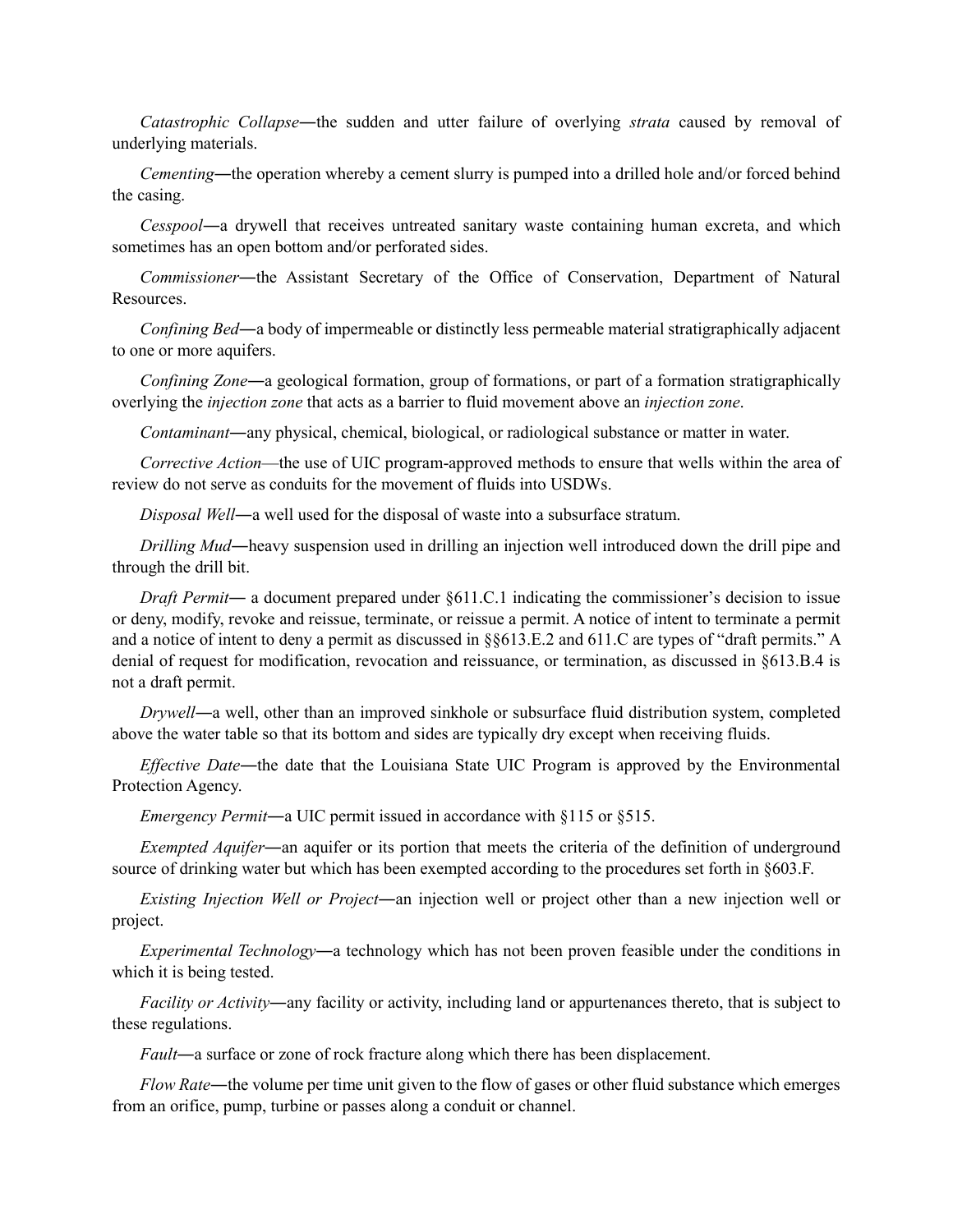*Fluid*―any material or substance which flows or moves whether in a semisolid, liquid, sludge, gas or any other form or state.

*Formation*―a body of consolidated or unconsolidated rock characterized by a degree of lithologic homogeneity revealingly, but not necessarily, tabular and is mappable on the earth's surface or traceable in the subsurface.

*Formation Fluid*—fluid present in a formation under natural conditions as opposed to introduced fluids, such as drilling muds.

*Generator*―any person, by site location, whose act or process produces hazardous waste identified or listed in the Louisiana Hazardous Waste Management Program; or any person or entity who generates or causes to be generated any fluid for well injection.

*Geologic Storage*—the long or short-term underground storage of carbon dioxide in subsurface geologic formations.

*Geologic Storage Facility*—See *Geologic Sequestration Site*.

*Geologic Storage Site*—See *Geologic Sequestration Site*.

*Geologic Sequestration*—the long-term containment of a gaseous, liquid, or supercritical carbon dioxide stream in subsurface geologic formations. This term does not apply to carbon dioxide capture or transport.

*Geologic Sequestration Project*—an injection well or wells used to emplace a *carbon dioxide stream* beneath the lowermost formation containing a USDW; or wells used for *geologic sequestration* of carbon dioxide that have received an expansion to the areal extent of an existing Class II enhanced oil recovery or enhanced gas recovery aquifer exemption pursuant to §603.F of this chapter. It includes the subsurface three-dimensional extent of the *carbon dioxide plume*, associated area of elevated pressure, and displaced fluids, as well as the surface area above that delineated region.

*Geologic Sequestration Site*—the underground reservoir, carbon dioxide injection wells, monitoring wells, underground equipment, and surface buildings and equipment utilized in the sequestration or storage operation, including pipelines owned or operated by the sequestration or storage operator used to transport the carbon dioxide from one or more capture facilities or sources to the sequestration or storage and injection site. The underground reservoir component of the sequestration or storage facility includes any necessary and reasonable aerial buffer and subsurface monitoring zones designated by the commissioner for the purpose of ensuring the safe and efficient operation of the storage facility for the storage of carbon dioxide and shall be chosen to protect against pollution, and escape, or migration of carbon dioxide.

*Ground Water*―water below the land surface in a zone of saturation.

*Hazardous Waste*―a hazardous waste as defined in the Louisiana Hazardous Waste Management Program.

*Hazardous Waste Management (HWM) Facility*―all contiguous land, and structures, other appurtenances, and improvements on the land, used for treating, storing or disposing of hazardous waste.

*Improved Sinkhole*—a naturally occurring karst depression or other natural crevice found in volcanic terrain and other geologic settings which have been modified by man for the purpose of directing and emplacing fluids into the subsurface.

*Injection Well*―a well into which fluids are being injected other than fluids associated with active drilling operations.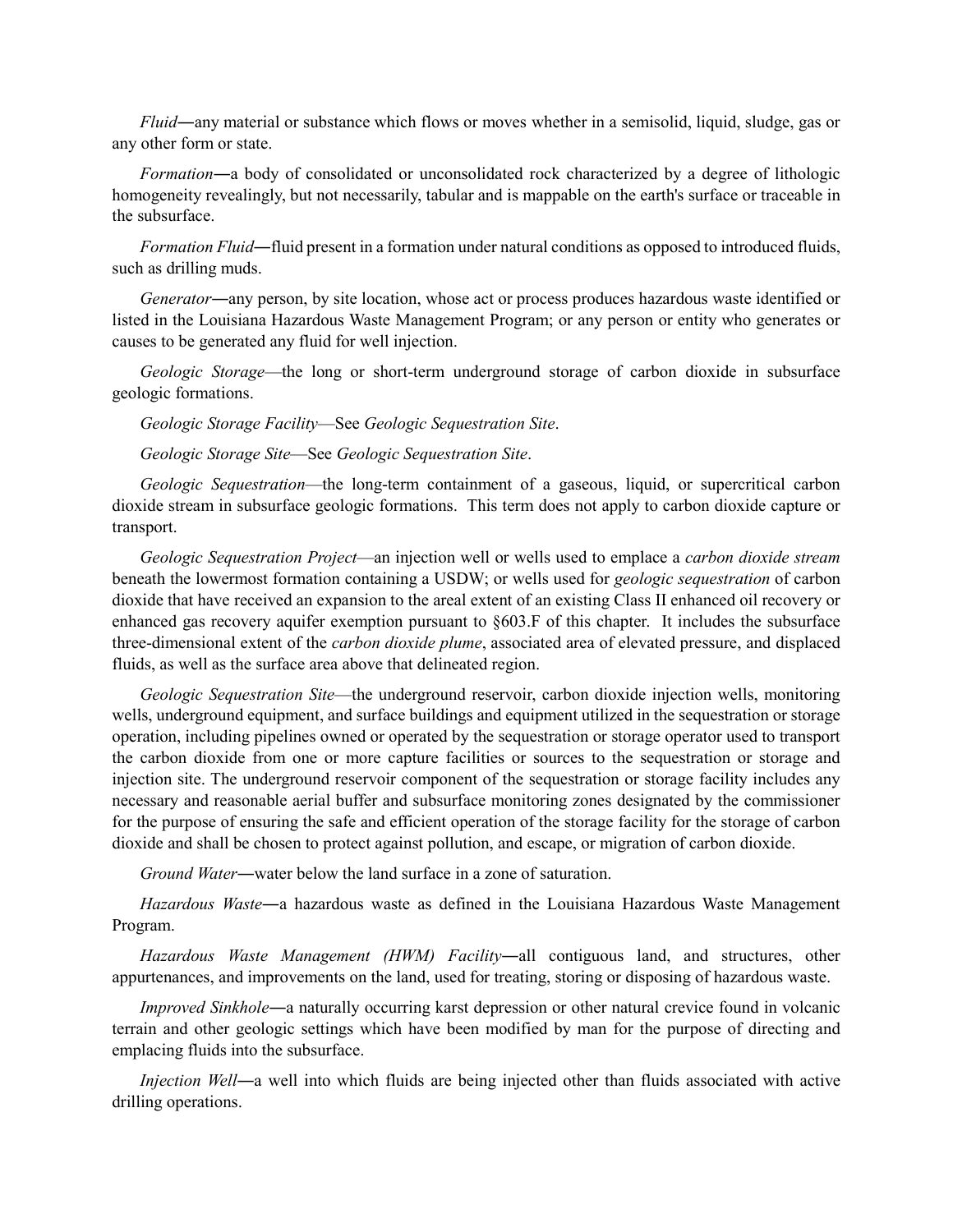*Injection Interval*―that part of the *injection zone* in which the well is screened or perforated or in which injected fluids are directly emplaced.

*Injection Zone*―a geological formation, group of formations or part of a formation receiving fluids through a well. For Class VI projects, it must also be of sufficient areal extent, thickness, porosity, and permeability to receive carbon dioxide through a well or wells associated with a geologic sequestration project.

*Ionizing Radiation*―any electromagnetic or particulate radiation capable of producing ions, directly or indirectly, in its passage through matter. It includes any or all of the following: alpha rays, beta rays, gamma rays, X-rays, neutrons, high-speed electrons, high-speed protons, and other atomic particles; but not sound or radio waves, or visible, infrared or ultraviolet light.

*Lithology*―the description of rocks on the basis of their physical and chemical characteristics.

*Louisiana Geologic Sequestration of Carbon Dioxide Act*—Act 517 of 2009 at Chapter 11 of Title 30 of the Louisiana Revised Statutes of 1950,

*Major Facility*―any Class I or IV hazardous waste injection well facility or activity.

*Manifest*—the shipping document originated and signed by the generator which contains the information required by the Hazardous Waste Management Program.

*New Injection Well*―a well which began injection after the Louisiana Underground Injection Control program is approved and the applicable (Office of Conservation) rules and regulations are promulgated.

*Operator*—the person recognized as being responsible to the Office of Conservation for the well, site, facility, or activity subject to regulatory authority under these rules and regulations. The *operator* can, but need not be, the *owner* of the well, site, facility, or activity.

*Owner*―the person that owns any well, site, facility, or activity subject to regulation under the UIC program. The *owner* can, but need not be, the *operator* of the well, site, facility, or activity.

*Packer*―a device lowered into a well to produce a fluid tight seal within the casing.

*Permit*—an authorization, license, or equivalent control document issued by the commissioner to implement the requirements of these regulations. Permit includes, but it is not limited to, area permits and emergency permits. Permit does not include UIC authorization by rule or any permit which has not yet been the subject of final agency action, such as a draft permit.

*Person*—any natural person, individual, association, corporation, partnership, limited liability company, or other entity, receiver, tutor, curator, executor, administrator, fiduciary, municipality, state or federal agency, or an agent or employee of the aforementioned thereof.

*Plugging*―the act or process of stopping the flow of water, oil or gas into or out of a formation through a borehole or well penetrating that formation.

*Plugging Record*― a systematic listing of permanent or temporary abandonment of water, oil, gas, test, exploration and waste injection wells, and may contain a well log, description of amounts and types of plugging material used, the method employed for plugging, a description of formations which are sealed and a graphic log of the well showing formation location, formation thickness, and location of plugging structures.

*Point of Injection*—the last accessible sampling point prior to waste fluids being released into the subsurface environment through a Class V injection well. For example, the point of injection of a Class V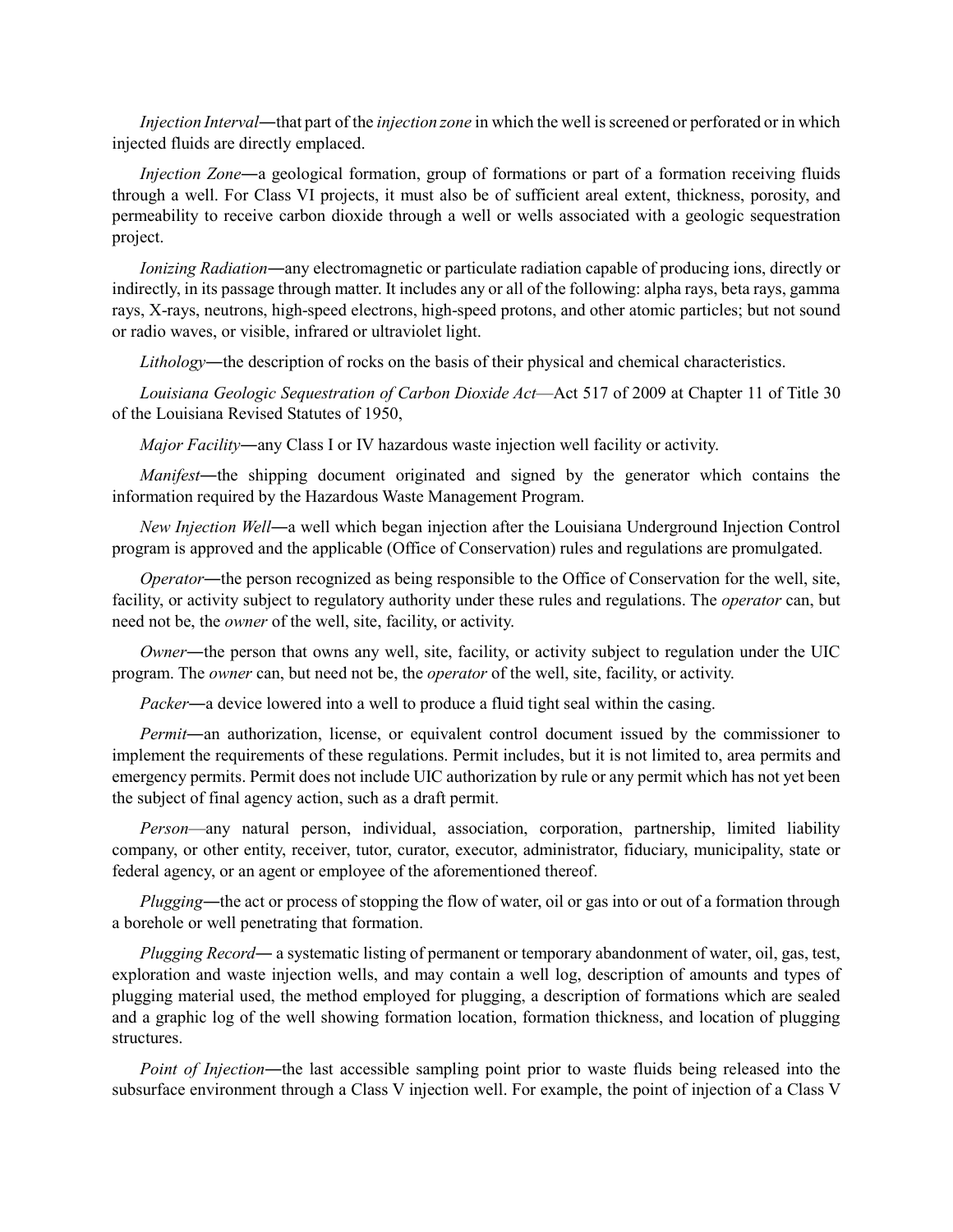septic system might be the distribution box, the last accessible sampling point before the waste fluids drain into the underlying soils. For a dry well, it is likely to be the well bore itself.

*Post-Injection Site Care*—the appropriate monitoring and other actions (including corrective action) needed following cessation of geologic sequestration injection to ensure that USDWs are not endangered, as required under §633.

*Pressure*―the total load or force per unit area acting on a surface.

*Pressure Front*—the zone of elevated pressure in the subsurface created by injection where there is a pressure differential sufficient to cause the movement of injected fluids or formation fluids into a USDW.

*Project*―a group of wells in a single operation.

*Public Water System*―a system for the provision to the public of piped water for human consumption, if such system has at least 15 service connections or regularly serves at least 25 individuals. Such term includes:

a. any collection, treatment, storage, and distribution facilities under control of the operator of such system and used primarily in connection with such system; and

b. any collection or pretreatment storage facilities not under such control which are used primarily in connection with such system.

*Radiation*―any electromagnetic or ionizing radiation including gamma rays and X-rays, alpha and beta particles, high-speed electrons, neutrons, protons and other nuclear particles; but not sound waves. Unless specifically stated otherwise, these regulations apply only to ionizing radiation.

*Radioactive Material*―any material, whether solid, liquid, or gas, which emits radiation spontaneously.

*Radioactive Waste*―any waste which contains radioactive material for which no use or reuse is intended and which is to be discarded.

*RCRA*―the Solid Waste Disposal Act as amended by the Resource Conservation and Recovery Act of 1976 (P.L. 94-580 as amended by P.L. 95-609, 42 U.S.C. 6901 et seq.).

*Reservoir*—that portion of any underground geologic stratum, formation, or aquifer, including oil and gas reservoirs, or other saline formations, and coal and coalbed methane seams, suitable for or capable of being made suitable for injection or storage of fluids.

*Sanitary Waste*―liquid or solid wastes originating solely from humans and human activities, such as wastes collected from toilets, showers, wash basins, sinks used for cleaning domestic areas, sinks used for food preparation, clothes washing operations, and sinks or washing machines where food and beverage serving dishes, glasses, and utensils are cleaned. Sources of these wastes may include single or multiple residences, hotels and motels, restaurants, bunkhouses, schools, ranger stations, crew quarters, guard stations, campgrounds, picnic grounds, day-use recreation areas, other commercial facilities, and industrial facilities provided the waste is not mixed with industrial waste.

*Schedule of Compliance*―a schedule or remedial measures included in a permit, including an enforceable sequence of interim requirements (for example, actions, operations, or milestone events) leading to compliance with the act and these regulations.

*Septic System*―a well that is used to emplace sanitary waste below the surface and is typically comprised of a septic tank and subsurface fluid distribution system or disposal system.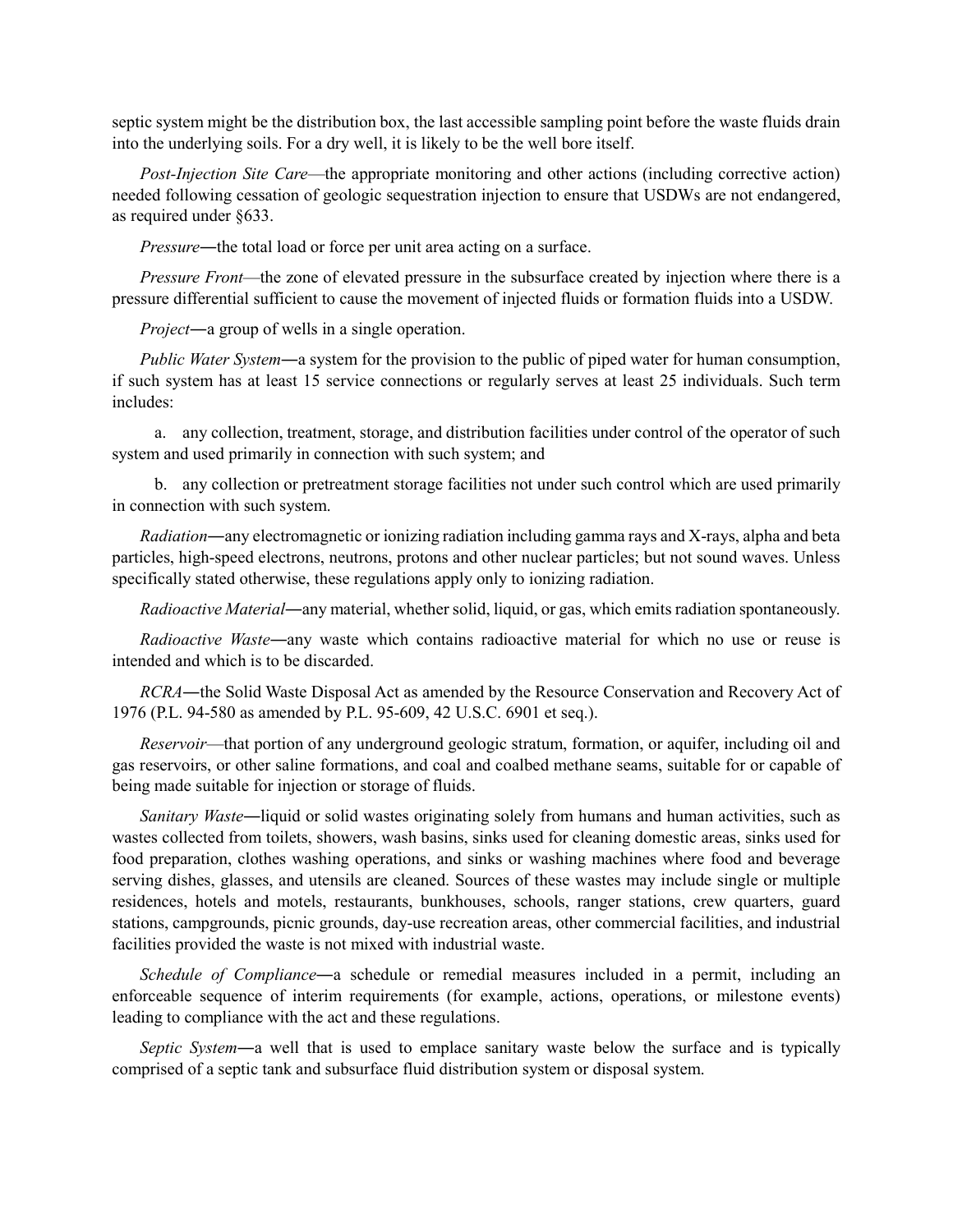*Site*—the land or water area where any facility or activity is physically located or conducted including adjacent land used in connection with the facility or activity.

*Site Closure*—the point or time, as determined by the UIC program following the requirements under §633, at which the owner or operator of a geologic sequestration site is released from *post-injection site care* responsibilities.

*Skin Effect*—the blockage or plugging of the well perforations or near wellbore formation face from solids in the waste stream that results in increased injection pressures and can be measured by accepted engineering test procedures.

*Sole or Principal Source Aquifer*―an aquifer which is the sole or principal drinking water source for an area and which, if contaminated, would create a significant hazard to public health.

*State*―the state of Louisiana.

*Stratum* (plural *Strata*)―a single sedimentary bed or layer, regardless of thickness, that consists of generally the same kind of rock material.

*Subsurface Fluid Distribution System*―an assemblage of perforated pipes, drain tiles, or other similar mechanisms intended to distribute fluids below the surface of the ground.

*Surface Casing*―the first string of casing to be installed in the well, excluding conductor casing.

*Third Party*―a party who is not within the corporate structure of the owner or operator.

*Total Dissolved Solids*―the total dissolved filterable solids as determined by use of the method specified in the 14th edition, pp. 91-92, of *Standard Methods for the Examination of Water and Waste Water*.

*Transmissive Fault or Fracture*—a fault or fracture that has sufficient permeability and vertical extent to allow fluids to move between formations.

*UIC*―the Louisiana State Underground Injection Control Program.

*Underground Injection*―a well injection.

*Underground Source of Drinking Water (USDW)*―an aquifer or its portion:

- a. which supplies any public water system; or
- b. which contains a sufficient quantity of ground water to supply a public water system; and
- i. currently supplies drinking water for human consumption; or
- ii. contains fewer than 10,000 mg/1 total dissolved solids; and which is not an exempted aquifer.

*USDW*―Underground Source of Drinking Water.

*USEPA*—the United States Environmental Protection Agency.

*Well*―a bored, drilled, or driven shaft whose depth is greater than the largest surface dimension; or, a dug hole whose depth is greater than the largest surface dimension; or, an improved sinkhole; or, a subsurface fluid distribution system.

*Well Injection*―the subsurface emplacement of fluids through an injection well.

*Well Plug*―a fluid-tight seal installed in a borehole or well to prevent movement of fluids.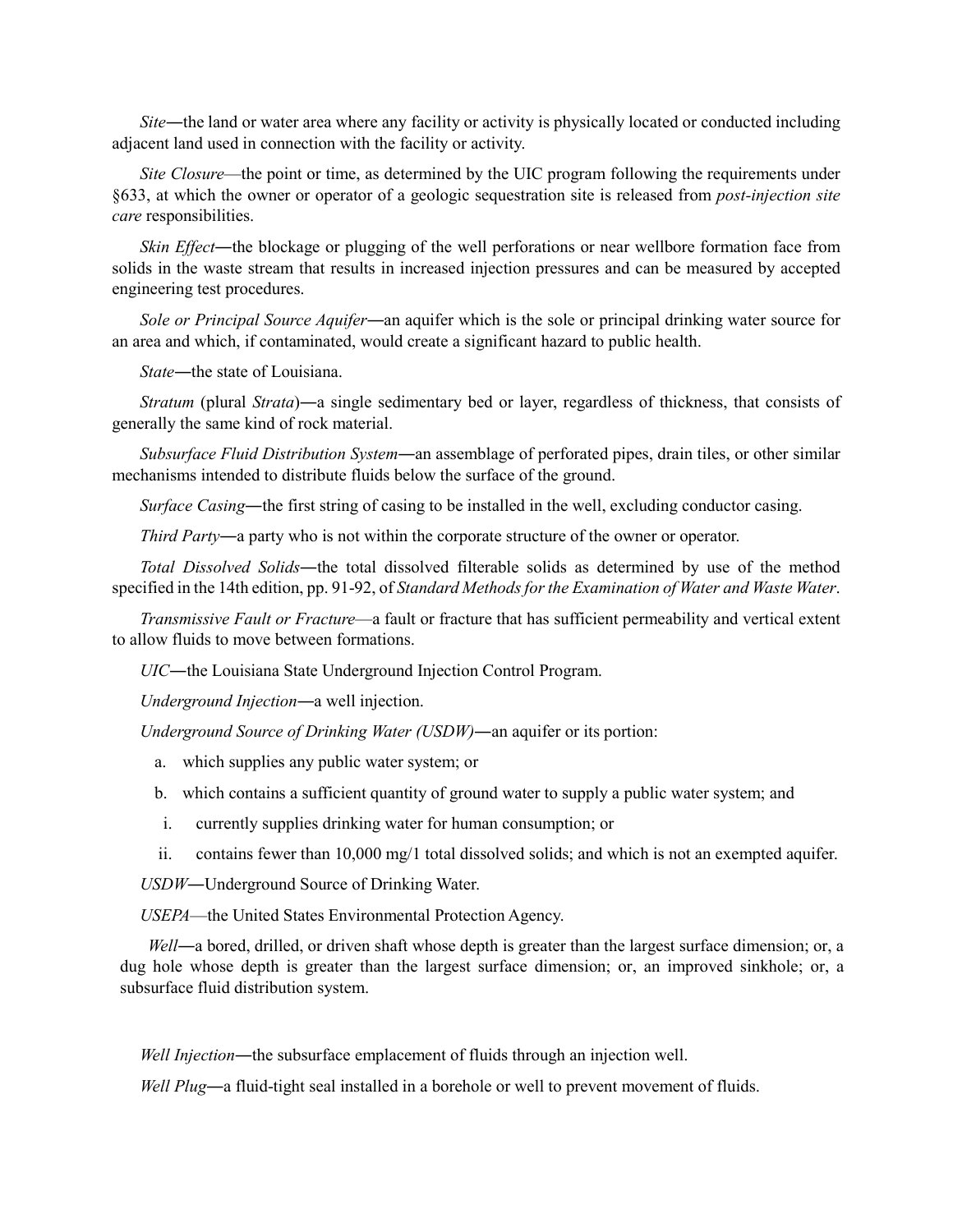*Well monitoring*―the measurement by on-site instruments or laboratory methods, of the quality of water in a well.

*Well Stimulation*―several processes used to clean the well bore, enlarge channels, and increase pore space in the interval to be injected thus making it possible for fluids to move more readily into the formation, and includes, but may not be limited to:

- a. surging;
- b. jetting;
- c. blasting;
- d. acidizing; or
- e. hydraulic fracturing.

*Workover*―to perform one or more of a variety of remedial operations on an injection well, such as cleaning, perforation, change tubing, deepening, squeezing, plugging back, etc.

AUTHORITY NOTE: Promulgated in accordance with R.S. 30:4 et seq., 30:22 et seq., and 30:1101 et seq.

HISTORICAL NOTE: Promulgated by the Department of Natural Resources, Injection and Mining Division, LR 46: Department of Natural Resources – Office of Conservation.

### **§603. General Provisions**

A. Applicability. These rules and regulations apply to all owners and operators of proposed and existing Class VI injection wells and projects in the state of Louisiana.

1. The commissioner shall administer the provisions of Act 517 and these regulations promulgated thereunder for geologic sequestration of carbon dioxide.

2. The provisions of this Chapter only apply to geologic sequestration of carbon dioxide in underground reservoirs as defined in §601 above. The geologic sequestration of carbon dioxide is not permitted in solution-mined salt caverns under these provisions.

3. This provisions of this Chapter also apply to owners or operators of permit- or rule-authorized Class I, Class II, or Class V experimental carbon dioxide injection projects who seek to apply for a Class VI geologic sequestration permit for their well or wells. Owners or operators seeking to convert existing Class I, Class II, or Class V experimental wells to Class VI geologic sequestration wells must demonstrate to the commissioner that the wells were engineered and constructed to meet the requirements at §617.A.1 and ensure protection of USDWs, in lieu of requirements at §§617.A.2 and 617.B.1 By December 10, 2011, owners or operators of either Class I wells previously permitted for the purpose of geologic sequestration or Class V experimental technology wells no longer being used for experimental purposes that will continue injection of carbon dioxide for the purpose of GS must apply for a Class VI permit. A converted well must still meet all other requirements under this Chapter.

B. Prohibition of Unauthorized Injection. Any underground injection, except as authorized by a permit or rule, is prohibited after the effective date of these regulations. Construction or operation of any well required to have a permit under these regulations is prohibited until the permit has been issued.

1. Any underground injection that violates any rule of this Chapter is subject to enforcement action.

C. Classification of Injection Wells

1. Class VI. Wells not experimental in nature that are used for geologic sequestration of carbon dioxide beneath the lowermost formation containing a USDW; or wells used for geologic sequestration of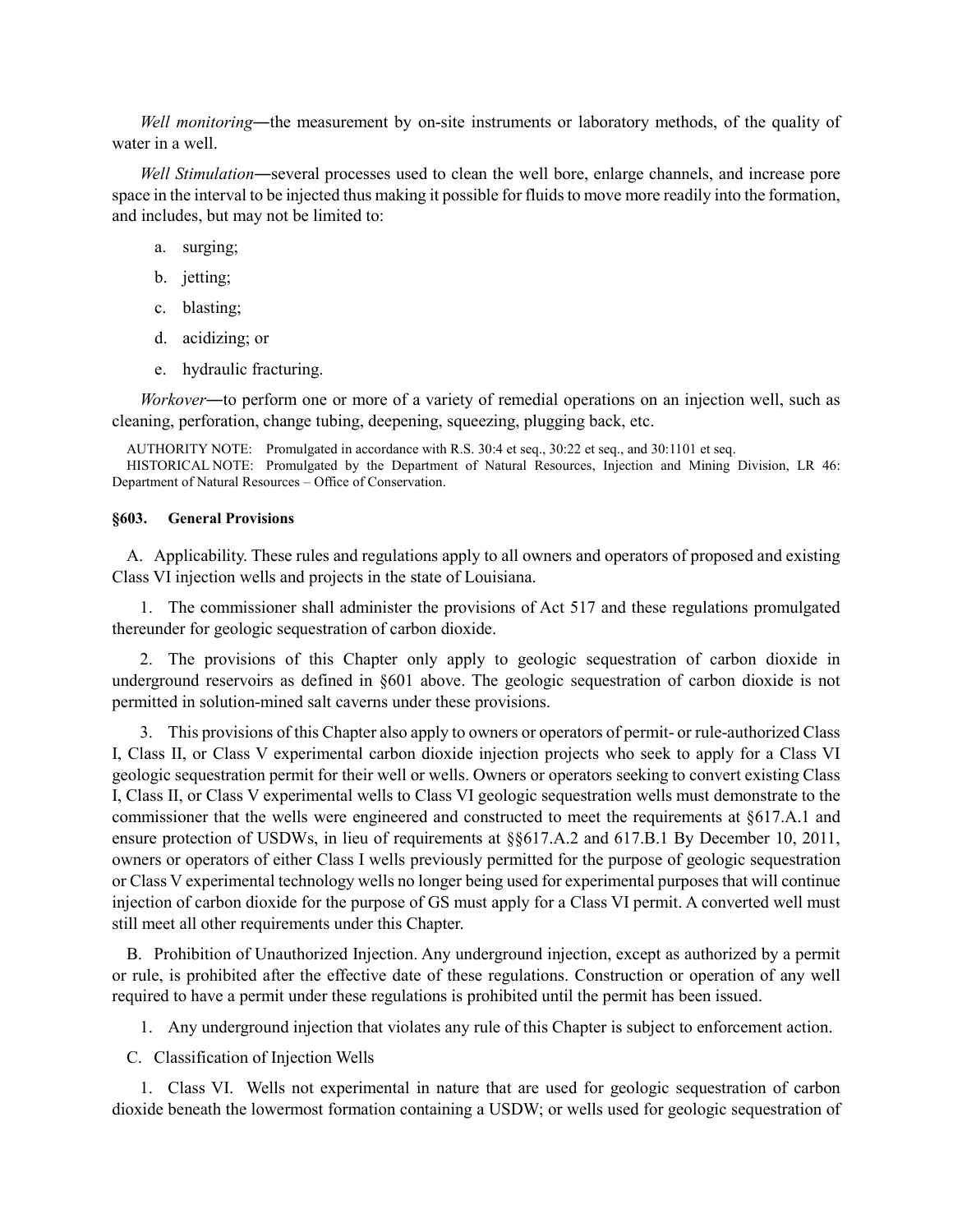carbon dioxide that have received an expansion to the areal extent of an existing Class II enhanced oil recovery or enhanced gas recovery aquifer exemption pursuant to the appropriate parts of §603.F.

a. During initial Class VI program development, the commissioner shall not expand the areal extent of an existing Class II enhanced oil recovery or enhanced gas recovery aquifer exemption for Class VI injection wells, and the USEPA shall not approve a program that applies for aquifer exemption expansions of Class II to Class VI exemptions as part of the program description. All Class II to Class VI aquifer exemption expansions previously issued by USEPA must be incorporated into the Class VI program descriptions pursuant to requirements at 40 CFR 145.23(f)(9).

2. Prohibition of Non-Experimental Class V Wells for Geologic Sequestration. The construction, operation or maintenance of any non-experimental Class V geologic sequestration well is prohibited.

D. Prohibition of Movement of Fluid into Underground Sources of Drinking Water

1. No authorization by permit or rule shall allow the movement of fluid containing any contaminant into underground sources of drinking water, if the presence of that contaminant may cause a violation of any primary drinking water regulation under 40 CFR part 141 or of the Louisiana Drinking Water Regulations, Chapter VIII of the State Sanitary Code or may otherwise adversely affect the health of persons. The applicant for a permit shall have the burden of showing that the requirements of this Section are met.

2. For Class VI wells, if any water quality monitoring of a USDW indicates the movement of any contaminant into the USDW, except as authorized under §603.F, the commissioner shall prescribe such additional requirements for construction, corrective action, operation, monitoring, or reporting (including closure of the injection well) as are necessary to prevent such movement. In the case of wells authorized by permit, these additional requirements shall be imposed by modifying the permit in accordance with §613.C, or the permit may be terminated under §613.E if cause exists, or appropriate enforcement action may be taken if the permit has been violated. In the case of wells authorized by rule, see §603.E.1.

3. If at any time the commissioner learns that a Class VI well may cause a violation of the Louisiana Drinking Water Regulations, Chapter XII of the State Sanitary Code or may be otherwise adversely affecting the health of persons, he shall:

a. require the injector to obtain a permit;

b. order the injector to take such actions (including, where required, closure of the injection well) as may be necessary to prevent the violation or adverse effect; or

c. take enforcement action.

4. Notwithstanding any other provision of this Section, the commissioner may take emergency action upon receipt of information that a contaminant which is present in or likely to enter a public water system or underground source of drinking water may present an imminent and substantial endangerment to the health or safety of persons.

E. Authorization of Underground Injection by Rule

1. Class VI wells cannot be authorized by rule to inject carbon dioxide. Owners or operators of Class VI wells must obtain a permit.

a. Any authorization by rule for an existing Class II enhanced recovery or hydrocarbon storage well shall expire upon the effective date of a Class VI permit issued pursuant to §603.G., or well plug and abandonment according to an approved plug and abandonment plan, or upon well conversion.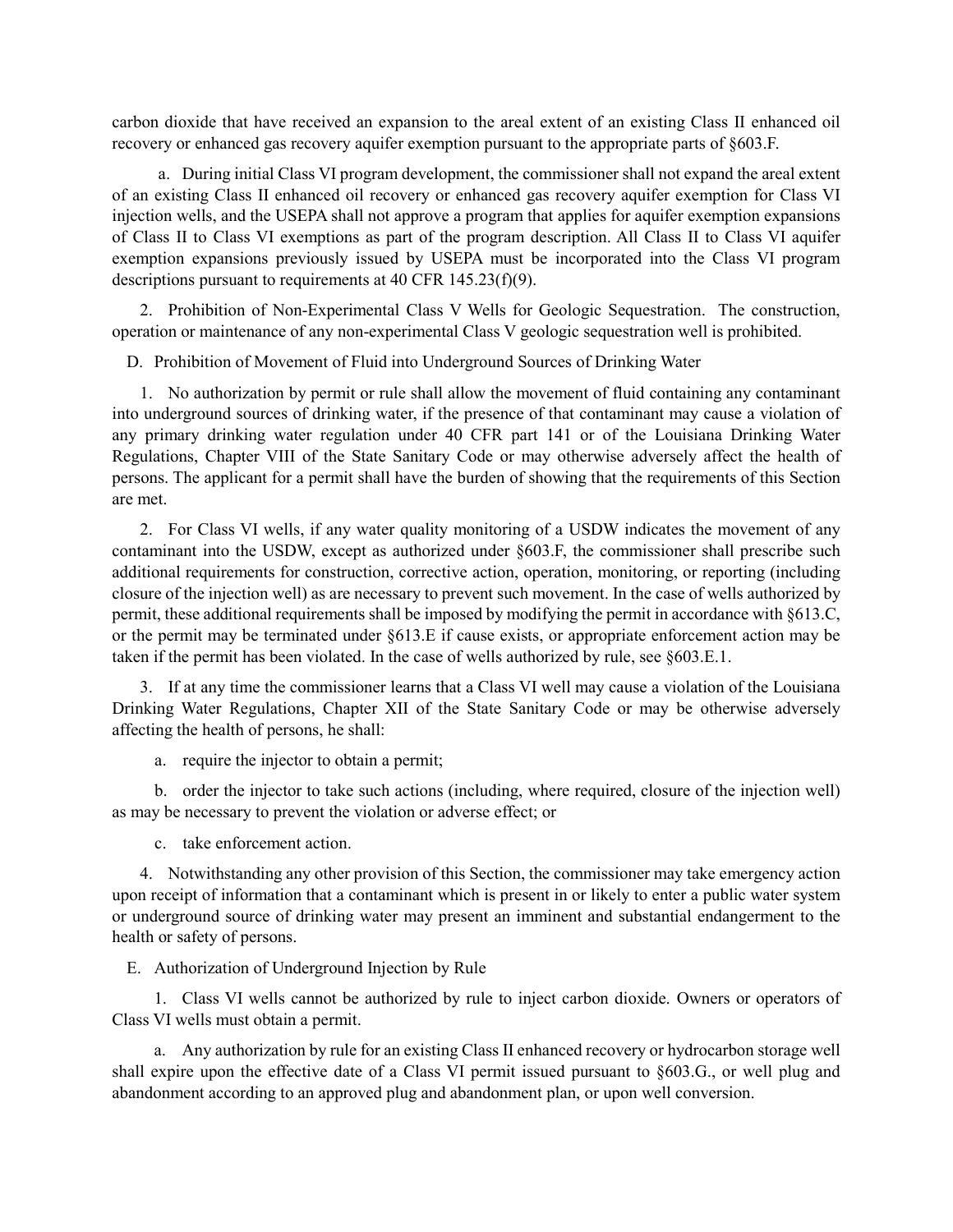# F. Identification of Underground Sources of Drinking Water and Exempted Aquifers

1. The commissioner may identify (by narrative description, illustrations, maps, or other means) and shall protect as an underground source of drinking water, all aquifers or parts of aquifers which meet the definition of an underground source of drinking water, except where there is an applicable aquifer exemption under §§603.F.2 and 4, or an expansion to the areal extent of an existing Class II enhanced oil recovery or enhanced gas recovery aquifer exemption for the exclusive purpose of Class VI injection for geologic sequestration under §603.F.4. Other than approved aquifer exemption expansions that meet the criteria set forth in §603.F.2.d, new aquifer exemptions shall not be issued for Class VI injection wells. Even if an aquifer has not been specifically identified by the commissioner, it is an underground source of drinking water if it meets the definition.

2. After notice and opportunity for a public hearing the commissioner may identify (by narrative description, illustrations, maps, or other means) and describe in geographic and/or geometric terms (such as vertical and lateral limits and gradient) which are clear and definite, all aquifers or parts thereof which the commissioner proposes to designate as exempted aquifers if they meet the following criteria:

a. the aquifer does not currently serve as a source of drinking water; and

b. the aquifer cannot now and will not in the future serve as a source of drinking water because:

i. it is mineral, hydrocarbon or geothermal energy producing or can be demonstrated by a permit applicant as part of a permit application for a Class III operation to contain minerals or hydrocarbons that considering their quantity and location are expected to be commercially producible;

ii. it is situated at a depth or location which makes recovery of water for drinking water purposes economically or technologically impractical;

iii. it is so contaminated that it would be economically or technologically impractical to render that water fit for human consumption; or

iv. it is located over a Class III well mining area subject to subsidence or catastrophic collapse; or

c. the total dissolved solids content of the ground water is more than 3,000 and less than 10,000 mg/1 and it is not reasonably expected to supply a public water system.

d. the areal extent of an aquifer exemption for a Class II enhanced oil recovery or enhanced gas recovery well may be expanded for the exclusive purpose of Class VI injection for geologic sequestration under §103.F.4 if it meets the following criteria:

i. it does not currently serve as a source of drinking water; and

ii. the total dissolved solids content of the ground water is more than 3,000 mg/l and less than 10,000 mg/l; and

iii. it is not reasonably expected to supply a public water system.

3. No designation of an exempted aquifer submitted as part of the state's UIC program shall be final until approved by the USEPA. No designation of an expansion to the areal extent of a Class II enhanced oil recovery or enhanced gas recovery aquifer exemption for the exclusive purpose of Class VI injection for geologic sequestration shall be final until approved by the USEPA as a substantial revision of the state's UIC program in accordance with 40 CFR 145.32.

4. Expansion to the Areal Extent of Existing Class II Aquifer Exemptions for Class VI Wells. Operators of Class II enhanced oil recovery or enhanced gas recovery wells may request that the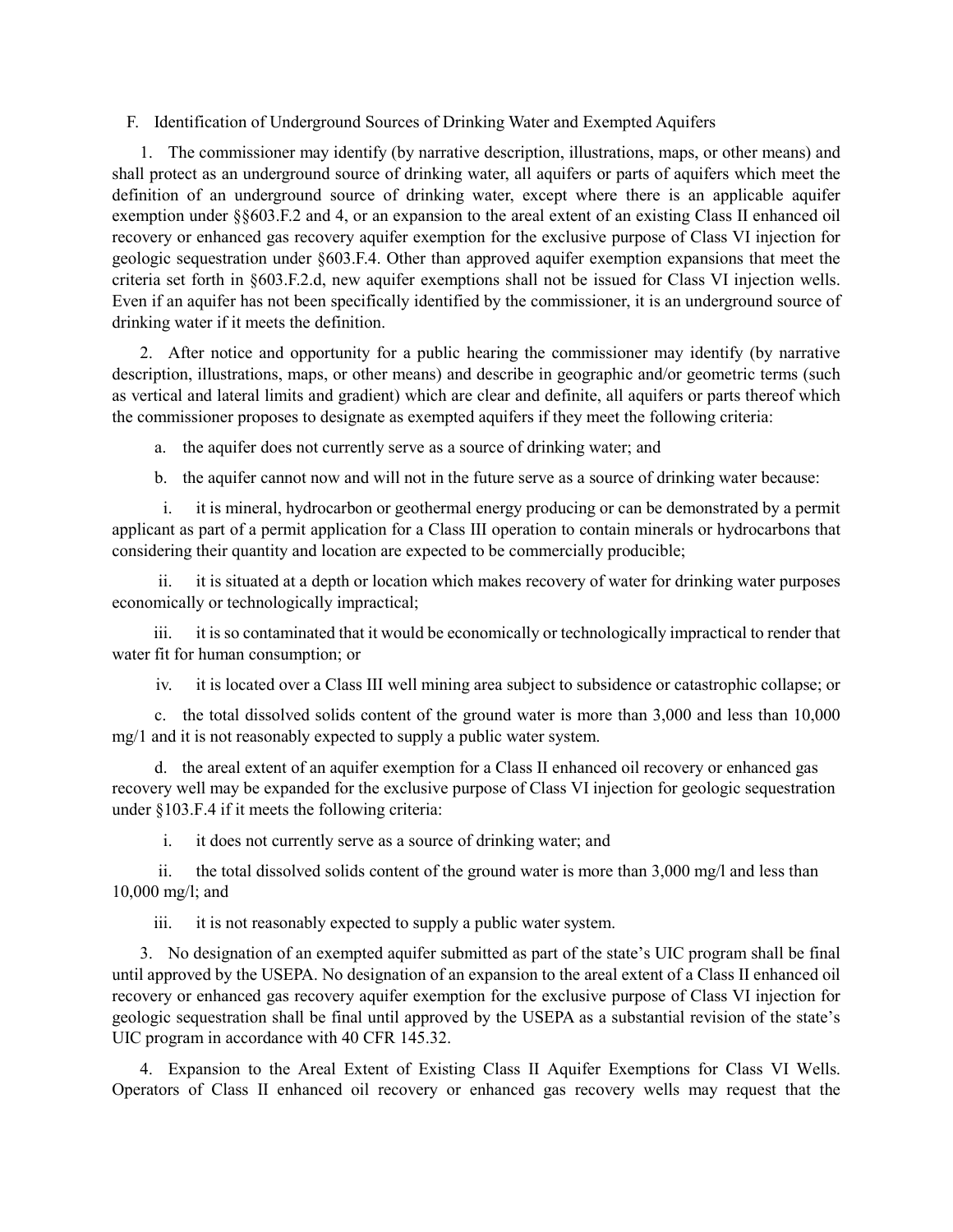commissioner approve an expansion to the areal extent of an aquifer exemption already in place for a Class II enhanced oil recovery or enhanced gas recovery well for the exclusive purpose of Class VI injection for geologic sequestration. Such requests are treated as a substantial program revision to the state's UIC program and will not be final until approved by USEPA.

a. The operator of a Class II enhanced oil recovery or enhanced gas recovery well that requests an expansion of the areal extent of an existing aquifer exemption for the exclusive purpose of Class VI injection for geologic sequestration must define (by narrative description, illustrations, maps, or other means) and describe in geographic and/or geometric terms (such as vertical and lateral limits and gradient) that are clear and definite, all aquifers or parts thereof that are requested to be designated as exempted using the criteria in §603.F.2.d.

b. In evaluating a request to expand the areal extent of an aquifer exemption of a Class II enhanced oil recovery or enhanced gas recovery well for the purpose of Class VI injection, the commissioner must determine that the request meets the criteria for exemptions. In making the determination, the commissioner shall consider:

i. current and potential future use of the USDWs to be exempted as drinking water resources;

ii. the predicted extent of the injected carbon dioxide plume, and any mobilized fluids that may result in degradation of water quality, over the lifetime of the project, as informed by computational modeling, in order to ensure that the proposed injection operation will not at any time endanger USDWs including non-exempted portions of the injection formation; and

iii. whether the areal extent of the expanded aquifer exemption is of sufficient size to account for any possible revisions to the computational model during reevaluation of the area of review.

G Transitioning from Class II to Class VI

1. Operators of wells used to inject carbon dioxide for the primary purpose of long-term storage into an oil or gas reservoir must apply for and obtain a Class VI geologic sequestration permit when there is an increased risk to USDWs compared to Class II operations. The factors specified in §603.G.2 below must be considered in determining if there is an increased risk to USDWs.

2 The commissioner shall determine when there is an increased risk to USDWs compared to Class II operations and when a Class VI permit is required. The commissioner must consider the following in order to make this determination:

- a. increase in reservoir pressure within the injection zone(s);
- b. increase in carbon dioxide injection rates;
- c. decrease in reservoir production rates;
- d. distance between the injection zone(s) and USDWs;
- e. suitability of the Class II enhanced oil or gas recovery area of review delineation;
- f. quality of abandoned well plugs within the area of review;
- g. the owner's or operator's plan for recovery of carbon dioxide at the cessation of injection;
- h. the source and properties of injected carbon dioxide; and
- i. any additional site-specific factors as determined by the commissioner.
- H. Additional Requirements.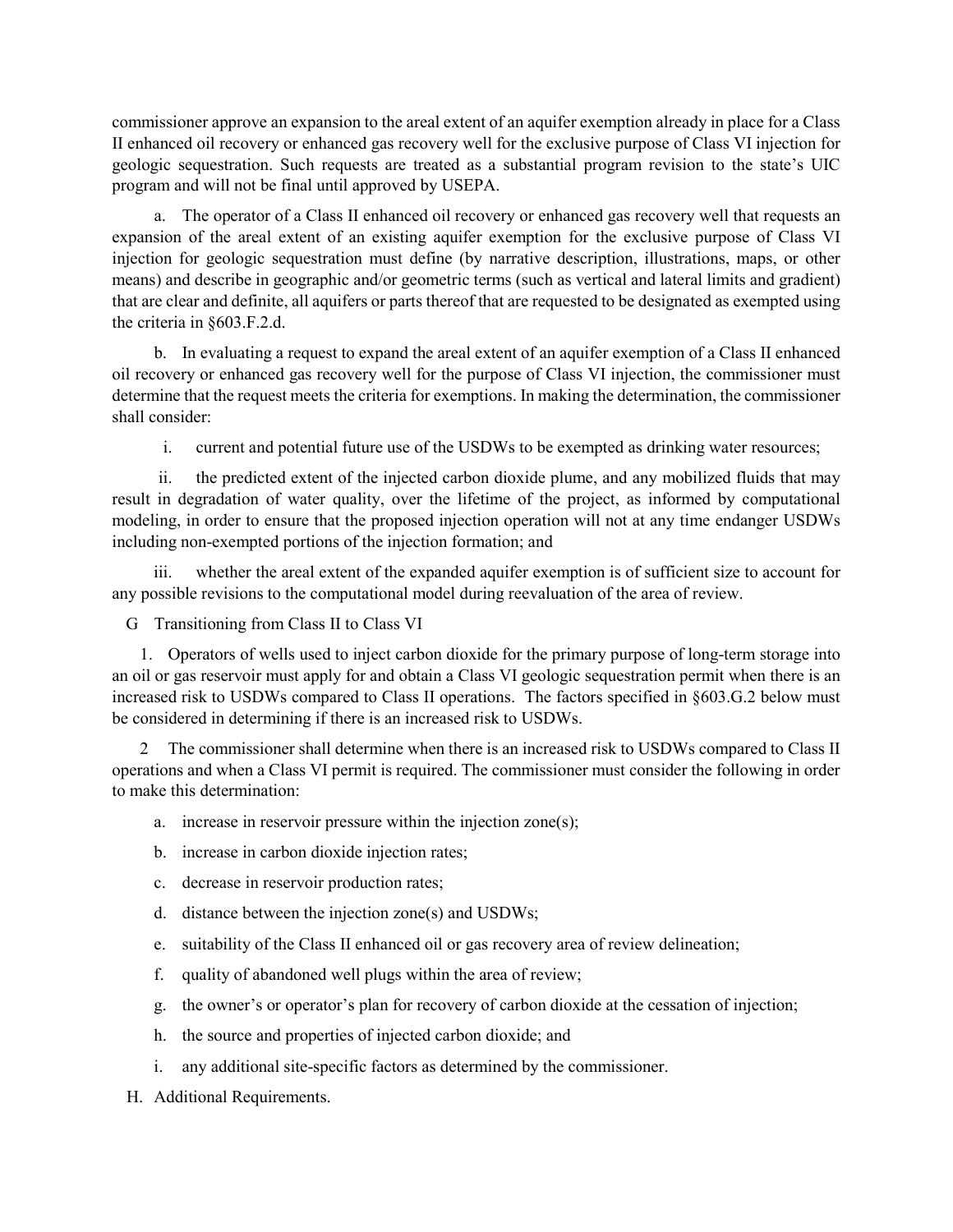1. All tests, reports, logs, surveys, plans, applications, or other submittals whether required by these rules and regulations or submitted for informational purposes are required to bear the Louisiana Office of Conservation serial number of any Class VI carbon dioxide sequestration well associated with the submittal.

 2. All applications, reports, plans, requests, maps, cross-sections, drawings, opinions, recommendations, calculations, evaluations, or other submittals including or comprising geoscientific work as defined by La. R.S. 37:711.1 et seq. must be prepared, sealed, signed, and dated by a licensed Professional Geoscientist (P.G.) authorized to practice by and in good standing with the Louisiana Board of Professional Geoscientists.

 3. All applications, reports, plans, requests, specifications, details, calculations, drawings, opinions, recommendations, evaluations or other submittals including or comprising the practice of engineering as defined by La. R.S. 37:681 et seq. must be prepared, sealed, signed, and dated by a licensed Professional Engineer (P.E.) authorized to practice by and in good standing with the Louisiana Professional Engineering and Land Surveying Board.

4. The commissioner may prescribe additional requirements for Class VI wells or projects in order to protect USDWs and the health, safety, and welfare of the public.

I. Confidentiality of Information. Information obtained by any rule, regulations, order, or permit term or condition adopted or issued hereunder, or by any investigation authorized thereby, shall be available to the public, unless nondisclosure is requested in writing and such information is determined by the commissioner to require confidentiality to protect trade secrets, processes, operations, style of work, apparatus, statistical data, income, profits, losses, or in order to protect any plan, process, tool, mechanism, or compound; provided that such nondisclosure shall not apply to information that is necessary for use by duly authorized officers or employees of state or federal government in carrying out their responsibilities under these regulations or applicable federal or state law. If no claim is made at the time of submission, the commissioner may make the information available to the public without further notice. Claims of confidentiality for the following information shall be denied:

1. the name and address of any permit applicant or permittee; and

2. information which deals with the existence, absence, or level of contaminants in drinking water or zones other than the approved injection zone.

AUTHORITY NOTE: Promulgated in accordance with R.S. 30:4 et seq., 30:22 et seq., and 30:1101 et seq. HISTORICAL NOTE: Promulgated by the Department of Natural Resources, Injection and Mining Division, LR 46: Department of Natural Resources – Office of Conservation.

### **§605. Permit Requirements, Application, Signatories**

- A. Applicability. The rules and regulations of this Section apply to all Class VI injection wells or project applications required to be filed with the Department of Natural Resources (Office of Conservation) for authorization under R.S. 1950 Title 30.
- B. The commissioner cannot issue a permit on an area basis for a Class VI well or permit.
- C. Application Required

1. Permit Application. New applicants, permittees, and any person required to have a permit shall complete, sign, and submit an application to the commissioner as described in this Section.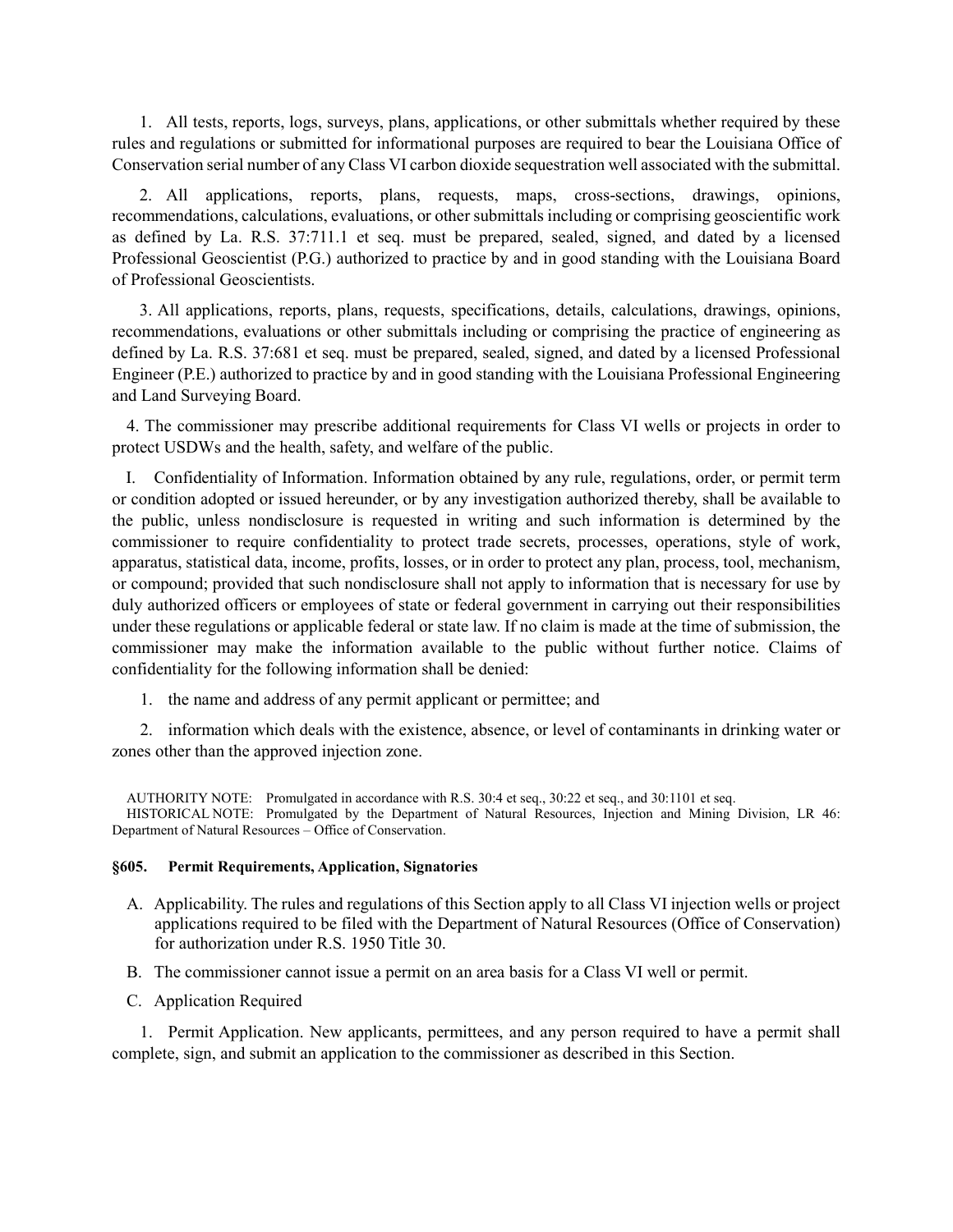a. the applicant shall submit one signed paper version of the application and an exact duplicate of the application in an electronic format approved by the commissioner. The commissioner may request additional paper copies of the application—either in its entirety or in part—as needed.

b. the electronic version of the application shall contain the following certification statement:

This document is an electronic version of the application titled *(Insert Document Title)* dated *(Insert Application Date)*. This electronic version is an exact duplicate of the paper copy submitted in *(Insert the Number of Volumes Comprising the Full Application)* to the Louisiana Office of Conservation.

c. The applicant shall submit the application identified in §605.C.1 above to the USEPA in an electronic format approved by the USEPA.

2. Time to Apply. Any person who performs or proposes an underground injection for which a permit is or will be required shall submit an application to the commissioner.

a. for new Class VI injection wells, a reasonable time before construction is expected to begin.

D. Who Applies. It is the duty of the owner of a facility or activity to submit an application for permit. When a facility is owned by one person and operated by another, it is the operator's duty to obtain a permit.

E. Signature Requirements. All permit applications shall be signed as follows.

1. Corporations. By a principal executive officer of at least the level of vice-president, or duly authorized representative of that person if the representative performs similar policy making functions for the corporation. A person is a duly authorized representative only if:

a. the authorization is made in writing by a principle executive officer of at least the level of vicepresident;

b. the authorization specifies either an individual or position having responsibility for the overall operation of a sequestration well, such as the position of plant manager, superintendent, or position of equivalent responsibility. A duly authorized representative may thus be either a named individual or any individual occupying a named position; and

c. the written authorization is submitted to the Office of Conservation.

2. Limited Liability Company (LLC). By a member if the LLC is member-managed, by a manager if the LLC is manager-managed, or by a duly authorized representative only if:

a. the authorization is made in writing by an individual who would otherwise have signature authority as outlined in §605.E.2 above;

b. the authorization specifies either an individual or position having responsibility for the overall operation of a sequestration well, such as the position of plant manager, superintendent, or position of equivalent responsibility. A duly authorized representative may thus be either a named individual or any individual occupying a named position; and

c. the written authorization is submitted to the Office of Conservation.

3. Partnership or Sole Proprietorship. By a general partner or proprietor, respectively; or

4. Public Agency. By either a principal executive officer or a ranking elected official of a municipality, state, federal, or other public agency.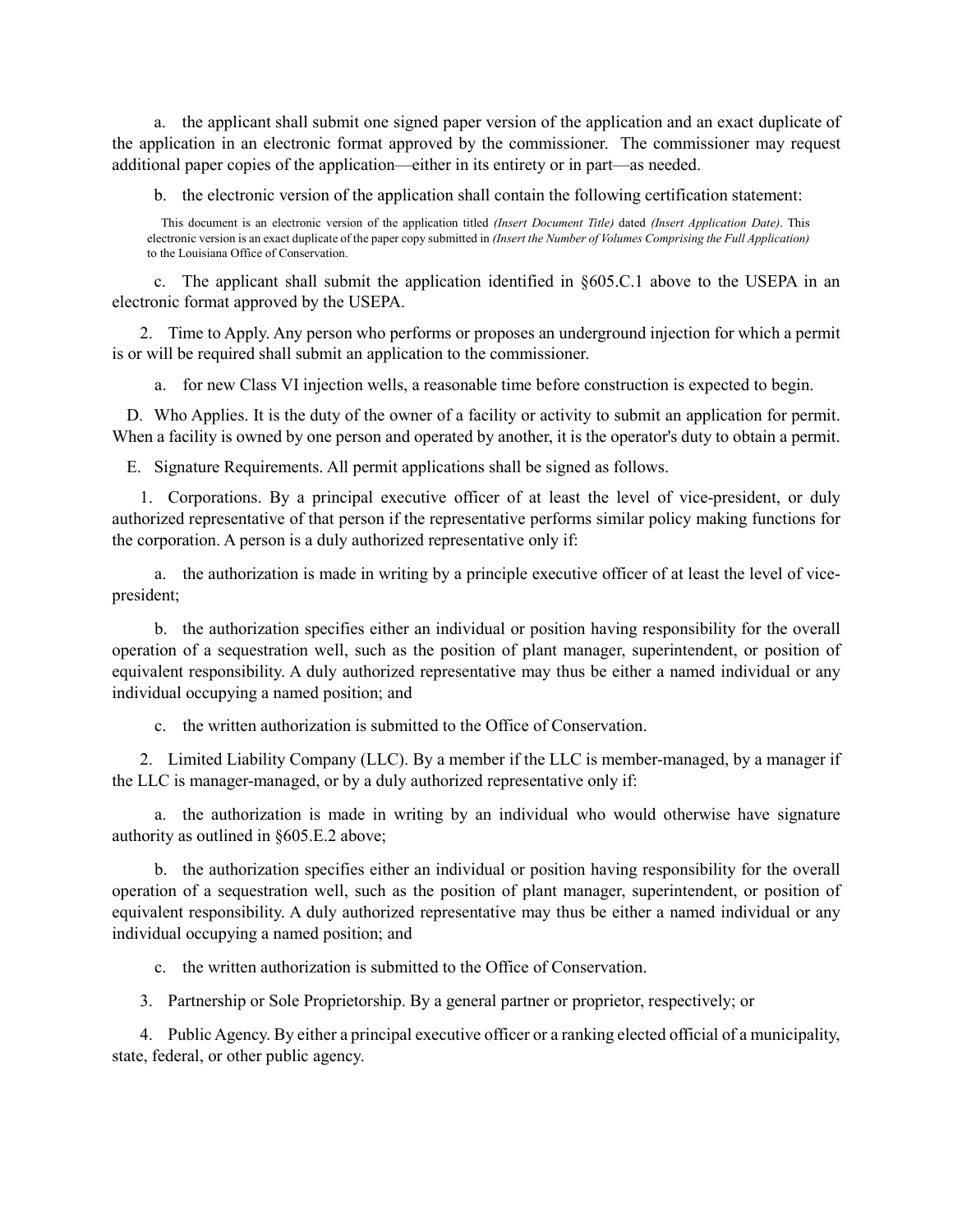F. Signature Reauthorization. If an authorization under §605.E is no longer accurate because a different individual or position has responsibility for the overall operation of a sequestration well, a new authorization satisfying the signature requirements must be submitted to the Office of Conservation before or concurrent with any reports, information, or applications required to be signed by an authorized representative.

G. Certification. Any person signing a document under §605.E shall make the following certification on the application:

"I certify under penalty of law that this document and all attachments were prepared under my direction or supervision in accordance with a system designed to assure that qualified personnel properly gather and evaluate the information submitted. Based on my inquiry of the person or persons who manage the system, or those persons directly responsible for gathering the information, the information submitted is, to the best of my knowledge and belief, true, accurate, and complete. I am aware that there are significant penalties for submitting false information, including the possibility of fine and imprisonment for knowing violations."

AUTHORITY NOTE: Promulgated in accordance with R.S. 30:4 et seq., 30:22 et seq., and 30:1101 et seq. HISTORICAL NOTE: Promulgated by the Department of Natural Resources, Injection and Mining Division, LR 46: Department of Natural Resources – Office of Conservation.

#### **§607. Application Content**

A. The following minimum information required in §607 shall be submitted with a permit application to construct a new Class VI well or convert any existing well for Class VI service. The applicant shall also refer to the appropriate application form for any additional information that may be required. For information already on file with the office of conservation, the commissioner may accept the required information by reference provided they are current, readily available to the commissioner, and sufficiently identified to be retrieved.

B. Administrative information:

- 1. all required state application form(s);
- 2. the nonrefundable application fee(s) as per LAC  $43: XIX$ . Chapter 7 or successor document;

3. the name and mailing address of the applicant and the physical address of the sequestration well facility;

- 4. the operator's name, address, telephone number, and email address;
- 5. ownership status, and status as federal, state, private, public, or other entity;
- 6. a brief description of the nature of the business associated with the activity;

7. the activity or activities conducted by the applicant which require the applicant to obtain a permit under these regulations;

8. up to four SIC Codes which best reflect the principal products or services provided by the facility;

9. a listing of all permits or construction approvals that the applicant has received or applied for under any of the following programs or which specifically affect the legal or technical ability of the applicant to undertake the activity or activities to be conducted by the applicant under the permit being sought:

a. the Louisiana Hazardous Waste Management;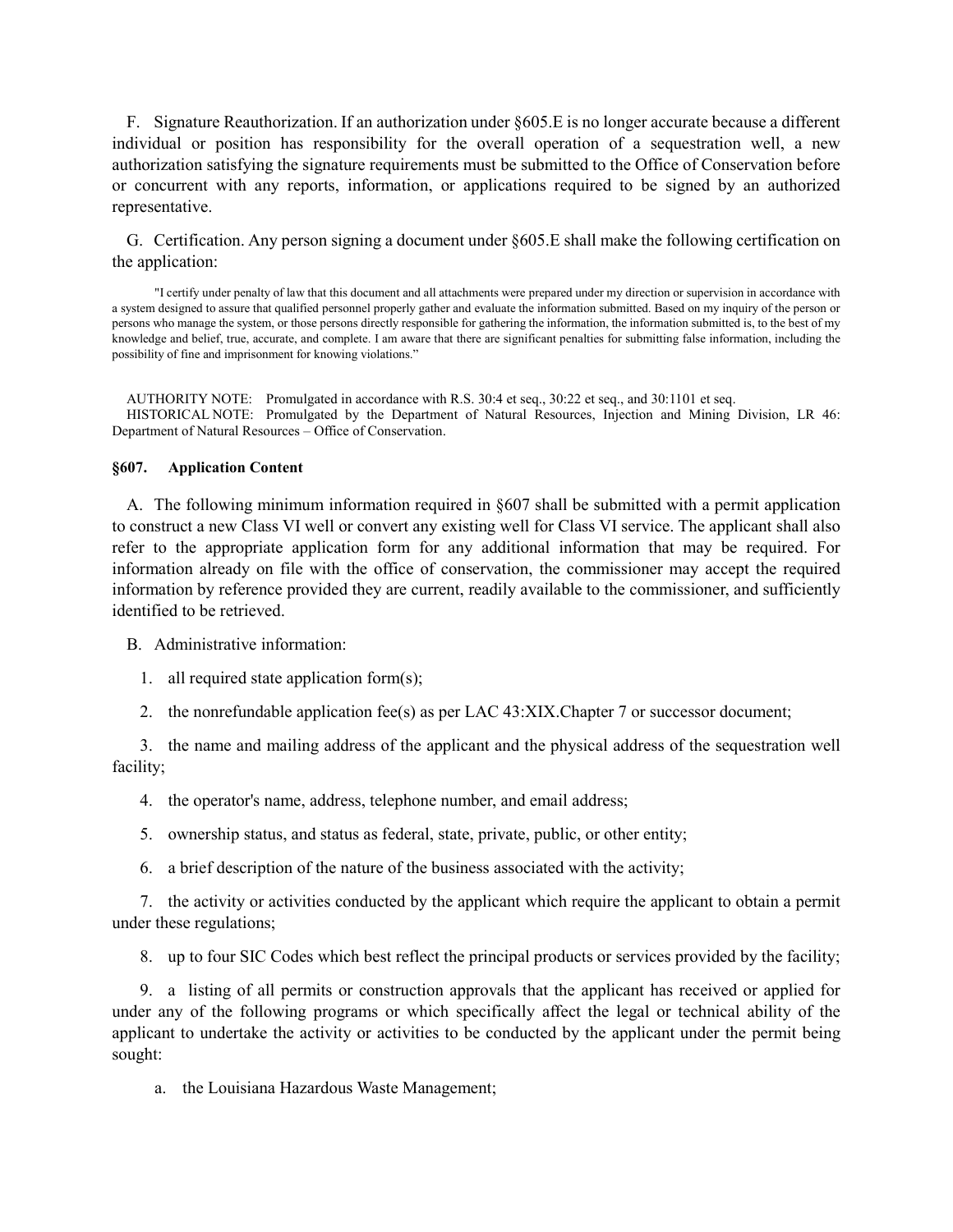- b. this or any other Underground Injection Control Program;
- c. NPDES Program under the Clean Water Act;
- d. Prevention of Significant Deterioration (PSD) Program under the Clean Air Act;
- e. Nonattainment Program under the Clean Air Act;

f. National Emission Standards for Hazardous Pollutants (NESHAPS) preconstruction approval under the Clean Air Act;

g. Ocean Dumping Permit under the Marine Protection Research and Sanctuaries Act;

h. dredge or fill permits under Section 404 of the Clean Water Act; and

i. other relevant environmental permits including, but not limited to any state permits issued under the Louisiana Coastal Resources Program, the Louisiana Surface Mining Program or the Louisiana Natural and Scenic Streams System;

10. acknowledgment as to whether the facility is located on Indian lands or other lands under the jurisdiction or protection of the federal government, or whether the facility is located on state water bottoms or other lands owned by or under the jurisdiction or protection of the state of Louisiana;

11. documentation of financial responsibility or documentation of the method by which proof of financial responsibility will be provided as required in §609.C. Before making a final permit decision, final (official) documentation of financial responsibility must be submitted to and approved by the Office of Conservation;

12. names and addresses of all property owners within the area of review of the Class VI well or project.

C. Application Contents: An application submitted to construct a new Class VI well or convert any existing well to Class VI shall contain the following geological and technical information:

1. Maps and Related Information

a. map(s) showing property boundaries of the facility, the location of the proposed Class VI well, and the applicable area of review consistent with §§615.B and 615.C. USGS topographic maps with a scale of 1:24,000 may be used. The map boundaries must extend at least two miles beyond the area of review and include as applicable:

i. the section, township and range of the area where the activity is located and any parish, city, municipality, state, and tribal boundaries.

ii. within the area of review, the map(s) must identify all injection wells, producing wells, abandoned wells, plugged wells or dry holes, deep stratigraphic boreholes, State- or USEPA-approved subsurface cleanup sites, surface bodies of water, springs, surface and subsurface mines, quarries, water wells, other pertinent surface features including structures intended for human occupancy, and roads.

iii. only information of public record is required to be included on the map(s), however, the applicant is required to make a diligent search to locate all wells not listed in the public record.

iv. for water wells on the facility property and adjacent property, submit a tabulation of well depth, water level, owner, chemical analysis, and other pertinent data. If these wells do not exist, submit this information for a minimum of three other wells in the area of review or a statement why this information was not included.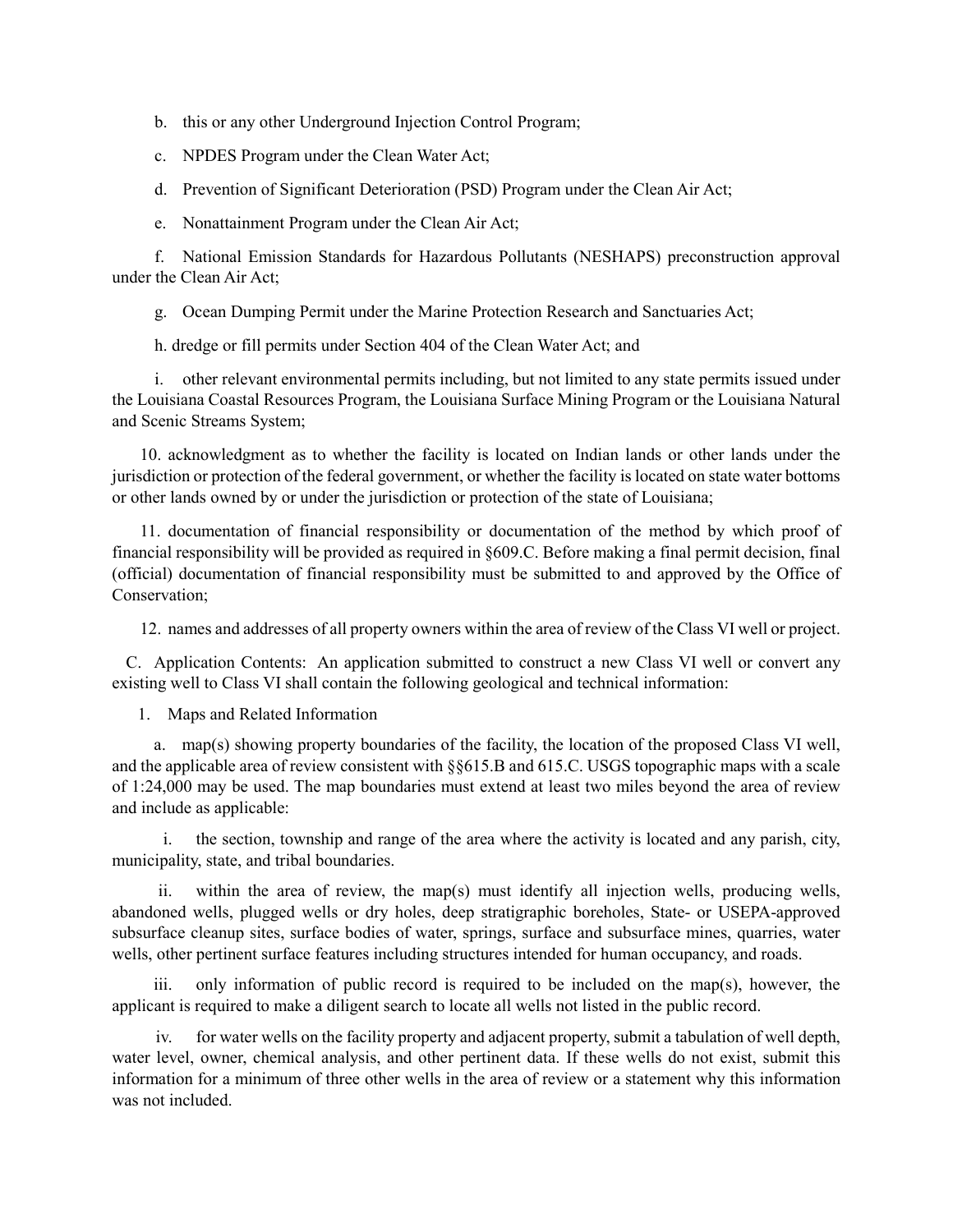v. the protocol followed to identify, locate, and ascertain the condition of all wells within the area of review that penetrate the injection or confining zone.

b. information on the geologic structure and hydrogeologic properties of the proposed sequestration site and overlying formations, to include:

i. geologic and topographic maps and cross-sections illustrating regional geology, geologic structure, and hydrology.

ii. maps and cross-sections to a scale needed to detail the local geology, geologic structure, and hydrology. The maps and cross-sections must extend at least two miles beyond the area of review;

iii. the location, orientation, and properties of known or suspected faults and fractures that may transect the confining zone(s) in the area of review and a determination that they would not interfere with containment;

iv. maps and stratigraphic cross-sections showing the general vertical and lateral limits of all USDWs, water wells and springs within the area of review, their position relative to the injection zone(s) and the direction of water movement, if known.

in areas with limited subsurface well control or where the subsurface geology is in doubt and cannot be described adequately, the commissioner may request the applicant to provide geophysical seismic data of the project area.

c. any other maps required by the commissioner to evaluate the proposed project.

2. Application Technical Information

a. data on the depth, areal extent, thickness, mineralogy, porosity, permeability, and capillary pressure of the injection and confining zone(s); including geology/facies changes based on field data which may include geologic cores, outcrop data, seismic surveys, well logs, and names and lithologic descriptions;

b. geomechanical information on fractures, stress, ductility, rock strength, and in situ fluid pressures within the confining zone(s);

c. information on the region's seismic history including the presence and depth of seismic sources and a determination that the seismicity would not interfere with containment; and

d. a tabulation of all wells within the area of review that penetrate the base of the USDW. Such data must include a description of each well's type, construction, date drilled, location, depth, record of plugging and/or completion, and any other information the commissioner may require;

e. baseline geochemical data on subsurface formations, including injection zones, confining zones and all USDWs in the area of review;

f. proposed operating data:

i. average and maximum daily rate and volume and/or mass and total anticipated volume and/or mass of the carbon dioxide stream;

ii. average and maximum injection pressure;

iii. source(s) of the carbon dioxide stream; and

iv. analysis of the chemical and physical characteristics of the carbon dioxide stream.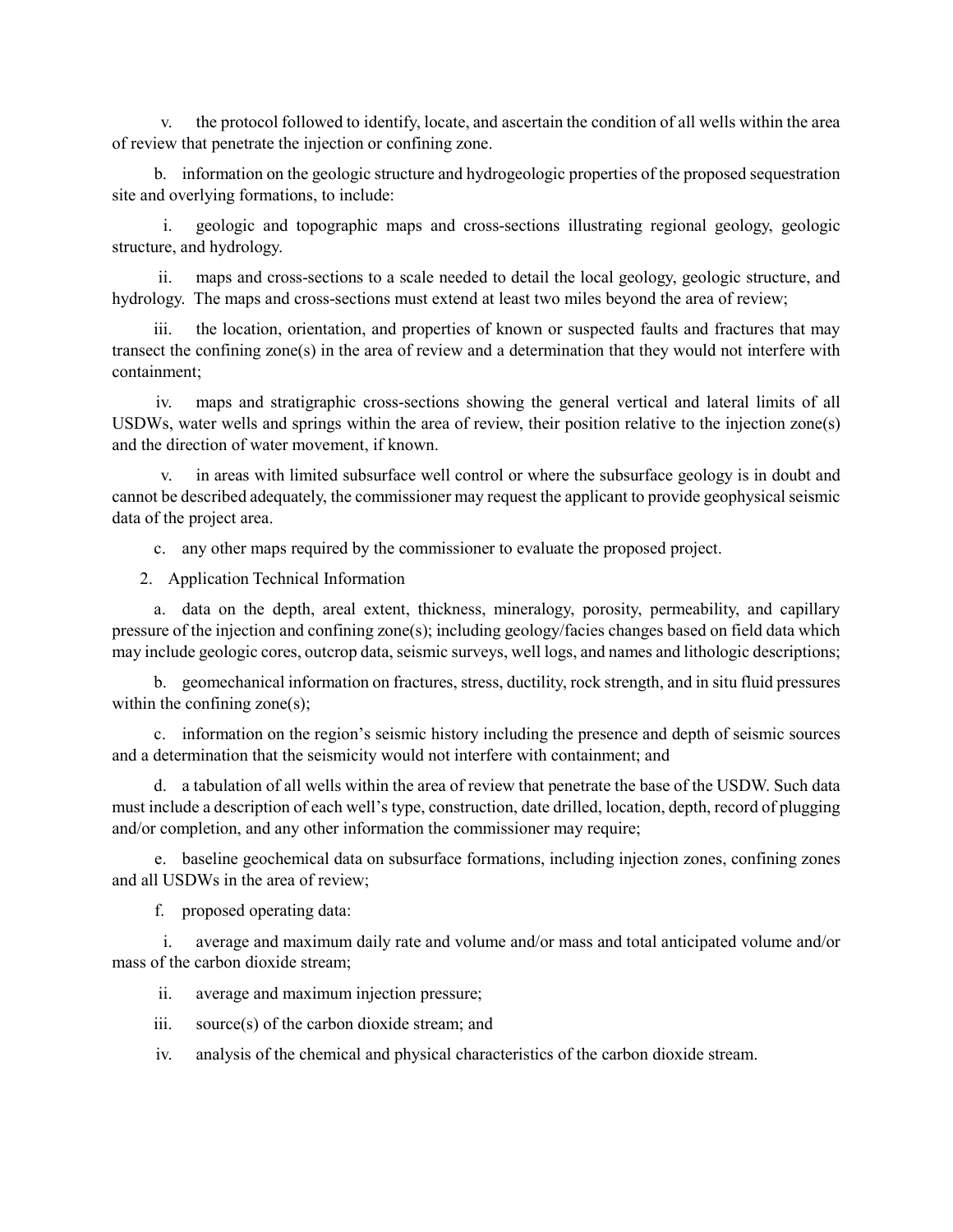g. proposed pre-operational formation testing program to obtain an analysis of the chemical and physical characteristics of the injection zone(s) and confining zone(s) and that meets the requirements at §617.B;

h. proposed stimulation program, a description of stimulation fluids to be used and a determination that stimulation will not interfere with containment;

i. proposed injection operation procedures;

j. schematics or other appropriate drawings of the surface (wellhead and related appurtenances) and subsurface construction details of the well;

k. injection well construction procedures that meet the requirements of §617.A;

l. proposed area of review and corrective action plan that meets the requirements under §§615.B and 615.C;

m. demonstration, satisfactory to the commissioner, that the applicant has met the financial responsibility requirements under §609.C;

n. proposed testing and monitoring plan required by §625;

- o. proposed injection well plugging plan required by §631;
- p. proposed post-injection site care and site closure plan required by §633.A.3;

q. at the commissioner's discretion, a demonstration of an alternative post-injection site care timeframe required by §633.A.3;

r. proposed emergency and remedial response plan required (contingency plans for well failures or breaches) by §623;

s. a list of contacts, submitted to the commissioner for those states and tribes identified to be within the area of review based on information provided in §607.C.1.a.i; and

t any additional information required by the commissioner to evaluate the proposed project.

3. The commissioner shall notify in writing, any states or tribes within the area of review based on information provided by the applicant in §§607.C.1.a.i and 607.C.2.s.

AUTHORITY NOTE: Promulgated in accordance with R.S. 30:4 et seq., 30:22 et seq., and 30:1101 et seq.

 HISTORICAL NOTE: Promulgated by the Department of Natural Resources, Injection and Mining Division, LR 46: Department of Natural Resources – Office of Conservation.

### **§609. Legal Permit Conditions**

A. Applicability. The rules and regulations of this Section set forth legal conditions for Class VI well permits. Permits for owners or operators of Class VI injection wells shall include conditions meeting applicable requirements of §§609, 615, 617, 619, 621, 623, 625, 627, 629, and 631. All conditions applicable to all permits shall be incorporated into the permits either expressly or by reference. If incorporated by reference, a specific citation to these regulations must be given in the permit

B. Signatories. All reports required by permits and other information requested by the commissioner shall be signed as in applications by a person described in §605.D.

C. Financial Responsibility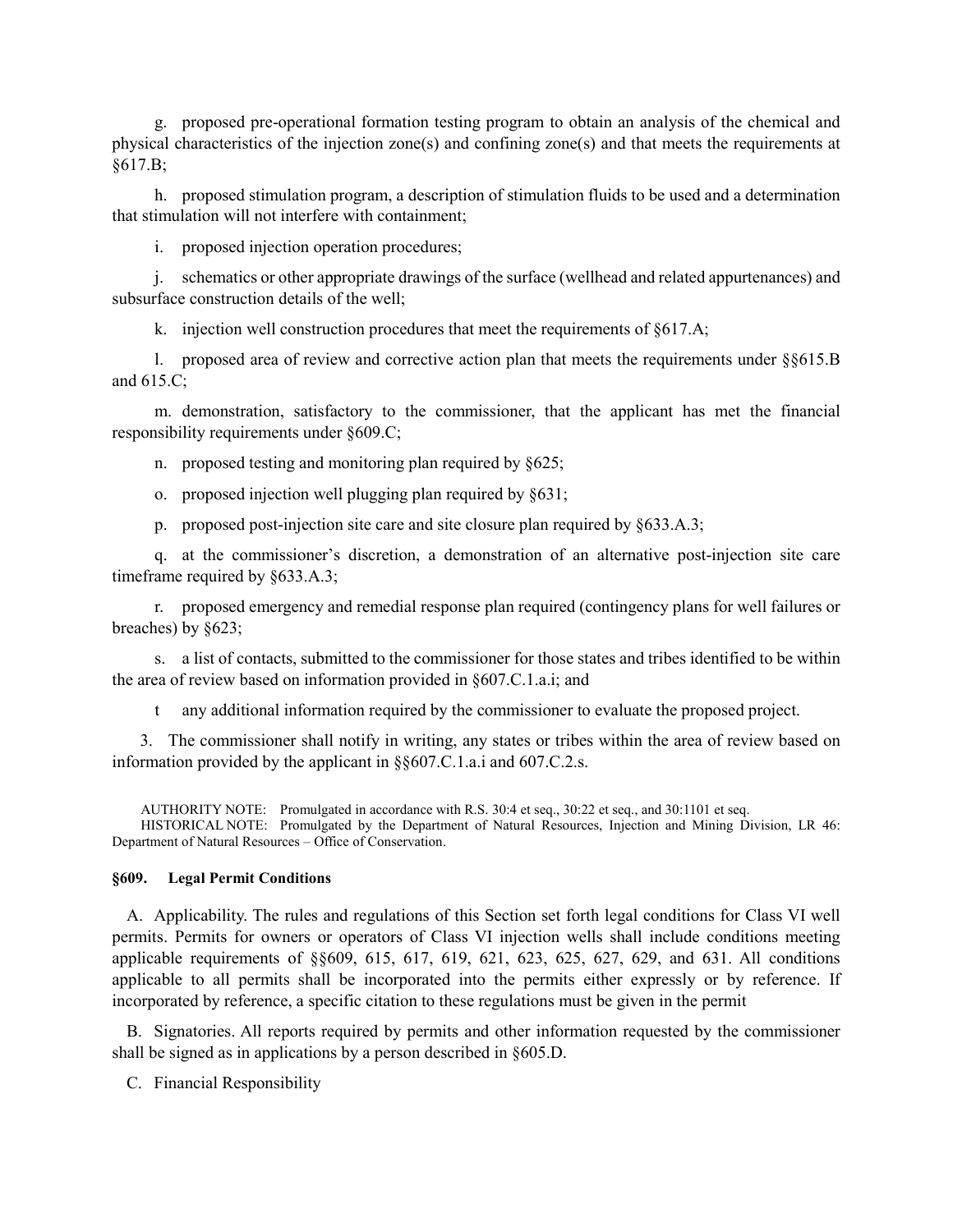1. The permit shall require the permittee to maintain financial responsibility and resources to close, plug, and abandon the underground injection wells and, where necessary, related surface facility, and for post-injection site care and site closure in a manner prescribed by the commissioner. Class VI well operators must also comply with §609.C.4. The permittee must show evidence of financial responsibility to the commissioner by the submission of:

a. a certificate of deposit issued in sole favor of the Office of Conservation in a form prescribed by the commissioner. A certificate of deposit may not be withdrawn, canceled, rolled over or amended in any manner without the approval of the commissioner;

b. a performance bond (surety bond) in sole favor of the Office of Conservation in a form prescribed by the commissioner;

c. a letter-of-credit in sole favor of the Office of Conservation in a form prescribed by the commissioner;

d. site-specific trust account, or

e. any other instrument of financial assurance acceptable to the commissioner.

2. The amount of funds available in the financial instrument shall be no less than the amount identified in the cost estimate of the closure plan and any required post-injection site care and site closure, and must be approved by the commissioner.

3. Any financial instrument filed in satisfaction of the financial responsibility requirements shall be issued by and drawn on a bank or other financial institution authorized under state or federal law to operate in the State of Louisiana.

4. Class VI well owners, operators, or applicants shall comply with these additional requirements of financial responsibility:

a. qualifying financial responsibility instruments must be sufficient to cover the cost of meeting the requirements of:

i. corrective action of §615.C;

ii. injection well plugging of §631;

iii. post-injection site care and site closure of §633; and

iv. emergency and remedial response of §623. The owner/operator shall maintain third party insurance at a sufficient level to respond to any emergency or to perform any remedial action that meets the requirements of §623.

b. financial responsibility instruments must be sufficient to address endangerment of underground sources of drinking water.

c. qualifying financial responsibility instruments must comprise protective conditions of coverage. Protective conditions of coverage must include at a minimum cancellation, renewal, and continuation provisions, specifications on when the provider becomes liable following a notice of cancellation if there is a failure to renew with a new qualifying financial instrument, and requirements for the provider to meet a minimum rating, minimum capitalization, and ability to pass the bond rating when applicable.

i. Cancellation: an owner or operator must provide that their financial mechanism may not cancel, terminate or fail to renew except for failure to pay such financial instrument. If there is a failure to pay the financial instrument, the financial institution may elect to cancel, terminate, or fail to renew the instrument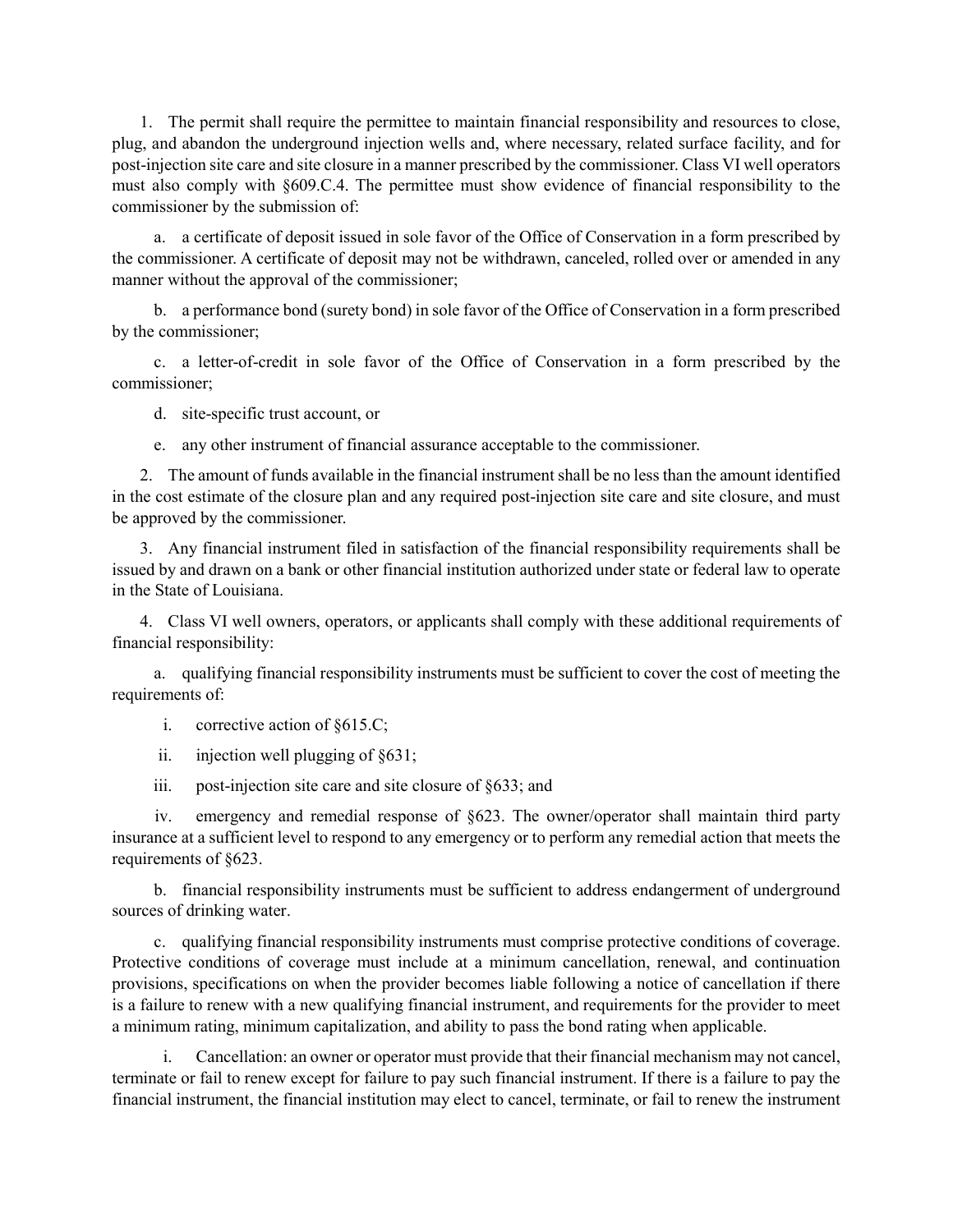by sending notice by certified mail to the owner or operator and the commissioner. The cancellation must not be final for 120 days after receipt of the cancellation notice. The owner or operator must provide an alternate financial responsibility demonstration within 60 days of notice of cancellation, and if an alternate financial responsibility demonstration is not acceptable or possible, any funds from the instrument being cancelled must be released within 60 days of notification by the commissioner.

ii. Renewal: owners or operators must renew all financial instruments, if an instrument expires, for the entire term of the geologic sequestration project. The instrument may be automatically renewed as long as the owner or operator has the option of renewal at the face amount of the expiring instrument. The automatic renewal of the instrument must, at a minimum, provide the holder with the option of renewal at the face amount of the expiring financial instrument.

cancellation, termination, or failure to renew may not occur and the financial instrument will remain in full force and effect in the event that on or before the date of expiration the commissioner deems the facility abandoned; or the permit is terminated or revoked or a new permit is denied; or closure is ordered by the commissioner or a court of competent jurisdiction; or the owner or operator is named as debtor in a voluntary or involuntary proceeding under Title 11 (Bankruptcy), U.S. Code; or the amount due is paid.

d. qualifying financial responsibility instruments must be approved by the commissioner.

i. the commissioner shall consider and approve the financial responsibility demonstration for all the phases of the geologic sequestration project before issuing any authorization to begin geologic sequestration of carbon dioxide in a Class VI well.

ii. the owner or operator must provide any updated information related to their financial responsibility instrument(s) annually and if there are any changes, the commissioner must evaluate the financial responsibility demonstration to confirm that the instrument(s) used remain adequate. The owner or operator must maintain financial responsibility requirements regardless of the status of the commissioner's review of the financial responsibility demonstration.

iii. the commissioner may disapprove the use of a financial instrument if he determines it is not sufficient to meet the financial responsibility requirements.

e. The owner or operator may demonstrate financial responsibility by using one or multiple qualifying financial instruments for specific phases of the geologic sequestration project.

i. In the event that the owner or operator combines more than one instrument for a specific geologic sequestration phase (e.g., well plugging), such combination must be limited to instruments that are not based on financial strength or performance, for example trust funds, certificates of deposit, surety bonds guaranteeing payment into a trust fund, and letters of credit. In this case, it is the combination of mechanisms, rather than the single mechanism, which must provide financial responsibility for an amount at least equal to the current cost estimate.f. the requirement to maintain adequate financial responsibility and resources is directly enforceable regardless of whether the requirement is a condition of the permit. The owner or operator must maintain financial responsibility and resources until:

i. the commissioner receives and approves the completed post-injection site care and site closure plan; and

ii. the commissioner approves site closure.

g. the owner or operator may be released from a financial instrument in the following circumstances:

i. the owner or operator has completed the phase of the geologic sequestration project for which the financial instrument was required and has fulfilled all its financial obligations as determined by the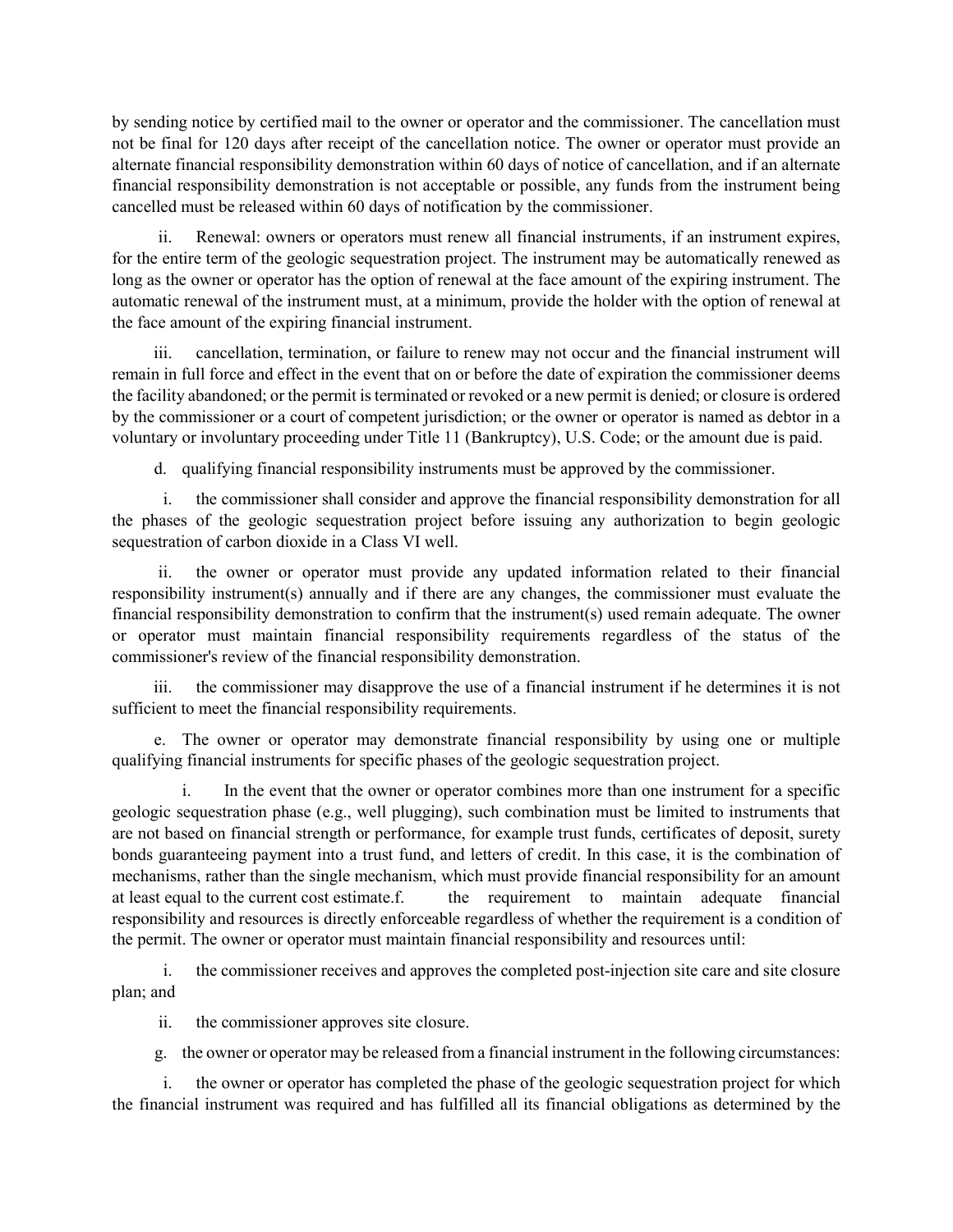commissioner, including obtaining financial responsibility for the next phase of the geologic sequestration project, if required; or

ii. the owner or operator has submitted a replacement financial instrument and received written approval from the commissioner accepting the new financial instrument and releasing the owner or operator from the previous financial instrument.

h. the owner or operator must have a detailed written estimate, in current dollars, of the cost of performing corrective action on wells in the area of review, plugging the injection well(s), post-injection site care and site closure, and emergency and remedial response.

i. the cost estimate must be performed for each phase separately and must be based on the costs to the Office of Conservation of contracting a third party to perform the required activities. A third party is a party who is not within the corporate structure of the owner or operator.

ii. during the active life of the geologic sequestration project, the owner or operator must adjust the cost estimate for inflation within 60 days before the anniversary date of the establishment of the financial instrument(s) and provide this adjustment to the commissioner. The owner or operator must also provide the commissioner written updates of adjustments to the cost estimate within 60 days of any amendments to the area of review and corrective action plan, the injection well plugging plan, the post-injection site care and site closure plan, and the emergency and remedial response plan.

iii. the commissioner must approve any decrease or increase to the initial cost estimate. During the active life of the geologic sequestration project, the owner or operator must revise the cost estimate no later than 60 days after the commissioner has approved the request to modify the area of review and corrective action plan, the injection well plugging plan, the post-injection site care and site closure plan, and the emergency and response plan, if the change in the plan increases the cost. If the change to the plans decreases the cost, any withdrawal of funds must be approved by the commissioner. Any decrease to the value of the financial assurance instrument must first be approved by the commissioner. The revised cost estimate must be adjusted for inflation as specified at §609.C.4.h.ii. above.

iv. whenever the current cost estimate increases to an amount greater than the face amount of a financial instrument currently in use, the owner or operator, within 60 days after the increase, must either cause the face amount to be increased to an amount at least equal to the current cost estimate and submit evidence of such increase to the commissioner, or obtain other financial responsibility instruments to cover the increase. Whenever the current cost estimate decreases, the face amount of the financial assurance instrument may be reduced to the amount of the current cost estimate only after the owner or operator has received written approval from the commissioner.

i. the owner or operator must notify the commissioner by certified mail of adverse financial conditions such as bankruptcy that may affect the ability to carry out injection well plugging and postinjection site care and site closure.

i. in the event that the owner or operator or the third party provider of a financial responsibility instrument is going through a bankruptcy, the owner or operator must notify the commissioner by certified mail of the commencement of a voluntary or involuntary proceeding under Title 11 (Bankruptcy), U.S. Code, naming the owner or operator as debtor, within 10 days after commencement of the proceeding.

ii. an owner or operator who fulfills the financial responsibility requirements by obtaining an approved instrument of financial assurance will be deemed to be without the required financial assurance in the event of bankruptcy of the trustee or issuing institution, or a suspension or revocation of the authority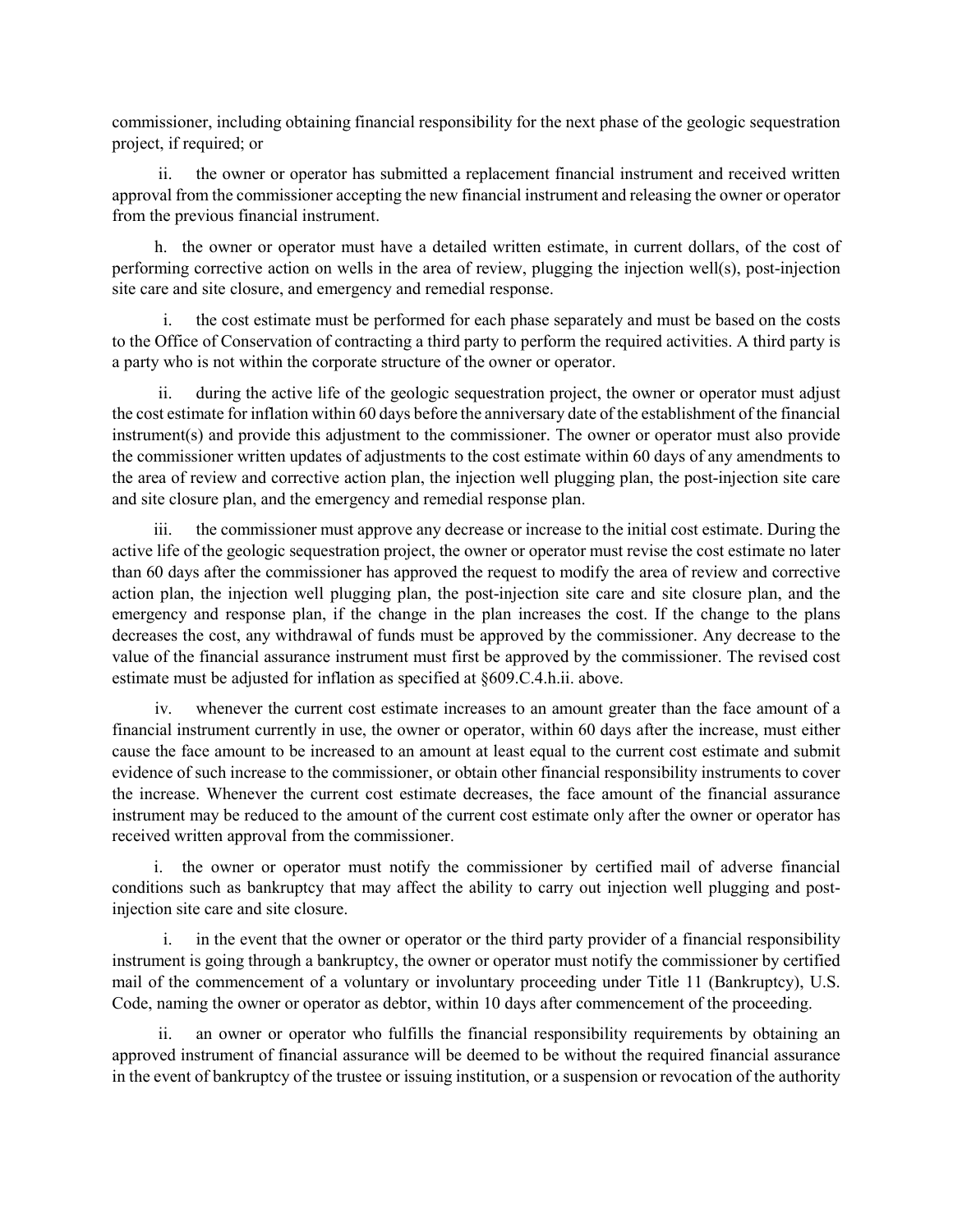of the trustee institution to act as trustee of the institution issuing the financial assurance instrument. The owner or operator must establish other financial assurance within 60 days after such an event.

j. the owner or operator must provide the commissioner with an adjustment of the cost estimate within 60 days of notification by the commissioner, if the commissioner determines during the annual evaluation of the qualifying financial responsibility instrument(s) that the most recent demonstration is no longer adequate to cover the cost of corrective action, injection well plugging, post-injection site care and site closure, and emergency and remedial response.

k. the commissioner must approve the use and length of pay-in-periods for trust funds or escrow accounts.

5. The permit shall require the permittee to maintain financial responsibility as specified at §609.C.1 until:

a. the well has been plugged and abandoned in accordance with an approved plugging and abandonment plan pursuant to §631 and submitted a plugging and abandonment report pursuant to §631.A.5;

b. the well has been converted in compliance with the requirements of §609.L.7;or

c. the transferor of a permit has received notice from the commissioner that the owner or operator receiving transfer of the permit, the new permittee, has demonstrated financial responsibility for the well.D.

Duty to Comply. The permittee must comply with all conditions of a permit. Any permit noncompliance constitutes a violation of the act and is grounds for enforcement action or permit termination, revocation and reissuance, or modification; or for denial of a permit renewal application if the commissioner determines that such noncompliance endangers underground sources of drinking water.

E. Duty to Reapply. If the permittee wishes to continue an activity regulated by a permit after the expiration date of this permit, the permittee must apply for and obtain a new permit.

F. Duty to Halt or Reduce Activity. It shall not be a defense for a permittee in an enforcement action that it would have been necessary to halt or reduce the permitted activity in order to maintain compliance with the conditions of this permit.

G. Duty to Mitigate. The permittee shall take all reasonable steps to minimize or correct any adverse impact on the environment such as the contamination of underground sources of drinking water resulting from noncompliance with this permit.

H. Proper Operation and Maintenance. The permittee shall at all times properly operate and maintain all facilities and systems of treatment and control (and related appurtenances) which are installed or used by the permittee to achieve compliance with the conditions of his permit. Proper operation and maintenance includes effective performance, adequate funding, adequate operation staffing and training, and adequate laboratory process controls, including appropriate quality assurance procedures. This provision requires the operation of back-up or auxiliary facilities or similar systems only when necessary to achieve compliance with the conditions of the permit.

I. Inspection and Entry. Inspection and entry shall be allowed as prescribed in R.S. of 1950, Title 30, Section 4.

J. Compliance. Compliance with a permit during its term constitutes compliance, for purposes of enforcement, with the act and these regulations.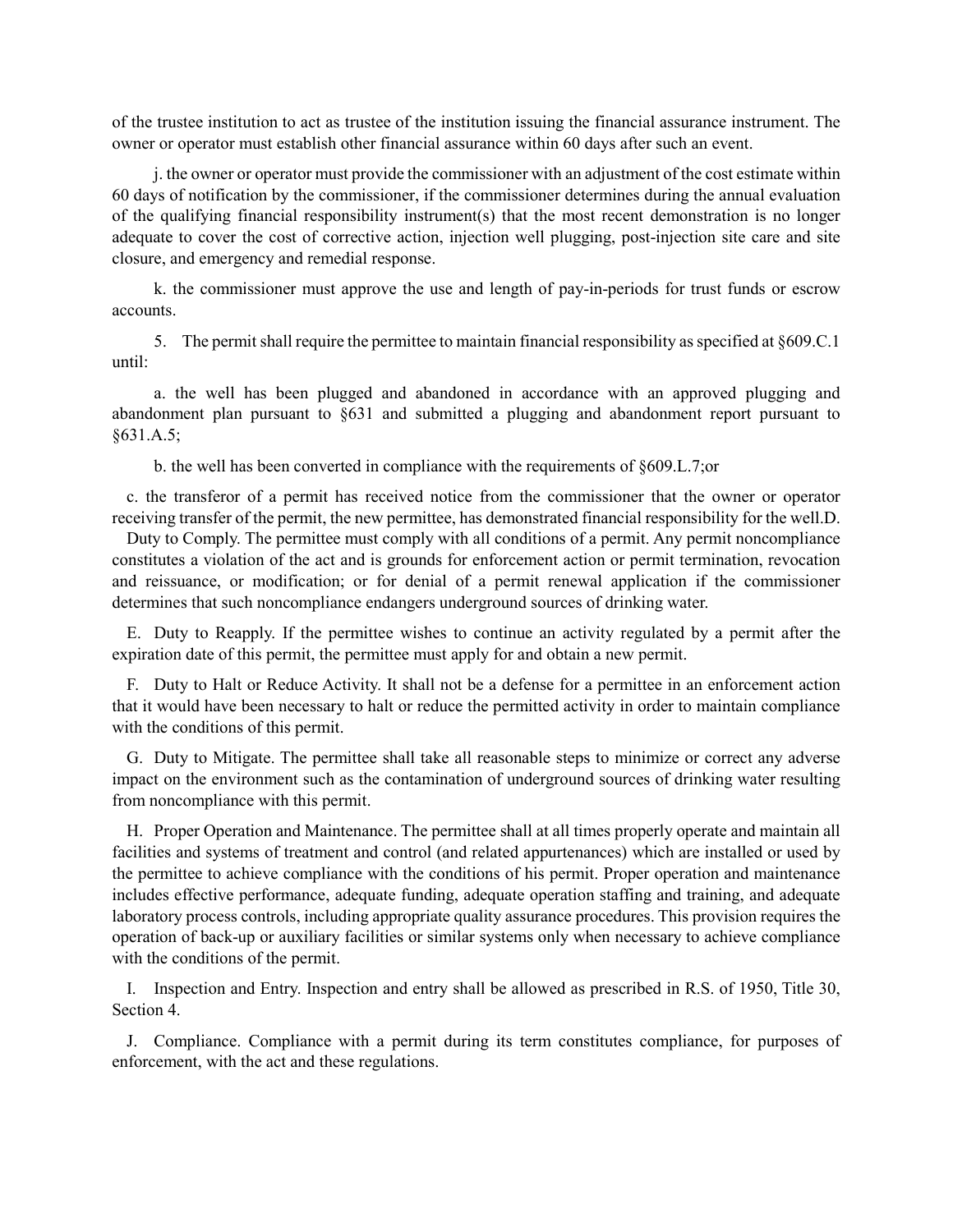K. Property Rights. The issuance of a permit does not convey any property rights of any sort, or any exclusive privilege or servitude.

L. Notification Requirements

1. Planned Changes. The permittee shall give notice to the commissioner as soon as possible of any planned physical alterations or additions to the permitted facility.

2. Notice of Well Completion. A new injection well injection well may not commence injection until construction is complete, a notice of completion has been submitted to the commissioner, the commissioner has inspected or otherwise reviewed the injection well and finds it is in compliance with the conditions of the permit, and the commissioner has given approval to begin injection.

3. Anticipated Noncompliance. The permittee shall give advance notice to the commissioner of any planned changes in the permitted facility or activity which may result in noncompliance with permit requirements.

4. Transfers. A permit is not transferable to any person except after notice to the commissioner. The commissioner may require modification or revocation and reissuance of the permit to change the name of the permittee and incorporate such other requirements as may be necessary under the Safe Drinking Water Act. (See §613.)

5. Compliance Schedules. Report of compliance or noncompliance with, or any progress reports on, interim and final requirements contained in any compliance schedule in these regulations shall be submitted to the commissioner no later than 14 days following each schedule date.

6. Twenty-Four Hour Reporting

a. The permittee shall report to the commissioner any noncompliance which may endanger health or the environment. Any information pertinent to the noncompliance shall be reported by telephone at (225) 342-5515 within 24 hours from the time the permittee becomes aware of the circumstances. A written submission shall also be provided within five days of the time the permittee becomes aware of the circumstances and shall contain a description of the noncompliance and its cause; the period of noncompliance, including exact dates and times, and if the noncompliance has not been corrected, the anticipated time it is expected to continue; and steps taken or planned to reduce, eliminate, and prevent reoccurrence of the non-compliance.

b. The following additional information must be reported within the 24-hour period provided above:

i. any monitoring or other information which indicates that any contaminant may cause an endangerment to a USDW;

ii. any noncompliance with a permit condition or malfunction of the injection system which may cause fluid migration into or between USDWs.

7. The permittee shall notify the commissioner at such times as the permit requires before conversion or abandonment of the well or before closure of the project.

8. Other Noncompliance. The permittee shall report all instances of noncompliance not reported under §§609.L.5 and 609.L.6, at the time quarterly reports are submitted. The reports shall contain the information listed in §609.L.6.

9. Other Information. Where the permittee becomes aware that it failed to submit any relevant facts in a permit application, or submitted incorrect information in a permit application or in any report to the commissioner, it shall promptly submit such facts or information.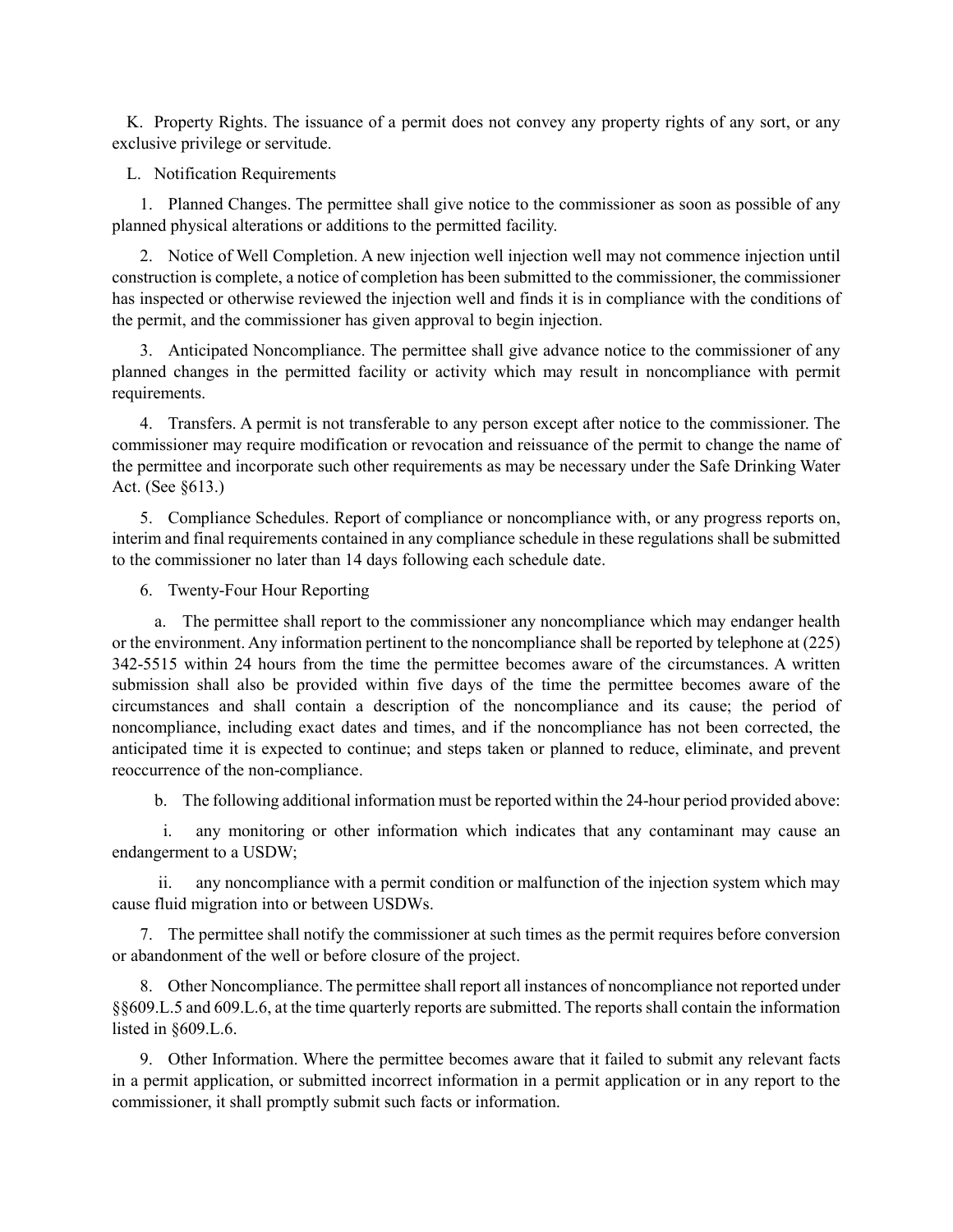### M. Duration of Permits

1. UIC permits for Class VI wells shall be issued for the operating life of the facility and the postinjection site care period. The commissioner shall review each issued Class VI well permit at least once every five years to determine whether it should be modified, revoked and reissued, terminated, or a minor modification made.

2. The term of a permit shall not be extended by modification beyond the maximum duration specified in this Section, except as provided in §609.M.4 below.

3. The commissioner may issue, for cause, any permit for a duration that is less than the full allowable term under this Section.

4. The conditions of an expired permit may continue in force until the effective date of a new permit if the permittee has submitted a timely and a complete application for a new permit, and the commissioner, through no fault of the permittee, does not issue a new permit with an effective date on or before the expiration date of the previous permit (e.g., when issuance is impracticable due to time or resource constraints).

a. Permits continued under this Section remain fully effective and enforceable.

b. When the permittee is not in compliance with the conditions of the expiring or expired permit, the commissioner may choose to do any or all of the following:

i. initiate enforcement action based upon the permit which has been continued;

ii. issue a notice of intent to deny the new permit. If the permit is denied, the owner or operator would then be required to cease the activities authorized by the continued permit or be subject to enforcement action for operating without a permit;

iii. issue a new permit under the requirements of these rules for issuing a new permit with appropriate conditions; or

iv. take other actions authorized by these regulations.

N. Schedules of Compliance. The permit may, when appropriate, specify a schedule of compliance leading to compliance with the act and these regulations.

1. Time for Compliance. Any schedules of compliance under this Section shall require compliance as soon as possible but not later than three years after the effective date of the permit.

2. Interim Dates. Except as provided in §609N.2.b, if a permit establishes a schedule of compliance which exceeds one year from the date of permit issuance, the schedule shall set forth interim requirements and the dates for their achievement.

a. The time between interim dates shall not exceed one year.

b. If the time necessary for completion of any interim requirements (such as the construction of a control facility) is more than one year and is not readily divisible into stages for completion, the permit shall specify interim dates for submission of reports of progress toward completion of the interim requirements and indicate a projected completion date.

3. Reporting. The permit shall be written to require that progress reports be submitted no later than 30 days following each interim date and the final date of compliance.

O. Additional Conditions. The commissioner shall impose on a case-by-case basis such additional conditions as are necessary to protect underground sources of drinking water.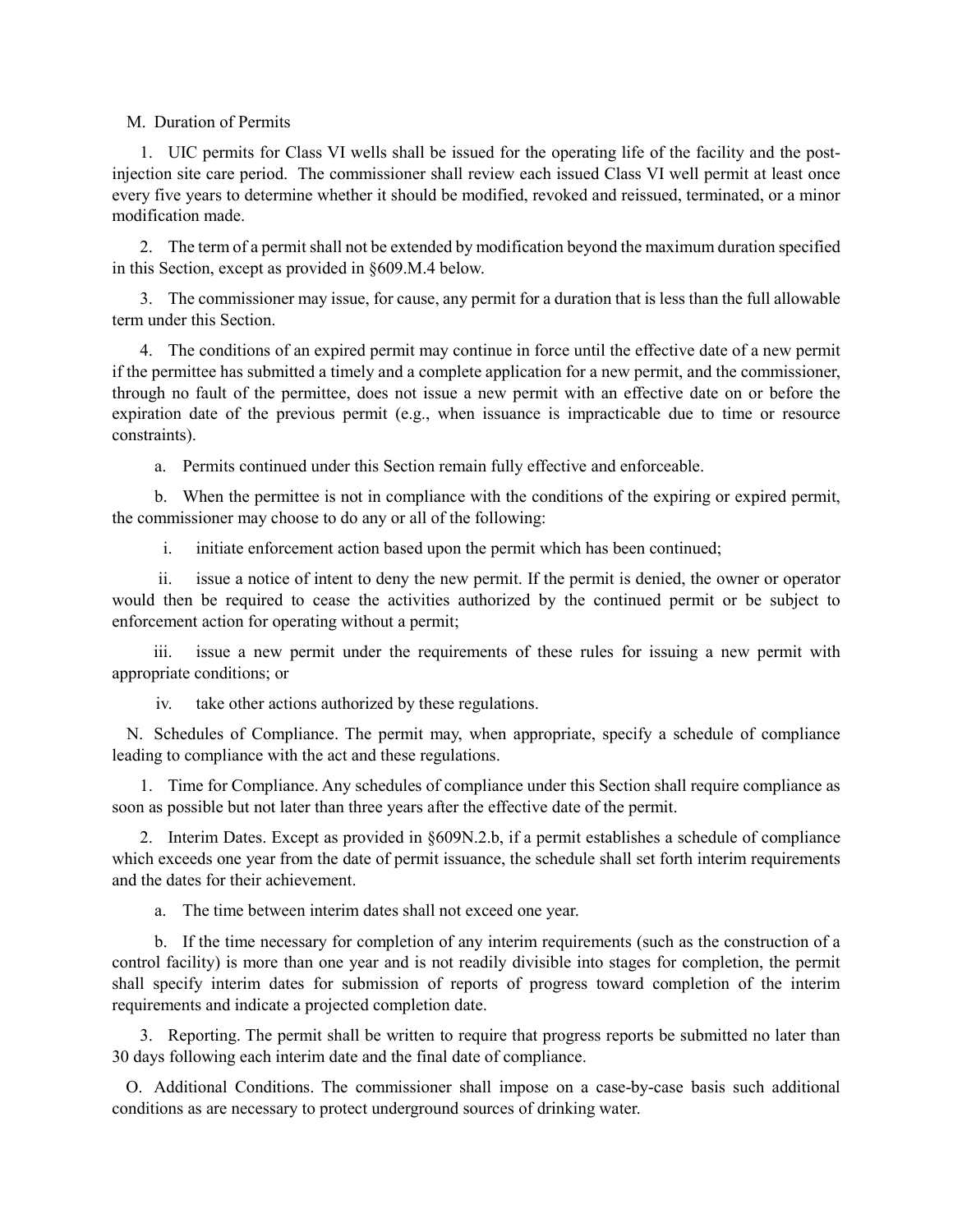P. Duty to Establish and Maintain Mechanical Integrity. The permittee of a Class VI injection well shall establish mechanical integrity prior to commencing injection and on a schedule determined by these rules or the commissioner. Thereafter, the owner or operator of Class VI injection wells must maintain mechanical integrity as defined in §627. The Class VI injection well owner or operator shall give notice to the commissioner when it is determined the injection well is lacking mechanical integrity. Upon receiving such notice, the operator shall immediately cease injection into the well. The well shall remain out of injection service until such time as well mechanical integrity is restored to the satisfaction of the commissioner. The owner or operator may resume injection upon written notification from the Director that the owner or operator has demonstrated mechanical integrity pursuant to §627.

Q. The issuance of a permit does not authorize any injury to persons or property or invasion of other private rights, or any infringement of State or local law or regulations.

R. In addition to conditions required in all permits the commissioner shall establish conditions in permits as required on a case-by-case basis, to provide for and assure compliance with all applicable requirements of the SDWA and 40 CFR Parts 144, 145, 146 and 124.

S. New permits, and to the extent allowed under §613 modified or revoked and reissued permits, shall incorporate each of the applicable requirements referenced in this section. An applicable requirement is a State statutory or regulatory requirement that takes effect prior to final administrative disposition of the permit. An applicable requirement is also any requirement that takes effect prior to the modification or revocation and reissuance of a permit, to the extent allowed in §613.

T. Incorporation. All permit conditions shall be incorporated either expressly or by reference. If incorporated by reference, a specific citation to the applicable regulations or requirements must be given in the permit.

AUTHORITY NOTE: Promulgated in accordance with R.S. 30:4 et seq., 30:22 et seq., and 30:1101 et seq. HISTORICAL NOTE: Promulgated by the Department of Natural Resources, Injection and Mining Division, LR 46: Department of Natural Resources – Office of Conservation.

### **§611. Permitting Process**

A. Applicability. This Section contains procedures for issuing all Class VI permits.

B. Application Submission and Review

1. Any person required to have a UIC permit shall submit an application to the Office of Conservation, UIC Section, as outlined in §605.

2. Check for completeness:

a. the commissioner shall not issue a permit before receiving an application form and any required supplemental information which are completed to his satisfaction. The completeness of any application for a permit shall be judged independently of the status of any other permit application or permit for the same facility or activity;

b. each application for a permit submitted for a new UIC injection well will be reviewed for completeness by the commissioner and the applicant will be notified of the commissioner's decision within 30 days of its receipt. Each application for a permit submitted for an existing injection well will be reviewed for completeness and the applicant will be notified of the commissioner's decision within 60 days of receipt. Upon completing the review, the commissioner shall notify the applicant in writing whether the application is complete.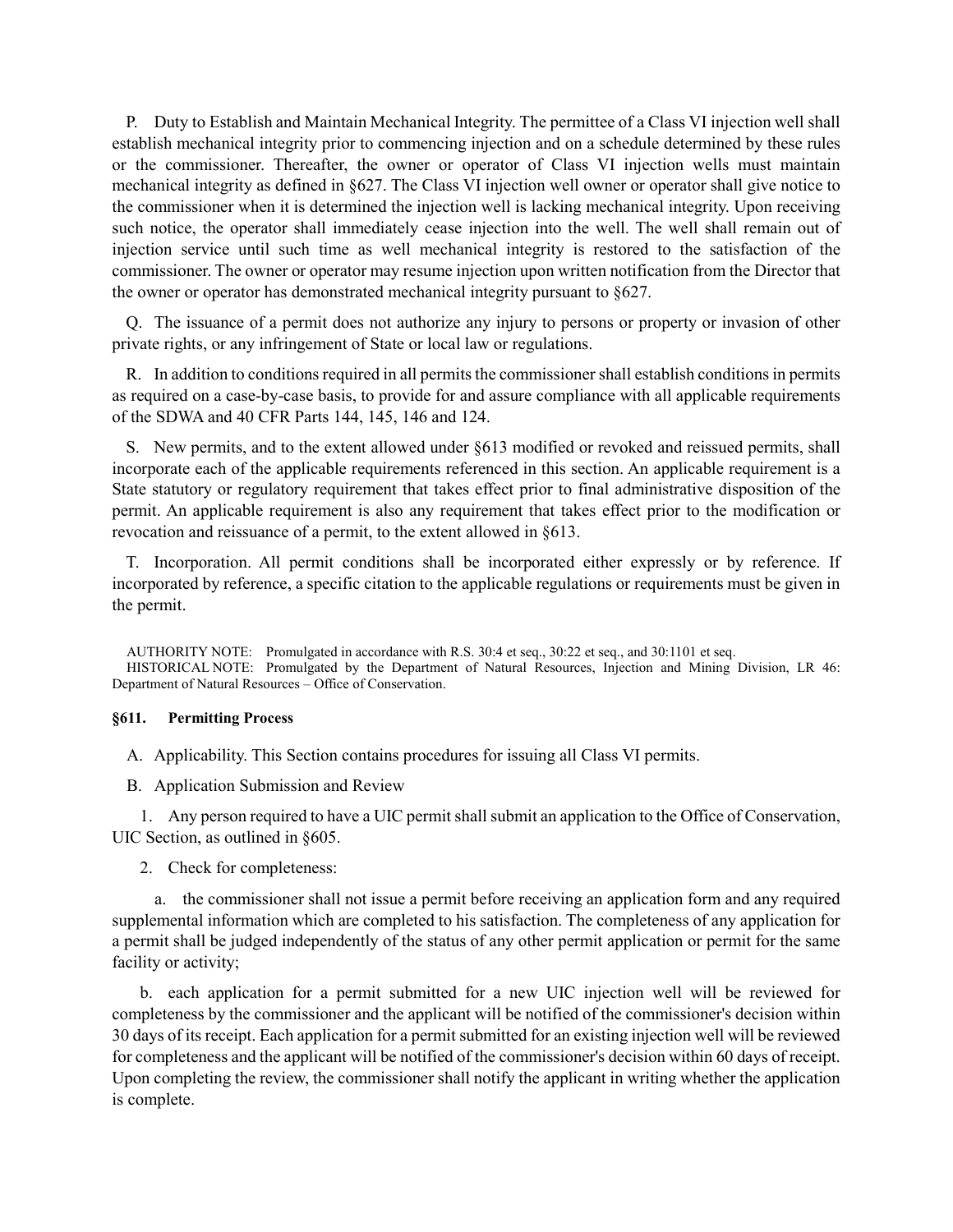### 3. Incomplete Applications

a. If the application is incomplete, the commissioner shall list in the notification in §611.B.2.b above, the information necessary to make the application complete. When the application is for an existing UIC injection well, the commissioner shall specify in the notice a date for submitting the necessary information. The commissioner shall notify the applicant that the application is complete upon receiving this information. The commissioner may request additional information from an applicant only when necessary to clarify, modify, or supplement previously submitted material. Requests for such additional information will not render an application incomplete.

b. If an applicant fails or refuses to correct deficiencies found in the application, the permit may be denied and, for existing wells, appropriate enforcement actions may be taken under the applicable statutory provision.

4. If the commissioner decides that a site visit is necessary for any reason in conjunction with the processing of an application, he shall notify the applicant, state the reason for the visit, and a date shall be scheduled.

C. Draft Permits

1. Once an application is complete, the commissioner shall prepare a draft permit or deny the application.

2. The applicant may appeal the decision to deny the application in a letter to the commissioner who may then call a public hearing through §611.G.1.

3. If the commissioner prepares a draft permit, it shall contain the following information where appropriate:

- a. all conditions under §§609, 615, 617, 619, 621, 623, 625, 627, 629, and 631;
- b. all compliance schedules under §609.N; and
- c. all monitoring requirements under applicable Paragraphs in §625.

4. All draft permits prepared under this Section may be accompanied by a fact sheet pursuant to §611.D, and shall be publicly noticed in accordance with §611.E, and made available for public comment pursuant to §611.F.

D. Fact Sheet

1. A fact sheet shall be prepared for every draft permit for all major UIC facilities or activities and for every draft permit which the commissioner finds is the subject of wide-spread public interest or raises major issues. The fact sheet shall briefly set forth the principal facts and the significant factual, legal, methodological and policy questions considered in preparing the draft permits. The commissioner shall send this fact sheet to the applicant and, on request, to any other person.

2. The fact sheet shall include, when applicable:

a. a brief description of the type of facility or activity which is the subject of the draft permit;

b. the type and quantity of wastes, fluids, or pollutants which are proposed to be or are being injected;

c. a brief summary of the basis for the draft permit conditions including references to applicable statutory or regulatory provisions;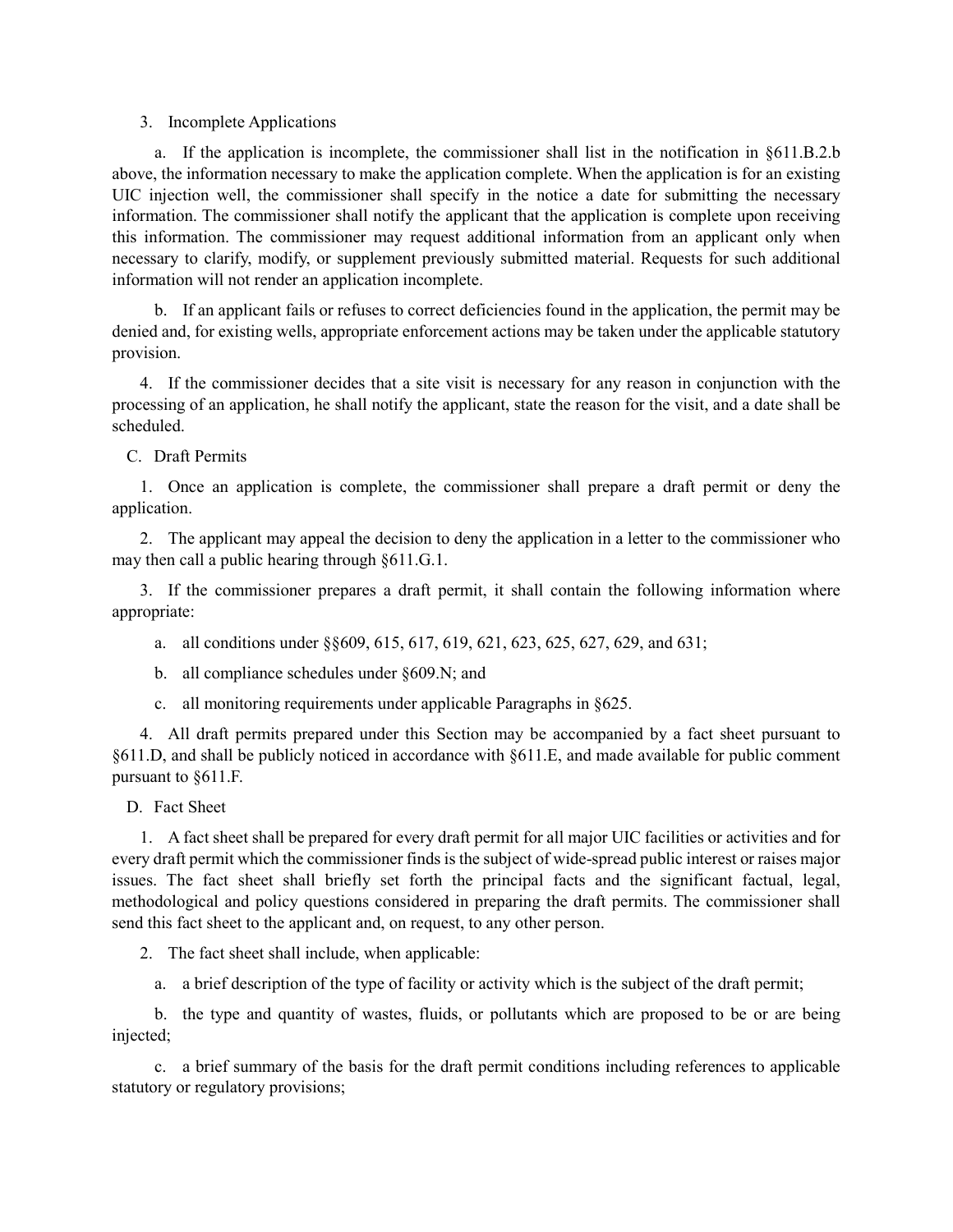d. reasons why any requested variances or alternatives to required standards do or do not appear justified;

e. a description of the procedures for reaching a final decision on the draft permit including:

i. the beginning and ending dates of the comment period under §611.F and the address where comments will be received;

ii. procedures for requesting a hearing and the nature of that hearing; and

iii. any other procedures by which the public may participate in the final decision;

f. name and telephone number of a person to contact for information.

3. All persons identified in §§611.E.3.a.i, ii, iii, and iv shall be mailed or emailed a copy of the fact sheet, the draft permit, and a notice that the permit application will be available online.

E. Public Notice of Permit Actions and Public Comment Period

1. Scope

a. The commissioner shall give public notice (including a notice of intent to deny a permit application) that the following actions have occurred:

i. a draft permit has been prepared under §611.C; and

ii. a hearing has been scheduled under §611.G.

b. No public notice is required when a request for permit modification, revocation and reissuance, or termination is denied under §613. Written notice of that denial shall be given to the requester and to the permittee.

c. Public notices may describe more than one permit or permit action.

2. Timing

a. Public notice of the preparation of a draft permit required under §611.E.1 shall allow 30 days for public comment.

b. Public notice of a public hearing shall be given 30 days before the hearing. (Public notice of the hearing may be given at the same time as public notice of the draft permit and the two notices may be combined).

3. Methods. Public notice of activities described in §611.E.1.a shall be given by the following methods:

a. by electronic mailing (emailing) or by mailing a copy of a notice to the following persons (any person otherwise entitled to receive notice under this Section may waive his rights to receive notice for any classes and categories of permits):

i. the applicant;

ii. any other agency which the commissioner knows has issued or is required to issue a permit for the same facility or activity (including EPA);

iii. federal and state agencies with jurisdiction over fish, shellfish, and wildlife resources and over coastal zone management plans, the Advisory Council on Historic Preservation, the State Archeological Survey and Antiquities Commission, the Director of the Public Water Supply Supervision program in the State, the Department of Natural Resource, and other appropriate government authorities, including any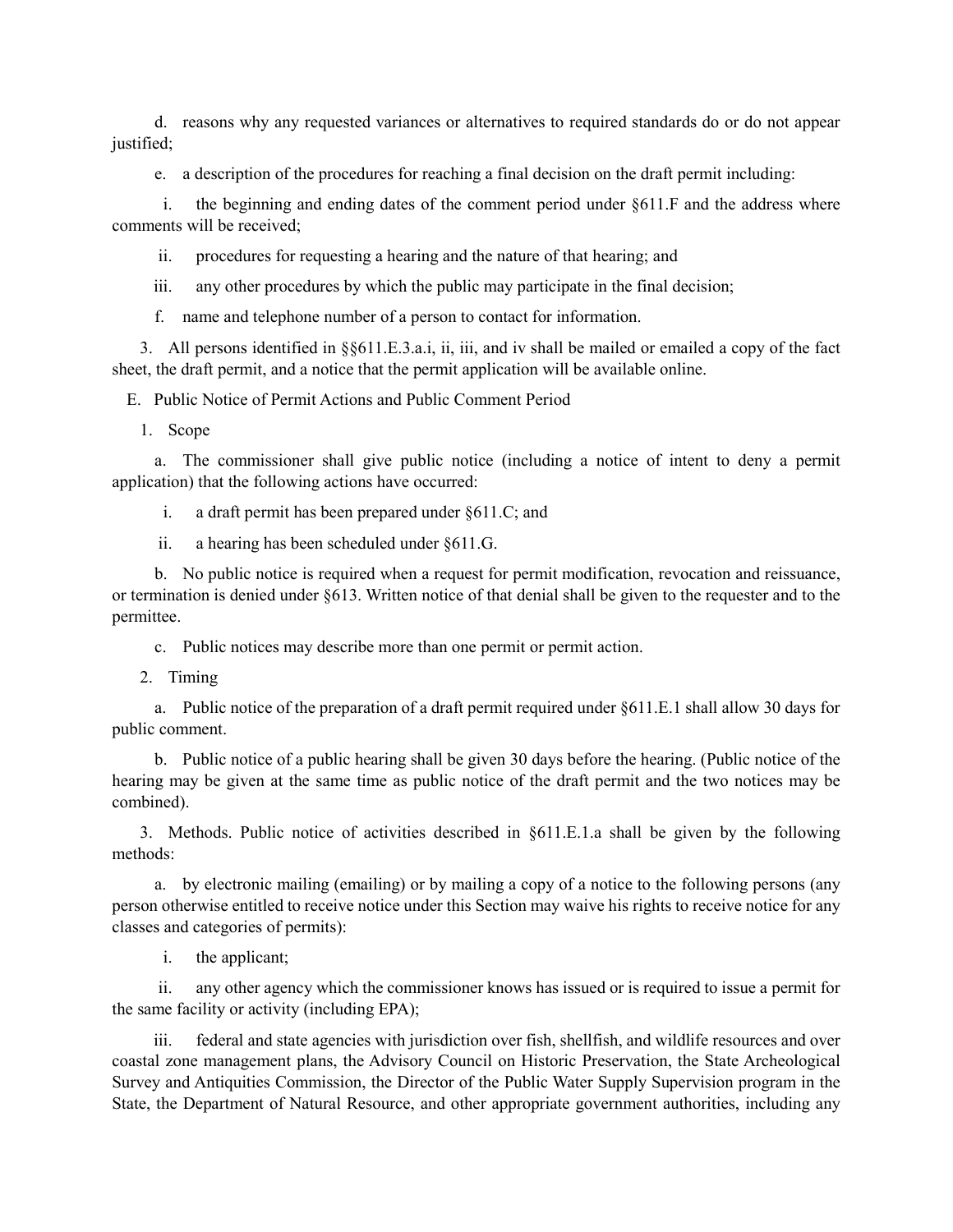unit of local government having jurisdiction over the area where the facility is proposed to be located, any affected states or Indian Tribes; and

iv. persons on a UIC mailing list developed by:

(a).including those who request in writing to be on the list;

(b). soliciting persons for "area lists" from participants in past permit proceedings in that area;

and

(c). notifying the public of the opportunity to be put on the mailing list through periodic publication in the public press and in such publications as Regional and State funded newsletters, environmental bulletins, or State law journals. (The commissioner may update the mailing list from time to time by requesting written indication of continued interest from those listed. The commissioner may delete from the list the name of any person who fails to respond to such a request.)

b. publication of a notice in a daily or weekly newspaper within the area affected by the facility or activity;

c. in a manner constituting legal notice to the public under state law; and

d. any other method reasonably calculated to give actual notice of the action in question to the persons potentially affected by it, including press releases or any other form or medium to elicit public participation.

4. Contents

a. All Public Notices. Public notices issued under this Section shall contain the following information:

i. name and address of the Division of the Office of Conservation processing the permit action for which notice is being given;

ii. name and address of the permittee or permit applicant and, if different, of the facility or activity regulated by the permit;

iii. a brief description of the business conducted at the facility or activity described in the permit application or the draft permit;

iv. name, address, and telephone number of a person from whom interested persons may obtain copies of the draft permit, the fact sheet, the application, and further information concerning the application;

a brief description of the comment procedures required by §611.F and the time and place of any hearing that will be held, including a brief statement of procedures to request a hearing (unless a hearing has already been scheduled) and other procedures by which the public may participate in the final permit decision; and

vi. any additional information considered necessary or proper.

b. Public Notices for Hearings. In addition to the general public notice described in §611.E.4.a, the public notice of a hearing under §611.G shall contain the following information:

i. reference to the date of previous public notices relating to the permit;

ii. date, time, and place of the hearing; and

iii. a brief description of the nature and purpose of the hearing, including the applicable rules and procedures.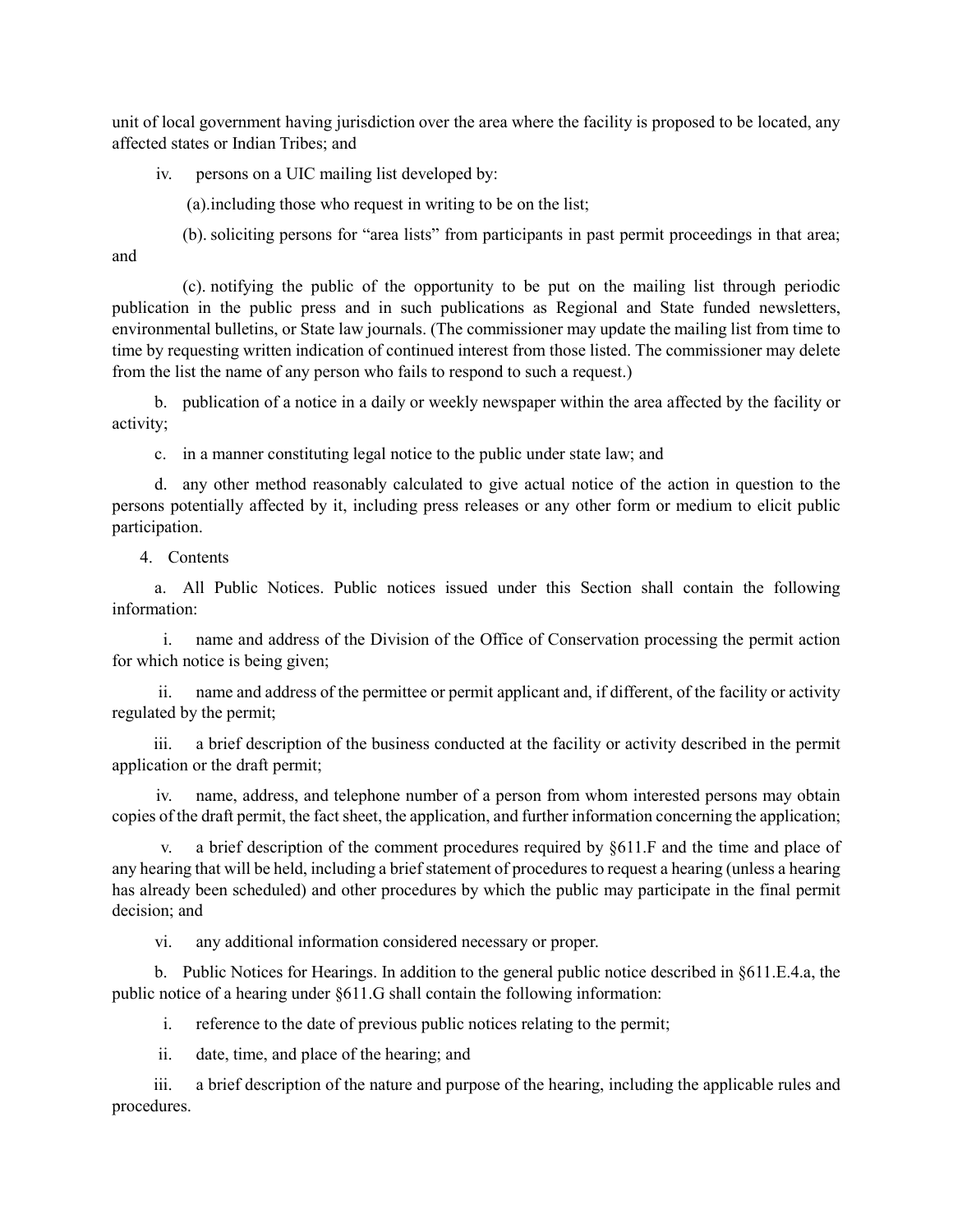F. Public Comments and Requests for Public Hearings. During the public comment period provided under §611.G, any interested person may submit written comments on the draft permit and may request a public hearing, if no hearing has already been scheduled. A request for a public hearing shall be in writing and shall state the nature of the issues proposed to be raised in the hearing. All comments shall be considered in making the final decision and shall be answered as provided in §611.H.

G. Public Hearings

1. The commissioner shall hold a public hearing whenever he finds, on the basis of requests, a significant degree of public interest in (a) draft permit(s). The commissioner also may hold a public hearing at his discretion, whenever, for instance, such a hearing might clarify one or more issues involved in the permit decision. Public notice of the hearing shall be given as specified in §611.G.

2. Any person may submit oral or written statements and data concerning the draft permit. Reasonable limits may be set upon the time allowed for oral statements, and the submission of statements in writing may be required. The public comment period under §611.G shall automatically be extended to the close of any public hearing under this Section. The hearing officer may also extend the comment period by so stating at the hearing.

3. A tape recording or written transcript of the hearing shall be made available to the public.

H. Response to Comments

1. At the time that any final permit is issued the commissioner shall issue a response to comments. This response shall:

a. specify which provisions; if any, of the draft permit have been changed in the final permit decision, and the reasons for the change; and

b. briefly describe and respond to all significant comments on the draft permit or the permit application raised during the public comment period, or during any hearing.

2. The response to comments shall be available to the public.

I. Permit Issuance and Effective Date

1. After closure of the public comment period, including any public hearing, under §611.G on a draft permit, the commissioner shall issue a final permit decision within 30 days. The commissioner shall notify the applicant and each person who has submitted written comments or requested notice of the final permit decision. This notice shall include reference to the procedure for appealing a decision on a UIC permit under La. Title 30 R.S. §30:15. For the purposes of this section, a final permit decision means a final decision to issue, deny, modify, revoke and reissue, or terminate a permit.

2. A final permit decision shall become effective on the date of issuance.

3. Approval or the granting of a permit to construct a Class VI well shall be valid for a period of one year and if not begun in that time, the permit shall be null and void. The permittee may request an extension of this one-year requirement; however, the commissioner shall approve the request for extenuating circumstances only.

AUTHORITY NOTE: Promulgated in accordance with R.S. 30:4 et seq., 30:22 et seq., and 30:1101 et seq. HISTORICAL NOTE: Promulgated by the Department of Natural Resources, Injection and Mining Division, LR 46: Department of Natural Resources – Office of Conservation.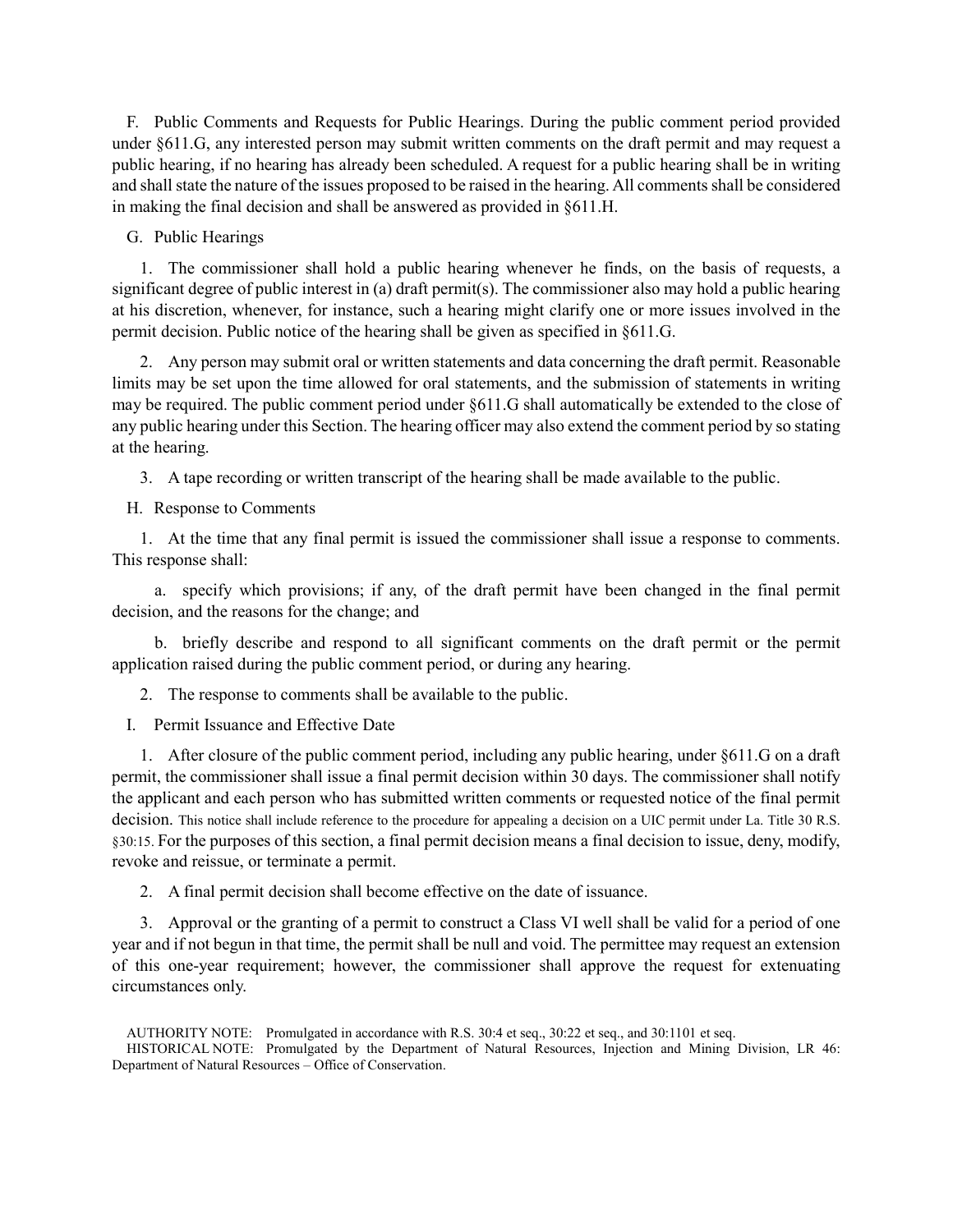### **§613 Permit Modification, Revocation and Reissuance, Termination, Transfer or Renewal**

A. Applicability. The rules of this Section set forth the standards and requirements for applications and actions concerning modification, revocation and reissuance, termination, transfer and renewal of permits.

B. Permit Actions

1. The permit may be modified, revoked and reissued, or terminated for cause. The filing of a request by the permittee for a permit modification, revocation and reissuance, or termination, or a notification of planned changes or anticipated noncompliance, does not stay any permit condition.

2. The permittee shall furnish to the commissioner, within 30 days, any information which the commissioner may request to determine whether cause exists for modifying, revoking and reissuing, or terminating a permit, or to determine compliance with the permit. The permittee shall also furnish to the commissioner, upon request, copies of records required to be kept by the permit.

3. The commissioner may, upon his own initiative or at the request of any interested person, review any permit to determine if cause exists to modify, revoke and reissue, or terminate the permit for the reasons specified in §§613.C, D, and E. All requests shall be in writing and shall contain facts or reasons supporting the request.

4. If the commissioner decides the request is not justified, he shall send the person making the request a brief written response giving a reason for the decision. Denials of requests for modification, revocation and reissuance, or termination are not subject to public notice, comment, or hearings.

5. If the commissioner decides to modify or revoke and reissue a permit under §§613.C, D, and E, he shall prepare a draft permit under §611.C incorporating the proposed changes. When a permit is modified, the entire permit is reopened and is subject to revision*.* The commissioner may request additional information and, in the case of a modified permit, may require the submission of an updated permit application. In the case of revoked and reissued permits, the commissioner shall require, if necessary, the submission of a new application.

6. In a permit modification under this section, only those conditions to be modified shall be reopened when a new draft permit is prepared. All other aspects of the existing permit shall remain in effect for the duration of the unmodified permit. When a permit is revoked and reissued under this section, the entire permit is reopened just as if the permit had expired and was being reissued. During any revocation and reissuance proceeding the permittee shall comply with all conditions of the existing permit until a new final permit is reissued.

C. Modification or Revocation and Reissuance of Permits

1. The following are causes for modification and may be causes for revocation and reissuance of permits.

a. Alterations. There are material and substantial alterations or additions to the permitted facility or activity which occurred after permit issuance which justify the application of permit conditions that are different or absent in the existing permit.

b. Information. The commissioner has received information pertinent to the permit that would have justified the application of different permit conditions at the time of issuance.

c. New Regulations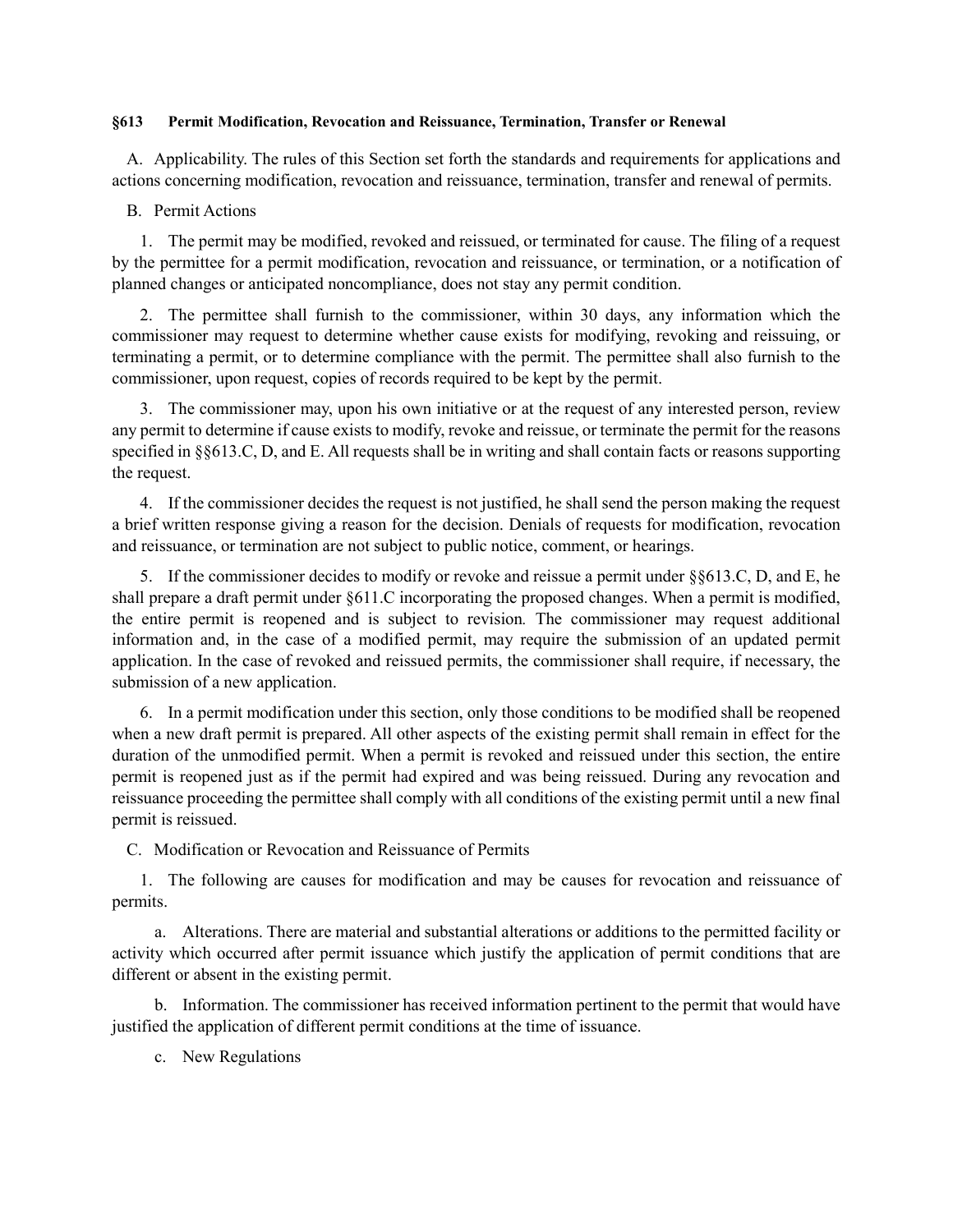i. The standards or regulations on which the permit was based have been changed by promulgation of amended standards or regulations or by judicial decision after the permit was issued. Permits for Class VI wells may be modified during their terms when:

(a). the permit condition requested to be modified was based on a promulgated regulation or guideline;

(b). there has been a revision, withdrawal, or modification of that portion of the regulation or guideline on which the permit condition was based; and

(c). a permittee requests modification within 90 days after *Louisiana Register* notice of the action on which the request is based.

ii. When standards or regulations on which the permit was based have been changed by withdrawal of standards or regulations or by promulgation of amended standards or regulations which impose less stringent requirements on the permitted activity or facility and the permittee requests to have permit conditions based on the withdrawn or revised standards or regulations deleted from his permit.

iii. For judicial decisions, a court of competent jurisdiction has remanded and stayed Office of Conservation regulations or guidelines and all appeals have been exhausted, if the remand and stay concern that portion of the regulations or guidelines on which the permit condition was based and a request is filed by the permittee to have permit conditions based on the remanded or stayed standards or regulations deleted from his permit.

d. Compliance Schedules. The commissioner determines good cause exists for modification of a compliance schedule, such as an act of God, strike, flood, or materials shortage or other events over which the permittee has little or no control and for which there is no reasonable available remedy.

e. Additional Modification of Class VI Permits. For Class VI wells, whenever the commissioner determines that permit changes are necessary based on:

- i. area of review reevaluations under §615.C.2;
- ii. any amendments to the testing and monitoring plan under §625.A.10;
- iii. any amendments to the injection well plugging plan under  $\S 631.A.3$ ;
- iv. any amendments to the post-injection site care and site closure plan under §633.A.1.c;
- v. any amendments to the emergency and remedial response plan under §625.A.4; or
- vi. a review of monitoring and testing results conducted in accordance with permit requirements.

2. Causes for modification or revocation and reissuance. The following are causes to modify or, alternatively, revoke and reissue a permit:

a. cause exists for termination under §613.E, and the commissioner determines that modification or revocation and reissuance is appropriate;

b. the commissioner has received notification of a proposed transfer of the permit and the transfer is determined not to be a minor modification (see §613.D.4). A permit may be modified to reflect a transfer after the effective date (§613.F.2.b) but will not be revoked and reissued after the effective date except upon the request of the new permittee; or

c. a determination that the waste being injected is a hazardous waste as defined in §601 either because the definition has been revised, or because a previous determination has been changed; or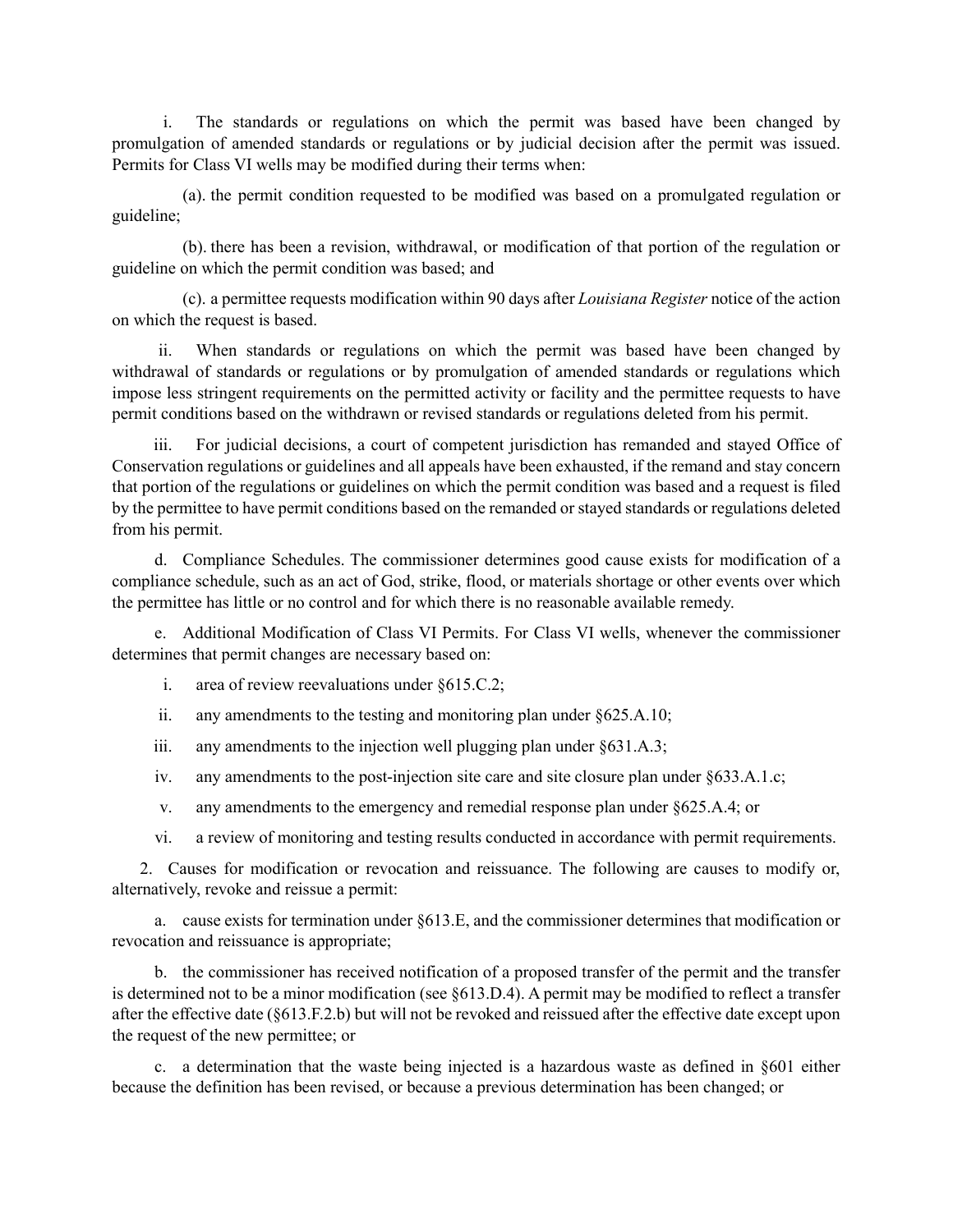d. to incorporate such other requirements as may be necessary under the Safe Drinking Water Act.

3. Facility Siting. Suitability of an existing facility location will not be considered at the time of permit modification or revocation and reissuance unless new information or standards indicate that continued operations at the site pose a threat to the health or safety of persons or the environment which was unknown at the time of permit issuance. A change of injection site or facility location may require modification or revocation and issuance as determined to be appropriate by the commissioner.

4. If a permit modification satisfies the criteria of this Section, a draft permit must be prepared and other applicable procedures must be followed.

D. Minor Modifications of Permits. Upon the consent of the permittee, the commissioner may modify a permit to make the corrections or allowances for changes in the permitted activity listed in this Section without issuing a draft permit and providing for public comment. Minor modifications may only:

1. correct typographical errors;

2. require more frequent monitoring or reporting by the permittee;

3. change an interim compliance date in a schedule of compliance, provided the new date is not more than 120 days after the date specified in the existing permit and does not interfere with attainment of the final compliance date requirement;

4. allow for a change in ownership or operational control of a facility where the commissioner determines that no other change in the permit is necessary, provided that a written agreement containing a specific date for transfer of permit responsibility, coverage, and liability between the current and new permittees has been submitted to the commissioner (see §613.F);

5. change quantities or types of fluids injected which are within the capacity of the facility as permitted and, in the judgment of the commissioner, would not interfere with the operation of the facility or its ability to meet conditions prescribed in the permit, and would not change its classification;

6. change construction requirements or plans approved by the commissioner provided that any such alteration shall comply with the requirements of this Section and §617. No such changes may be physically incorporated into construction of the well prior to approval; or

7. amend a Class VI injection well testing and monitoring plan, plugging plan, post-injection site care and site closure plan, or emergency and remedial response plan where the modifications merely clarify or correct the plan, as determined by the commissioner.

E. Termination of Permits

1. The commissioner may terminate a permit during its term for the following causes:

a. noncompliance by the permittee with any condition of the permit;

b. the permittee's failure in the application or during the permit issuance process to disclose fully all relevant facts, or the permittee's misrepresentation of any relevant facts at any time; or

c. a determination that the permitted activity endangers the health or safety of persons or the environment which activity cannot be regulated to acceptable levels by permit modification and can only be regulated to acceptable levels by permit termination.

2. If the commissioner decides to terminate a permit, he shall issue a notice of intent to terminate. A notice of intent to terminate is a type of draft permit which follows the same procedures as any draft permit prepared under §611.C.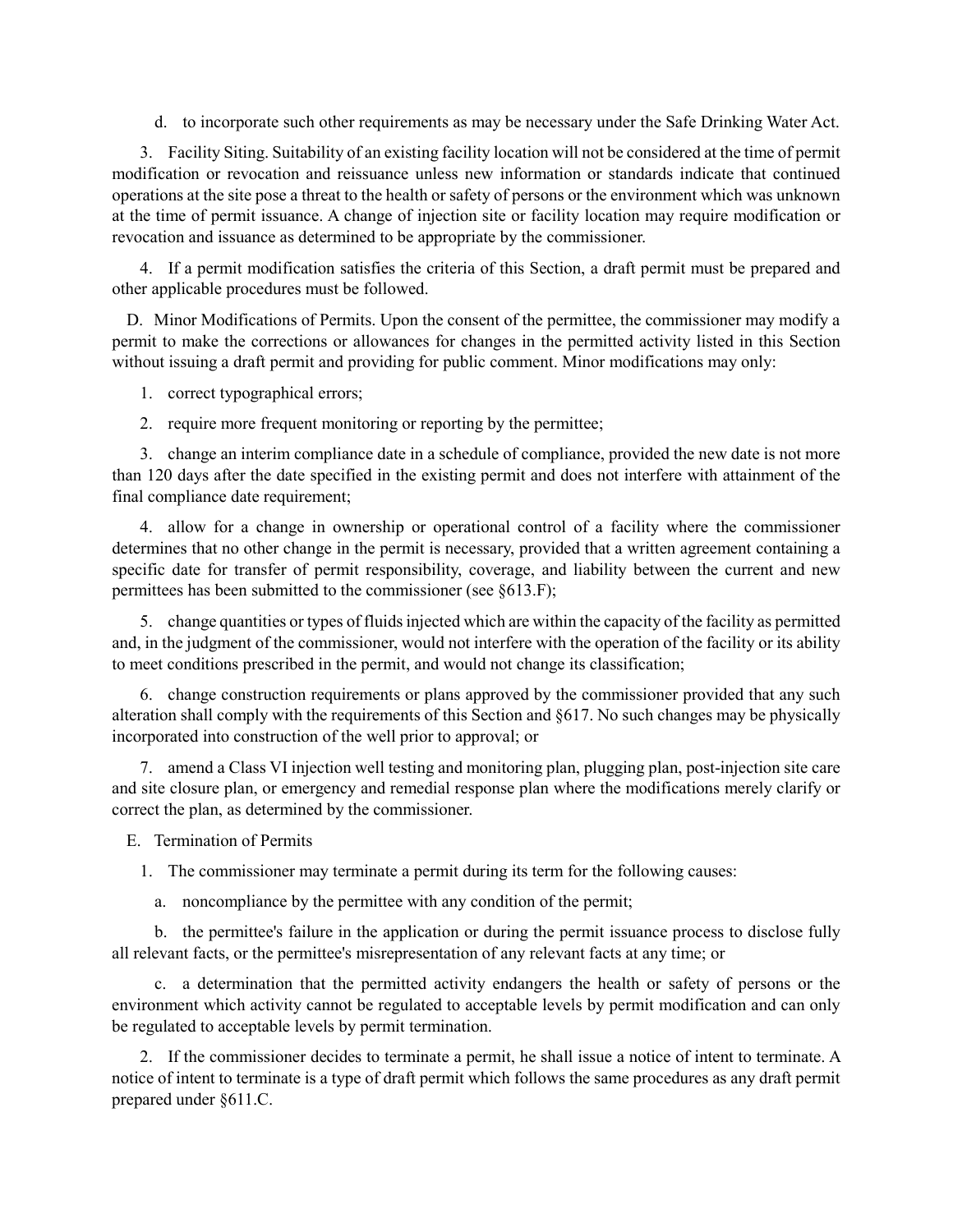3. The commissioner may alternatively decide to modify or revoke and reissue a permit for the causes in §613.E.1 (see §613.C.2.a).

F. Transfers of Permits

1. A permit may be transferred to a new owner or operator upon approval by the commissioner.

2. The current permittee shall submit an application for transfer at least 30 days before the proposed transfer date. The application shall contain the following:

a. name and address of the transferee;

b. date of proposed transfer; and

c. a written agreement between the existing and new permittees containing a specific date for transfer of permit responsibility, coverage and liability between them. The agreement should also demonstrate to the satisfaction of the commissioner that the financial responsibility requirements of §609.C will be met by the new permittee.

3. If the commissioner does not notify the existing permittee and the proposed new permittee of his intent to modify or revoke and reissue the permit under §613.C.2.b the transfer is effective on the date specified in the agreement mentioned in §613.F.2.c.

4. If no agreement described in §613.F.2.c is provided, responsibility for compliance with the terms and conditions of the permit and liability for any violation will shift from the existing permittee to the new permittee on the date the transfer is approved.

5. If a person attempting to acquire a permit causes or allows operation of the facility before approval by the commissioner, it shall be considered a violation of these rules for operating without a permit or other authorization.

AUTHORITY NOTE: Promulgated in accordance with R.S. 30:4 et seq., 30:22 et seq., and 30:1101 et seq. HISTORICAL NOTE: Promulgated by the Department of Natural Resources, Injection and Mining Division, LR 46: Department of Natural Resources – Office of Conservation.

### **§615. Siting Criteria, AOR, and Corrective Action**

A. Minimum Criteria for Siting. Applicants, owners, or operators of Class VI wells must demonstrate to the satisfaction of the commissioner that the wells will be sited in areas with a suitable geologic system. The demonstration must show that the geologic system comprises:

1. an injection zone of sufficient areal extent, thickness, porosity, and permeability to receive the total anticipated volume of the carbon dioxide stream;

2. confining zone(s) free of transmissive faults or fractures and of sufficient areal extent and integrity to contain the injected carbon dioxide stream and displaced formation fluids, and allow injection at proposed maximum pressures and volumes without initiating or propagating fractures in the confining  $zone(s)$ .

a. The commissioner may require owners or operators of Class VI wells to identify and characterize additional zones that will impede vertical fluid movement, are free of faults and fractures that may interfere with containment, allow for pressure dissipation, and provide additional opportunities for monitoring, mitigation, and remediation.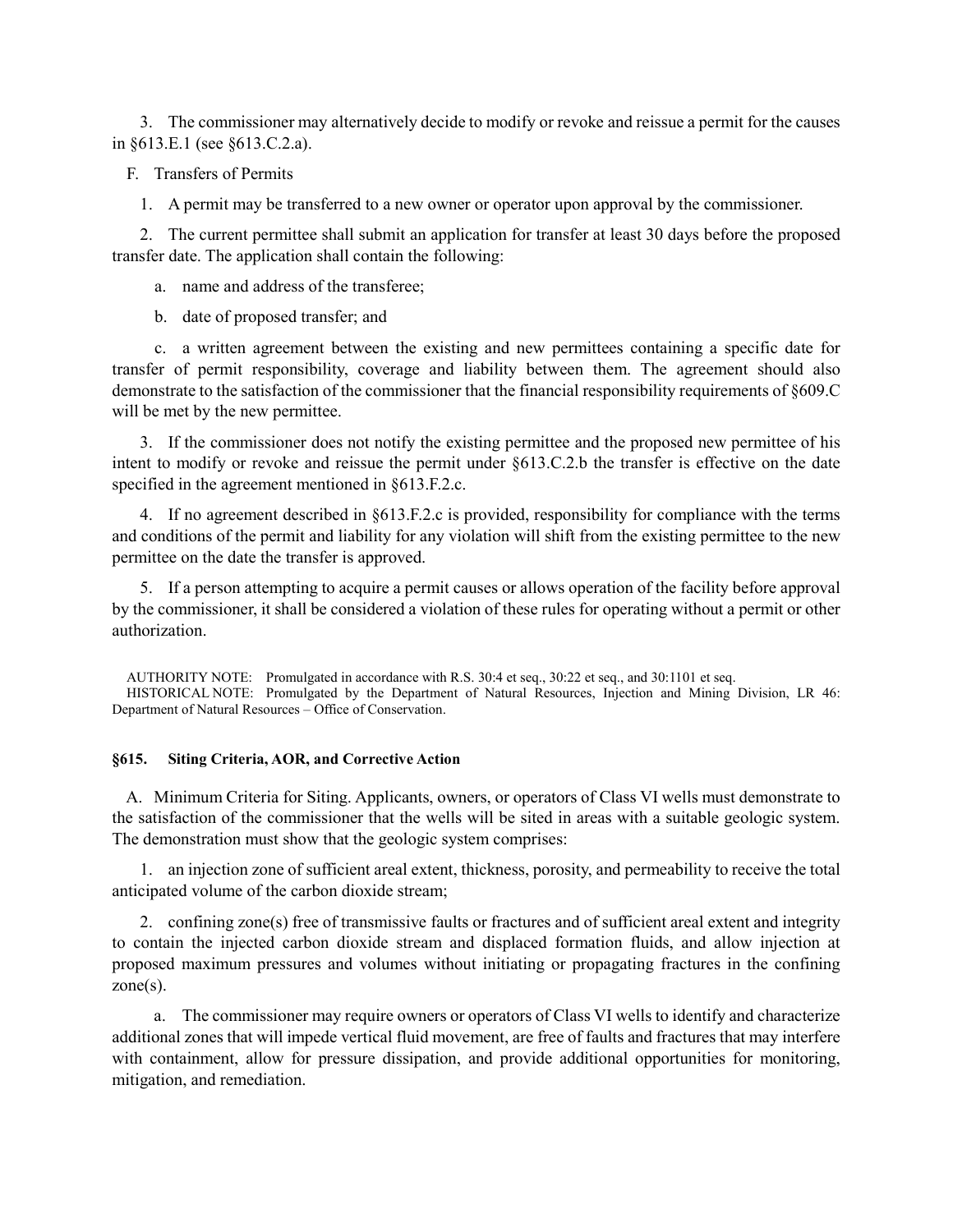B. Area of Review (AOR)

1. The area of review is the region surrounding the geologic sequestration project where USDWs may be endangered by the injection activity. The area of review is delineated using computational modeling that accounts for the physical and chemical properties of all phases of the injected carbon dioxide stream and is based on available site characterization, monitoring, and operational data.

2. The owner or operator of a Class VI well must prepare, maintain, and comply with a plan to delineate the area of review for the proposed geologic sequestration project, periodically reevaluate the delineation, and perform corrective action that meets the requirements of these regulations and is acceptable to the commissioner. The requirement to maintain and implement an approved plan is directly enforceable regardless of whether the requirement is a condition of the permit. As a part of the permit application, the owner or operator must submit an area of review and corrective action plan that includes the following information:

a. the method for delineating the area of review that meets the requirements of §615.B.3, including the model to be used, assumptions that will be made, and the site characterization data on which the model will be based;

b. a description of:

i. the minimum fixed frequency—not to exceed five years—at which the owner or operator proposes to reevaluate the area of review;

ii. the monitoring and operational conditions that would warrant a reevaluation of the area of review prior to the next scheduled reevaluation as determined by the minimum fixed frequency established in §615.B.2.b.i.

iii. how monitoring and operational data (e.g., injection rate and pressure) will be used to inform an area of review reevaluation; and

iv. how corrective action will be conducted to meet the requirements of §615.C, including what corrective action will be performed prior to injection and what, if any, portions of the area of review the operator proposes to have corrective action addressed on a phased basis and how the phasing will be determined; how corrective action will be adjusted if there are changes in the area of review; and how site access will be guaranteed for future corrective action.

3. Area of Review Boundary Delineation. Owners or operators of Class VI wells must perform the following actions to delineate the area of review and identify all wells that require corrective action:

a. predict, using existing site characterization, monitoring and operational data, and computational modeling, the projected lateral and vertical migration of the carbon dioxide plume and formation fluids in the subsurface from the commencement of injection activities until the plume movement ceases, until pressure differentials sufficient to cause the movement of injected fluids or formation fluids into a USDW are no longer present, or until the end of a fixed time period as determined by the commissioner. The model must:

i. be based on detailed geologic data collected to characterize the injection zone(s), confining zone(s) and any additional zones; and anticipated operating data, including injection pressures, rates, and total volumes over the proposed life of the geologic sequestration project;

ii. take into account any geologic heterogeneities, other discontinuities, data quality, and their possible impact on model predictions; and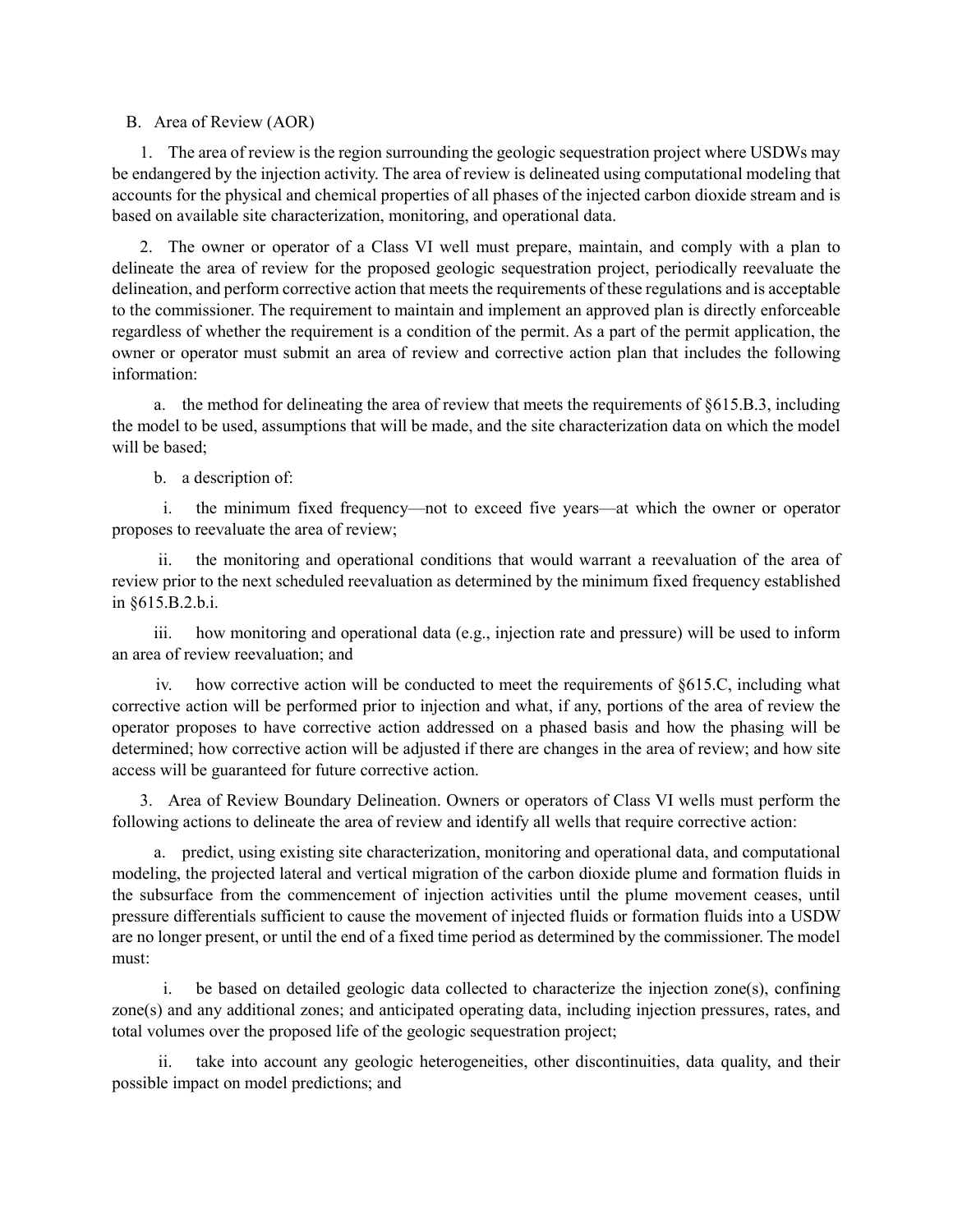iii. consider potential migration through faults, fractures, and artificial penetrations.

b. using methods approved by the commissioner, the owner or operator shall at a minimum, identify all penetrations, including active and abandoned wells and underground mines, in the area of review that penetrate the confining and injection zone(s). (See §603.H.4.) Provide a description of each well's type, construction, date drilled, location, depth, record of plugging and/or completion, and any additional information the commissioner may require; and

c. determine which abandoned wells in the area of review have been plugged in a manner that prevents the movement of carbon dioxide or other fluids that may endanger USDWs, including use of materials compatible with the carbon dioxide stream.

C. Corrective Action

1. Owners or operators of Class VI wells must perform corrective action on all wells in the area of review that are determined to need corrective action, using methods designed to prevent the movement of fluid into or between USDWs, including use of materials compatible with the carbon dioxide stream, where appropriate.

2. At the minimum fixed frequency—not to exceed five years—as specified in the area of review and corrective action plan, or when monitoring and operational conditions warrant, owners or operators must:

a. reevaluate the area of review in the same manner specified in §615.B.3.a;

b. identify all wells in the reevaluated area of review that require corrective action in the same manner specified in §615.B.3;

c. perform corrective action on wells requiring corrective action in the reevaluated area of review in the same manner specified in §615.C.1; and

d. submit an amended area of review and corrective action plan or demonstrate to the commissioner through monitoring data and modeling results that no amendment to the area of review and corrective action plan is needed. Any amendments to the area of review and corrective action plan must be approved by the commissioner, must be incorporated into the permit, and are subject to the permit modification requirements at §613, as appropriate.

3. The emergency and remedial response plan (as required by §623) and the demonstration of financial responsibility (as described by §609.C must account for the area of review delineated as specified in §615.B.3.a or the most recently evaluated area of review delineated under §615.C.2, regardless of whether or not corrective action in the area of review is phased.

4. All modeling inputs and data used to support area of review reevaluations under §615.C.2 shall be retained for at least 10 years.

AUTHORITY NOTE: Promulgated in accordance with R.S. 30:4 et seq., 30:22 et seq., and 30:1101 et seq. HISTORICAL NOTE: Promulgated by the Department of Natural Resources, Injection and Mining Division, LR 46: Department of Natural Resources – Office of Conservation.

### **§617. Well Construction and Completion**

# A. Injection Well Construction Requirements

1. General. All phases of Class VI well construction shall be supervised by a person knowledgeable and experienced in practical drilling engineering and is familiar with the special conditions and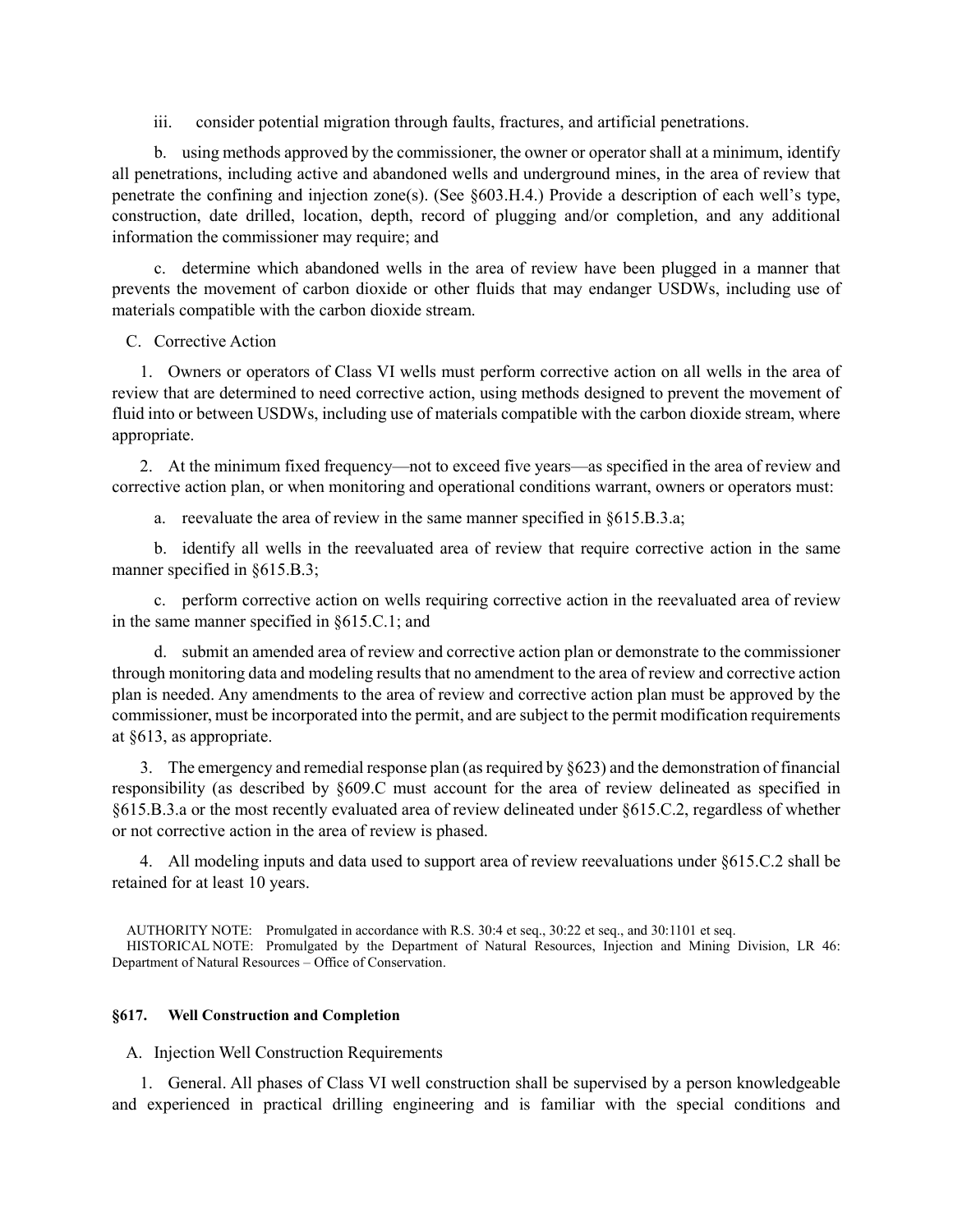requirements of injection well construction. All materials and equipment used in the construction of the well and related appurtenances shall be designed and manufactured to exceed the operating requirements of the specific project, including flow induced vibrations. The owner or operator must ensure that all wells are constructed and completed to:

a. prevent the movement of fluids into or between USDWs or into any unauthorized zones;

b. allow the use of appropriate testing devices and workover tools; and

c. allow for continuous monitoring of the annulus space between the injection tubing and long string casing.

2. Casing and Cementing of Class VI Wells

a. Casing and cement or other materials used in the construction of each Class VI well must have sufficient structural strength and be designed for the life of the geologic sequestration project. All well materials must be compatible with fluids that the materials may be expected to come into contact and must meet or exceed standards developed for such materials by the American Petroleum Institute, ASTM International, or comparable standards acceptable to the commissioner. The casing and cementing program must be designed to prevent the movement of fluids into or between USDWs. In order to allow the commissioner to evaluate casing and cementing requirements, the owner or operator must provide the following information:

- i. depth to the injection zone(s);
- ii. injection pressure, external pressure, internal pressure, and axial loading;
- iii. hole size;

iv. size and grade of all casing strings (wall thickness, external diameter, nominal weight, length, joint specification, and construction material);

- v. corrosiveness of the carbon dioxide stream and formation fluids;
- vi. down-hole temperatures;
- vii. lithology of injection and confining zone(s);

viii. type or grade of cement and cement additives including slurry weight (lb/gal) and yield (cu. ft./sack); and

ix. quantity, chemical composition, and temperature of the carbon dioxide stream.

b. The surface casing of any Class VI well must extend into a confining bed—such as a shale below the base of the deepest formation containing a USDW. The casing shall be cemented with a sufficient volume of cement to circulate cement from the casing shoe to the surface. The commissioner will not grant an exception or variance to the surface casing setting depth.

c. At least one long string casing, using a sufficient number of centralizers, shall be utilized in the well. If the casing is to be perforated for injection, then the approved casing shall extend through the base of the injection zone. If an approved alternate construction method is used, such as the setting of a screen, the casing shall be set to the top of the injection interval. Regardless of the construction method utilized, the casings shall be cemented by circulating cement from the casing shoe to the surface in one or more stages.

d. Circulation of cement may be accomplished by staging. Circulated to the surface shall mean that actual cement returns to the surface were observed during the primary cementing operation. A copy of the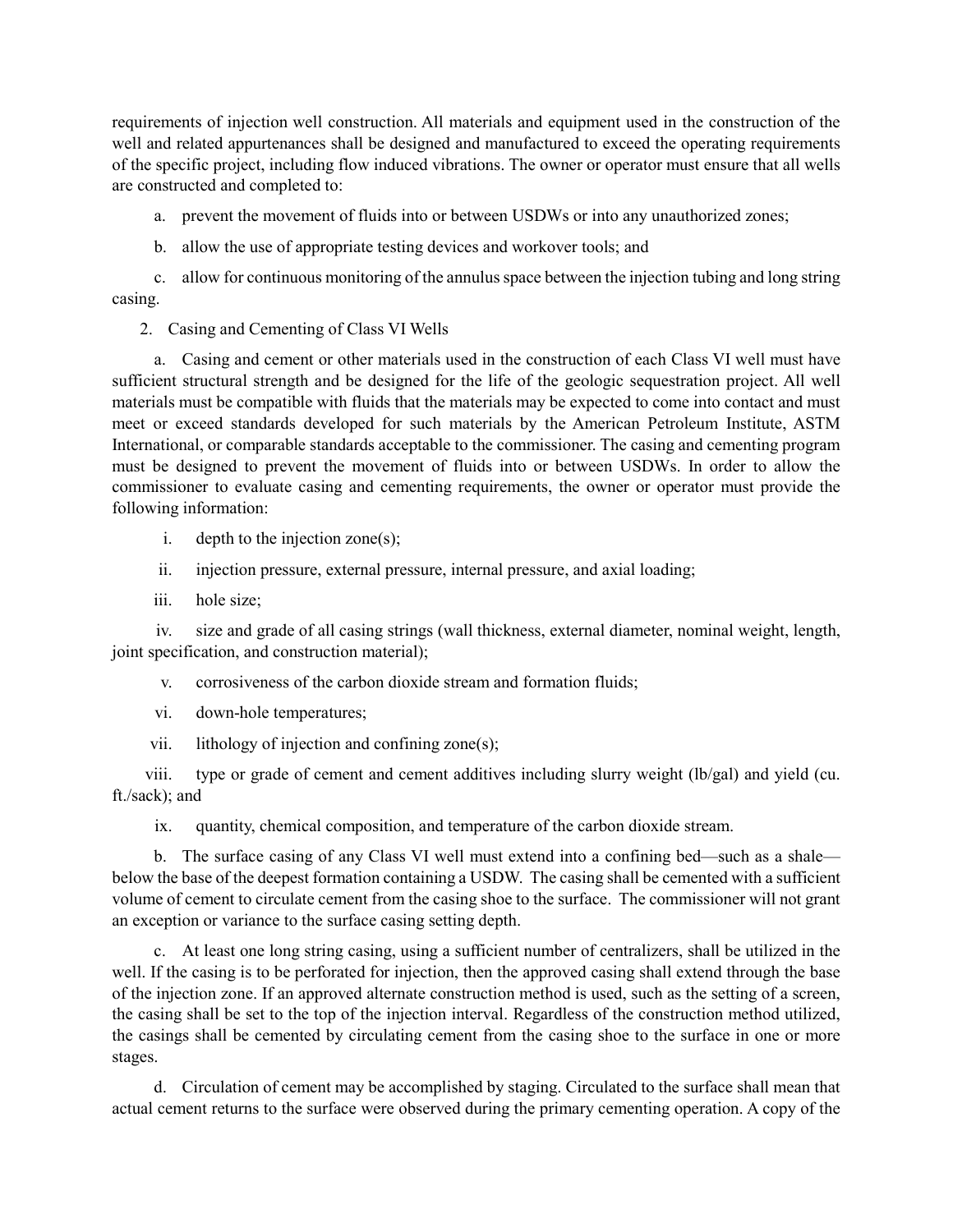cementing company's job summary or cementing tickets indicating returns to the surface shall be submitted as part of the pre-operating requirements.

i. The commissioner may approve an alternative method of cementing in cases where the cement cannot be circulated to the surface. If cement returns are lost during cementing, the owner or operator shall have the burden of showing—using wireline logs—that sufficient cement isolation is present to prevent the movement of fluid behind the well casing.

ii. Remedial cementing shall be done before proceeding with further well construction, completion, or conversion if adequate cement isolation of the USDW or the injection zone within the casing-formation annulus cannot be demonstrated.

e. Cement and cement additives must be compatible with the carbon dioxide stream and formation fluids and of sufficient quality and quantity to maintain integrity over the design life of the geologic sequestration project. The integrity and location of the cement shall be verified using technology capable of evaluating cement quality radially and identifying the location of channels to ensure that USDWs are not endangered.

3. Casing and Casing Seat Tests. The owner or operator shall monitor and record the tests using a surface readout pressure gauge and a chart or a digital recorder. All instruments shall be calibrated properly and in good working order. If there is a failure of the required tests, the owner or operator shall take necessary corrective action to obtain a passing test.

a. Casing. After cementing each casing, but before drilling out the respective casing shoe, all casings shall be hydrostatically pressure tested to verify casing integrity and the absence of leaks. For surface casing, the stabilized test pressure applied at the surface shall be a minimum of 500 pounds per square inch gauge (PSIG). The stabilized test pressure applied at the surface for all other casings shall be a minimum of 1,000 PSIG. All casing test pressures shall be maintained for one hour after stabilization. Allowable pressure loss is limited to five percent of the test pressure over the stabilized test duration.

i. Casing test pressures shall never exceed the rated burst or collapse pressures of the respective casings.

b. Casing Seat. The casing seat and cement of any intermediate and injection casings shall be hydrostatically pressure tested after drilling out the casing shoe. At least 10 feet of formation below the respective casing shoes shall be drilled before the test. The test pressure applied at the surface shall be a minimum of 1,000 PSIG. The test pressure shall be maintained for one hour after pressure stabilization. Allowable pressure loss is limited to five percent of the test pressure over the stabilized test duration.

i. Casing seat test pressures shall never exceed the known or calculated fracture gradient of the appropriate subsurface formation.

4. Tubing and Packer

a. Tubing and packer materials used in the construction of each Class VI well must be compatible with fluids that the materials may be expected to come into contact and must meet or exceed standards developed for such materials by the American Petroleum Institute, ASTM International, or comparable standards acceptable to the commissioner.

b. Injection into a Class VI well must be through tubing with a packer set at a depth opposite an interval of cemented casing at a location approved by the commissioner.

c. In order for the commissioner to determine and specify requirements for tubing and packer, the owner or operator must submit the following information: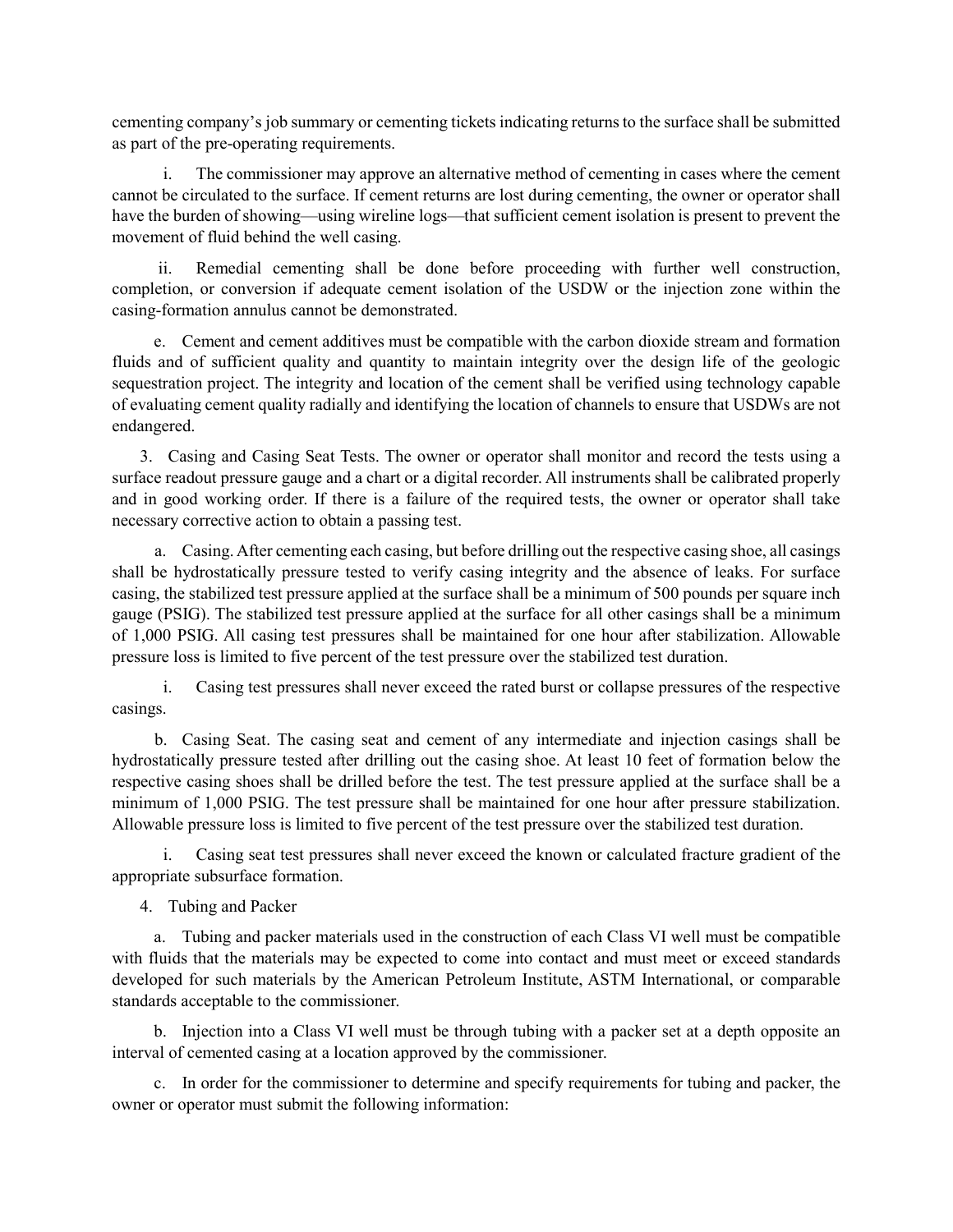i. depth of setting;

ii. characteristics of the carbon dioxide stream (chemical content, corrosiveness, temperature, and density) and formation fluids;

iii. maximum proposed injection pressure;

iv. maximum proposed annular pressure;

v. proposed injection rate (intermittent or continuous) and volume and/or mass of the carbon dioxide stream;

vi. size of tubing and casing; and

vii. tubing tensile, burst, and collapse strengths.

B. Logging, Sampling, and Testing Prior to Injection Well Operation

1. During the drilling and construction of a Class VI well, appropriate logs, surveys and tests must be run to determine or verify the depth, thickness, porosity, permeability, and lithology of, and the salinity of formation fluids in all relevant geologic formations to ensure conformance with the injection well construction requirements of §617 and to establish accurate baseline data against which future measurements may be compared. The well operator must submit to the commissioner a descriptive report prepared by a knowledgeable log analyst that includes an interpretation of the results of such logs and tests. At a minimum, such logs and tests must include:

a. deviation checks during drilling of all boreholes constructed by drilling a pilot hole, which is enlarged by reaming or another method. Such checks must be at sufficiently frequent intervals to determine the location of the borehole and to ensure that vertical avenues for fluid movement in the form of diverging holes are not created during drilling;

b. before and upon installation of the surface casing:

i. resistivity, gamma-ray, spontaneous potential, and caliper logs before the casing is installed; and

ii. a cement bond and variable density log to evaluate cement quality radially, and a temperature log after the casing is set and cemented.

c. before and upon installation of intermediate and long string casing:

i. resistivity, gamma-ray, spontaneous potential, porosity, caliper, fracture finder logs, and any other logs the commissioner requires for the given geology before the casing is installed; and

ii. a cement bond and variable density log, and a temperature log after the casing is set and cemented.

d. a series of tests designed to demonstrate the internal and external mechanical integrity of injection wells, which may include:

i. a pressure test with liquid or gas;

ii. a tracer-type survey to detect fluid movement behind casing such as a radioactive tracer or oxygen-activation logging, or similar tool;

iii. a temperature or noise log;

iv. a casing inspection log.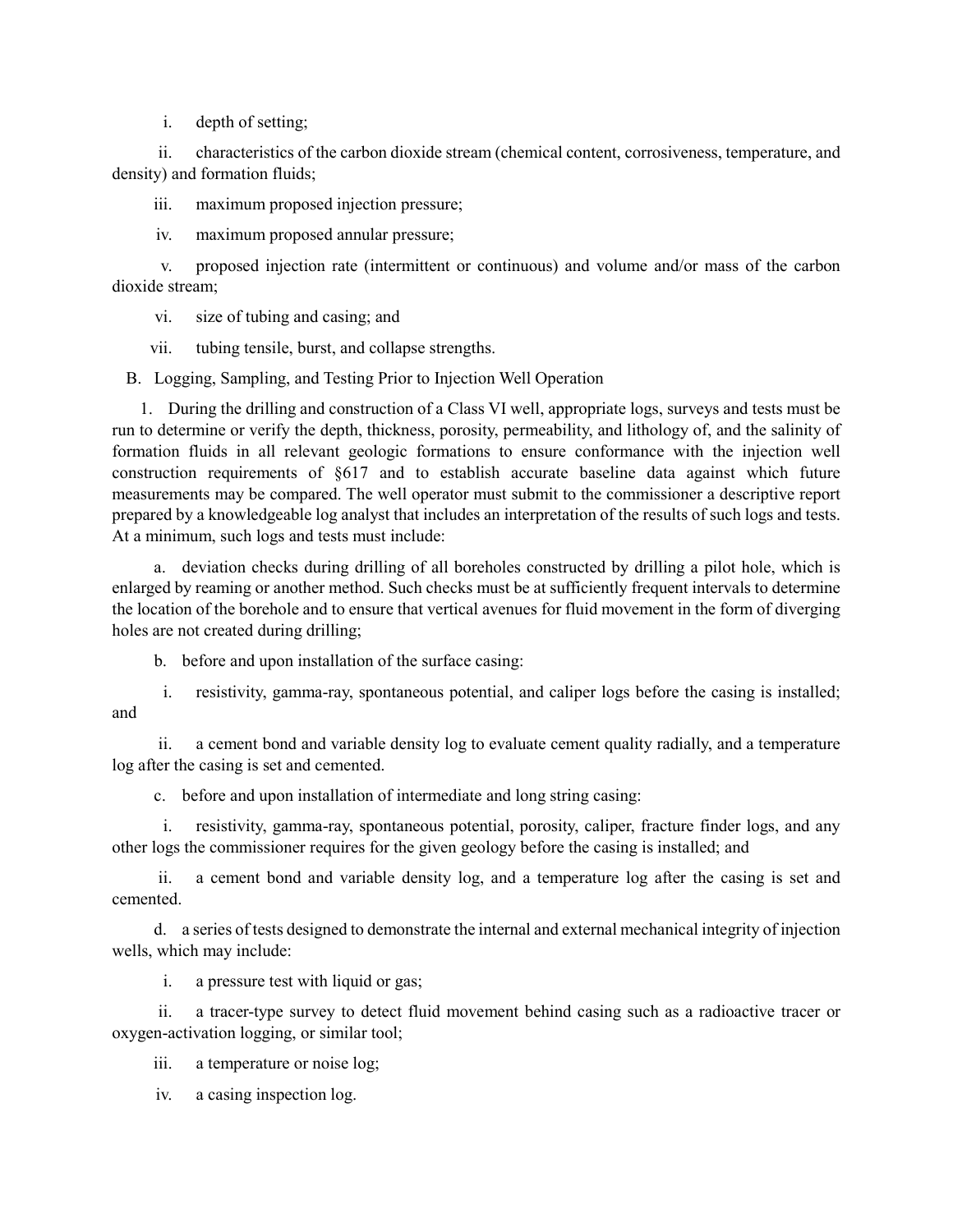e. any alternative methods that provide equivalent or better information and that are required by and approved by the commissioner.

2. The owner or operator must take whole cores or sidewall cores of the injection zone and confining system and formation fluid samples from the injection zone(s), and must submit to the commissioner a detailed report prepared by a log analyst that includes: well log analyses (including well logs), core analyses, and formation fluid sample information. The commissioner may accept information on cores from nearby wells if the owner or operator can demonstrate that core retrieval is not possible and that such cores are representative of conditions at the well. The commissioner may require the owner or operator to core other formations in the borehole.

3. The owner or operator must record the fluid temperature, pH, conductivity, reservoir pressure, and static fluid level of the injection zone(s).

4. At a minimum, the owner or operator must determine or calculate the following information concerning the injection and confining zone(s):

- a. fracture pressure;
- b. other physical and chemical characteristics of the injection and confining zone(s); and
- c. physical and chemical characteristics of the formation fluids in the injection zone(s).

5. Upon completion, but before operating, the owner or operator must conduct the following tests to verify hydrogeologic characteristics of the injection zone(s):

- a. a pressure fall-off test; and,
- b. a pump test; or
- c. injectivity tests.

6. The owner or operator must notify the Office of Conservation at least 72 hours before conducting any wireline logs, well tests, or reservoir tests.

AUTHORITY NOTE: Promulgated in accordance with R.S. 30:4 et seq., 30:22 et seq., and 30:1101 et seq. HISTORICAL NOTE: Promulgated by the Department of Natural Resources, Injection and Mining Division, LR 46: Department of Natural Resources – Office of Conservation.

### **§619. Pre-Operations―Completion Report and Site Reassessment**

A. Pre-Operating Requirements. The owner or operator of the well shall submit the following information to the commissioner. The commissioner shall consider the information before granting final approval for the operation of a Class VI well:

1. the final area of review based on modeling, using data obtained during logging and testing of the well and subsurface formations as required by §619.A.2, 3, 4, 6, 7, and 10;

2. any relevant updates—based on data obtained during logging and testing of the well and subsurface formations as required by §619.A.3, 4, 6, 7, and 10—to the information on the geologic structure and hydrogeologic properties of the proposed storage site and overlying formations, submitted to satisfy the requirements of §607.C.1.b;

- 3. information on the compatibility of the carbon dioxide stream:
	- a. with fluids in the injection zone(s);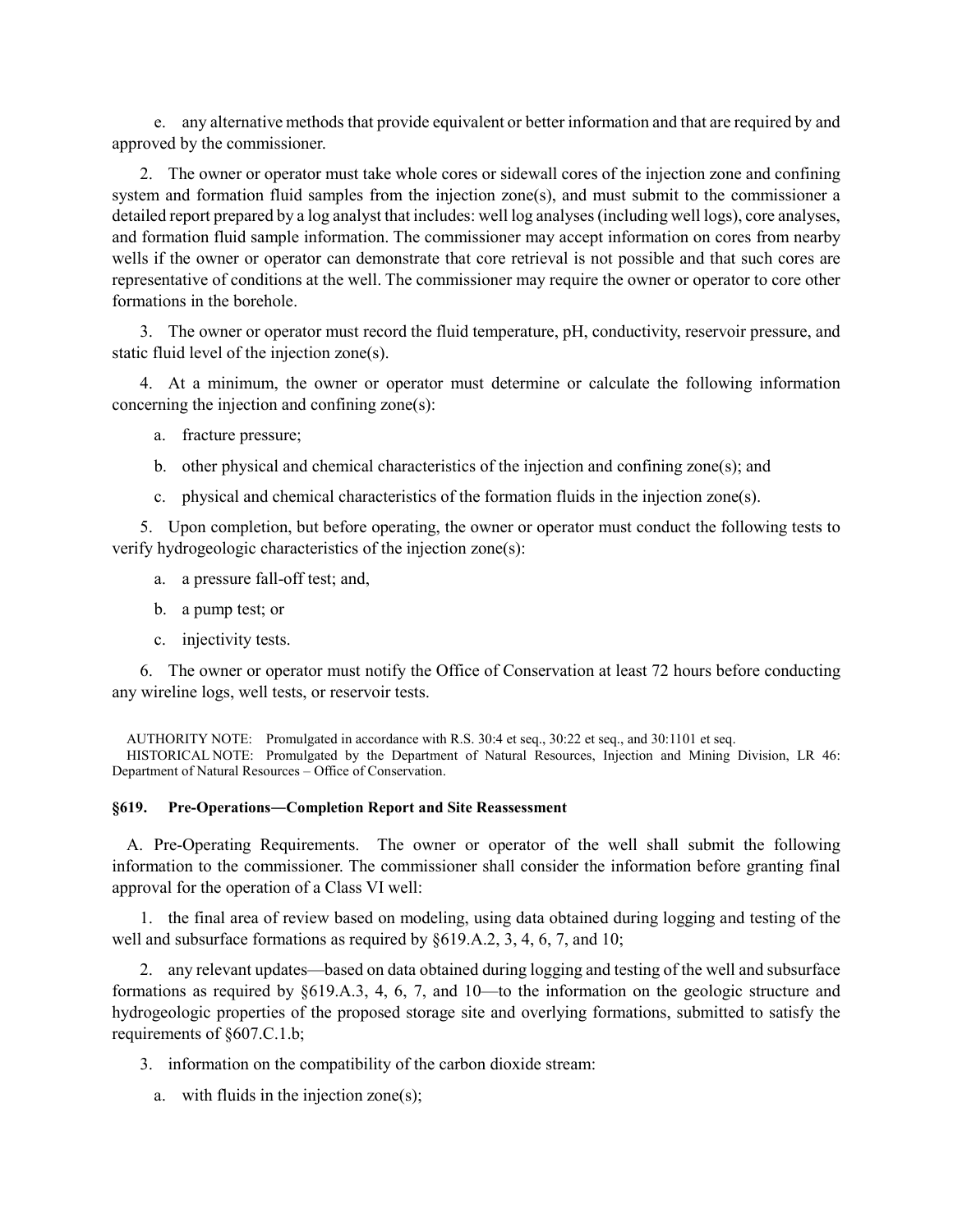b. with minerals in both the injection and the confining zone(s), based on the results of the formation testing program; and

- c. with the materials used to construct the well;
- 4. the results of the formation testing program required at §607.C.2.g;
- 5. final injection well construction procedures that meet the requirements of §617.A;
- 6. the status of corrective action on wells in the area of review;
- 7. all available logging and testing program data on the well required by §617.B;
- 8. a demonstration of mechanical integrity pursuant to §627;

9. any updates to the proposed area of review and corrective action plan, testing and monitoring plan, injection well plugging plan, post-injection site care and site closure plan, or the emergency and remedial response plan submitted under §623, that are necessary to address new information collected during logging and testing of the well and the formation as required by§617.B, and any updates to the alternative postinjection site care timeframe demonstration submitted under §633, that are necessary to address new information collected during the logging and testing of the well and the formation as required by; and

10. Any additional information requested by the commissioner.

AUTHORITY NOTE: Promulgated in accordance with R.S. 30:4 et seq., 30:22 et seq., and 30:1101 et seq. HISTORICAL NOTE: Promulgated by the Department of Natural Resources, Injection and Mining Division, LR 46: Department of Natural Resources – Office of Conservation.

### **§621. Operations**

A. Injection Well Operating Requirements

1. Injection Pressure. Except during stimulation, the injection well shall be operated so that the injection-induced pressure in the injection zone(s) does not exceed 90 percent of the fracture pressure of the injection zone(s). This shall ensure that the injection does not initiate new fractures or propagate existing fractures in the injection zone. In no case may injection pressure initiate fractures in the confining zone(s) or cause the movement of injection or formation fluids that endangers a USDW. Pursuant to requirements at §607.C.2.h, all stimulation programs must be approved by the commissioner as part of the permit application and incorporated into the permit.

2. Injection between the outermost casing protecting USDWs and the wellbore is prohibited.

3. The owner or operator must fill the annulus between the tubing and the long string casing with a non-corrosive fluid approved by the commissioner or a fluid containing a corrosion inhibitor approved by the commissioner.

4. Annulus Pressure. The owner or operator shall maintain a tubing-casing annulus pressure that exceeds the operating injection pressure, unless the commissioner determines that such requirement might harm the integrity of the well or endanger a USDW. A request to operate the well at a reduced annulus pressure must be in writing and approved by the commissioner.

5. The owner or operator must maintain mechanical integrity of the injection well at all times, except when doing well workovers, well maintenance, or well remedial work approved by the commissioner.

6. Continuous recording devices shall be installed, used, and maintained in proper working order for each well.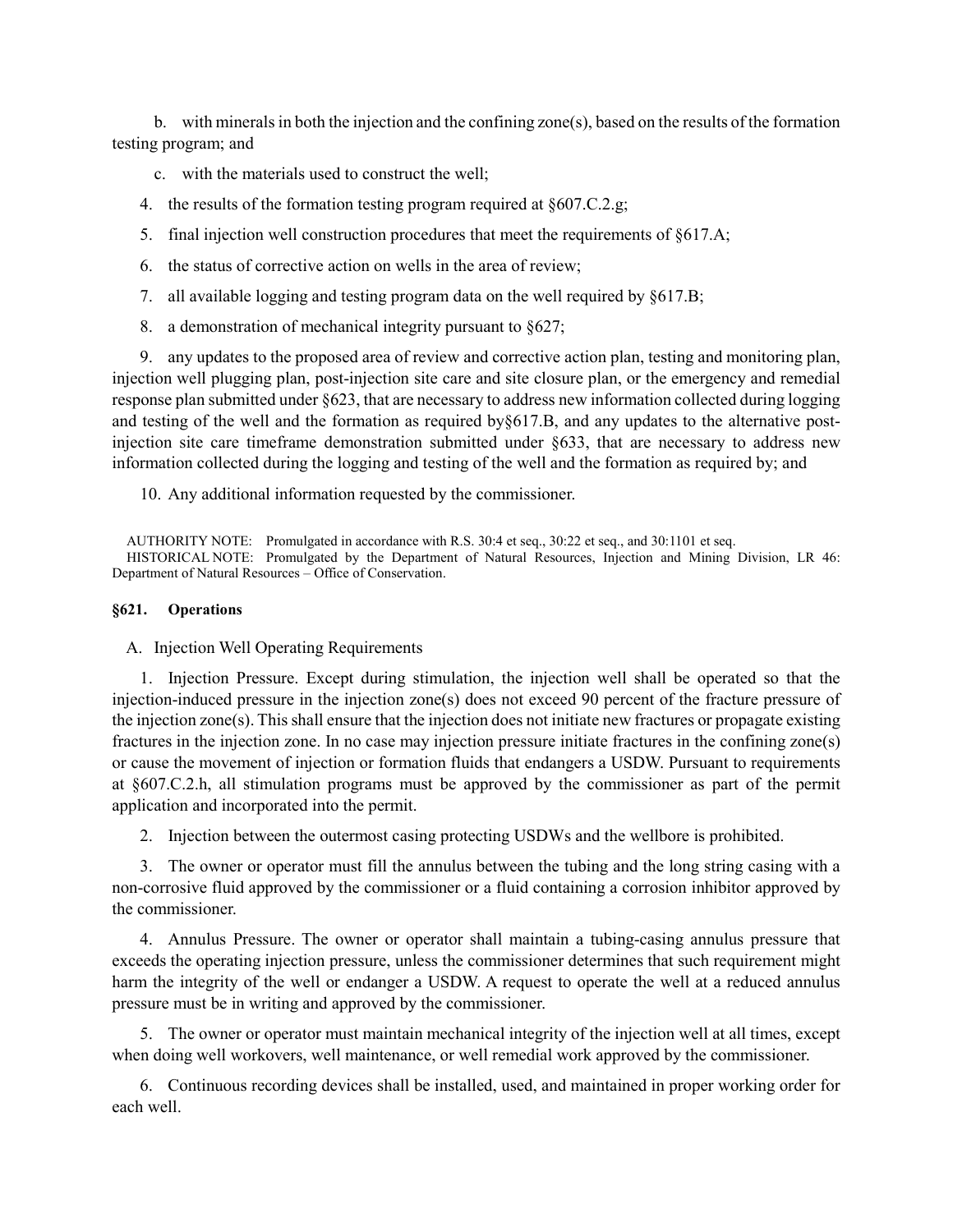a. continuous recording devices shall monitor:

i. surface injection or bottom-hole pressure;

ii. flow rate, volume and/or mass, and temperature of the carbon dioxide stream;

iii. tubing-casing annulus pressure and annulus fluid volume;

iv. any other data specified by the commissioner.

b. continuous recordings shall consist of digital recordings. Instruments shall be weatherproof or housed in weatherproof enclosures when located in areas exposed to climatic conditions.

7. Alarms and Automatic Shutdown Systems

a. Alarms and automatic shutdown systems designed to actuate on exceedance of a predetermined monitored condition shall be installed and maintained in proper working order as follows:

i. for onshore wells, alarms and automatic surface shut-off valves or—at the discretion of the commissioner—down-hole shut-off systems (e.g., automatic shut-off, check valves) or, other mechanical devices that provide equivalent protection; and

ii. for offshore wells, alarms and automatic down-hole shut-off systems designed to alert the operator and shut-in the well when operating parameters such as annulus pressure, injection rate, or other parameters diverge beyond permitted ranges or gradients specified in the permit.

iii. all alarms must be integrated with any automatic shutdown system.

b. If a shutdown (i.e., down-hole or at the surface) is triggered or a loss of mechanical integrity is discovered, the owner or operator must immediately investigate and identify as expeditiously as possible the cause of the shutoff. If, upon such investigation, the well is lacking mechanical integrity, or if monitored well parameters indicate that the well may be lacking mechanical integrity, the owner or operator must:

i. immediately cease injection;

ii. take all steps reasonably necessary to determine whether there may have been a release of the injected carbon dioxide stream or formation fluids into any unauthorized zone;

iii. notify the commissioner within 24 hours;

iv. restore and demonstrate mechanical integrity to the satisfaction of the commissioner prior to resuming injection; and

v. notify the commissioner when injection can be expected to resume.

c. All emergency shutdown systems shall be fail-safe. The operator shall function-test all critical systems of control and safety at least once every six months. This includes testing of alarms, test tripping of emergency shutdown valves ensuring their closure times are within design specifications, and ensuring the integrity of all electrical, pneumatic, and hydraulic circuits. Test dates and results shall be documented and be available for inspection by an agent of the Office of Conservation.

8. Wellhead Identification and Protection

a. A protective barrier shall be installed and maintained around the wellheads, piping, and above ground structures that may be vulnerable to physical or accidental damage by mobile equipment or trespassers.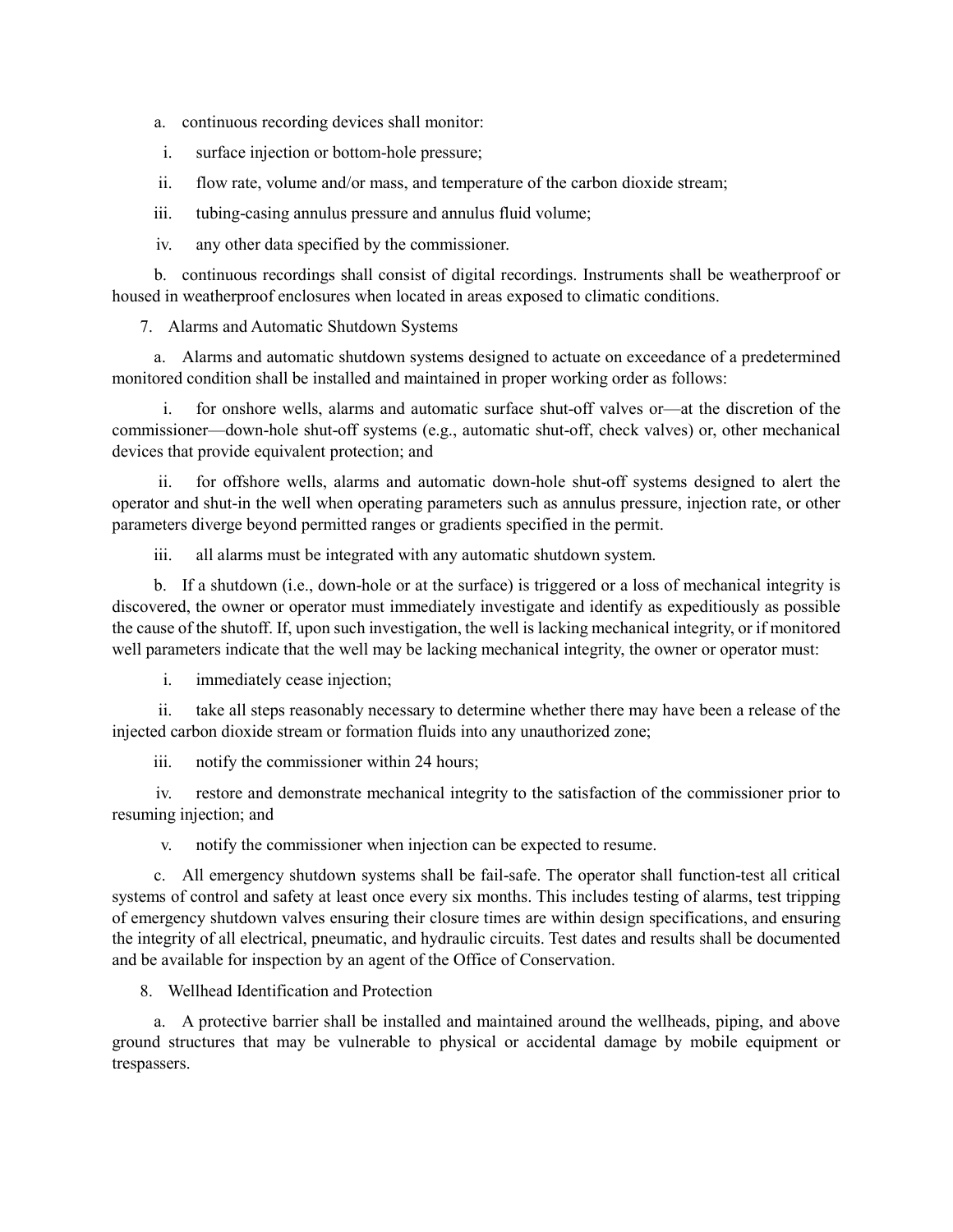b. An identifying sign shall be placed at the wellhead of each injection well and shall include at a minimum the operator's name, well name and number, well serial number, section-township-range, and any other information required by the commissioner. The sign shall be of durable construction with all lettering kept in a legible condition.

9. Well Workovers. No well remedial work, well maintenance or repair, well or injection formation stimulation, well plug and abandonment or temporary abandonment, any other test of the injection well conducted by the permittee, or well work of any kind, shall be done without prior written authorization from the commissioner. The operator shall submit a work permit request form (Form UIC-17 or successor) to seek well work authorization.

10. Pressure gauges that show pressure on the injection tubing and tubing-casing annulus shall be installed at each wellhead. Gauges shall be designed to read in increments of 10 PSIG. All gauges shall be properly calibrated and be maintained in good working order. The pressure valves onto which the pressure gauges are affixed shall have one-half inch female fittings.

AUTHORITY NOTE: Promulgated in accordance with R.S. 30:4 et seq., 30:22 et seq., and 30:1101 et seq. HISTORICAL NOTE: Promulgated by the Department of Natural Resources, Injection and Mining Division, LR 46: Department of Natural Resources – Office of Conservation.

### **§623. Emergency Response**

A. Emergency and Remedial Response.

1. As part of the permit application, the owner or operator must provide the commissioner with an emergency and remedial response plan that describes actions the owner or operator must take to address movement of the injection or formation fluids that may cause an endangerment to a USDW during construction, operation, and post-injection site care periods. The requirement to maintain and implement an approved plan is directly enforceable regardless of whether the requirement is a condition of the permit.

2. If the owner or operator obtains evidence that the injected carbon dioxide stream and associated pressure front may cause an endangerment to a USDW, the owner or operator must:

- a. immediately cease injection;
- b. take all steps reasonably necessary to identify and characterize any release;
- c. notify the commissioner within 24 hours; and
- d. Implement the emergency and remedial response plan approved by the commissioner.

3. The commissioner may allow the operator to resume injection prior to remediation if the owner or operator demonstrates that the injection operation will not endanger USDWs.

4. The owner or operator shall review the emergency and remedial response plan developed under §623.A.1 at least once every five years. Based on this review, the owner or operator shall submit an amended emergency and remedial response plan or demonstrate to the commissioner that no amendment to the emergency and remedial response plan is needed. Any amendments to the emergency and remedial response plan must be approved by the commissioner, must be incorporated into the permit, and are subject to the permit modification requirements at §613, as appropriate. Amended plans or demonstrations shall be submitted to the commissioner as follows:

a. within one year of an area of review reevaluation;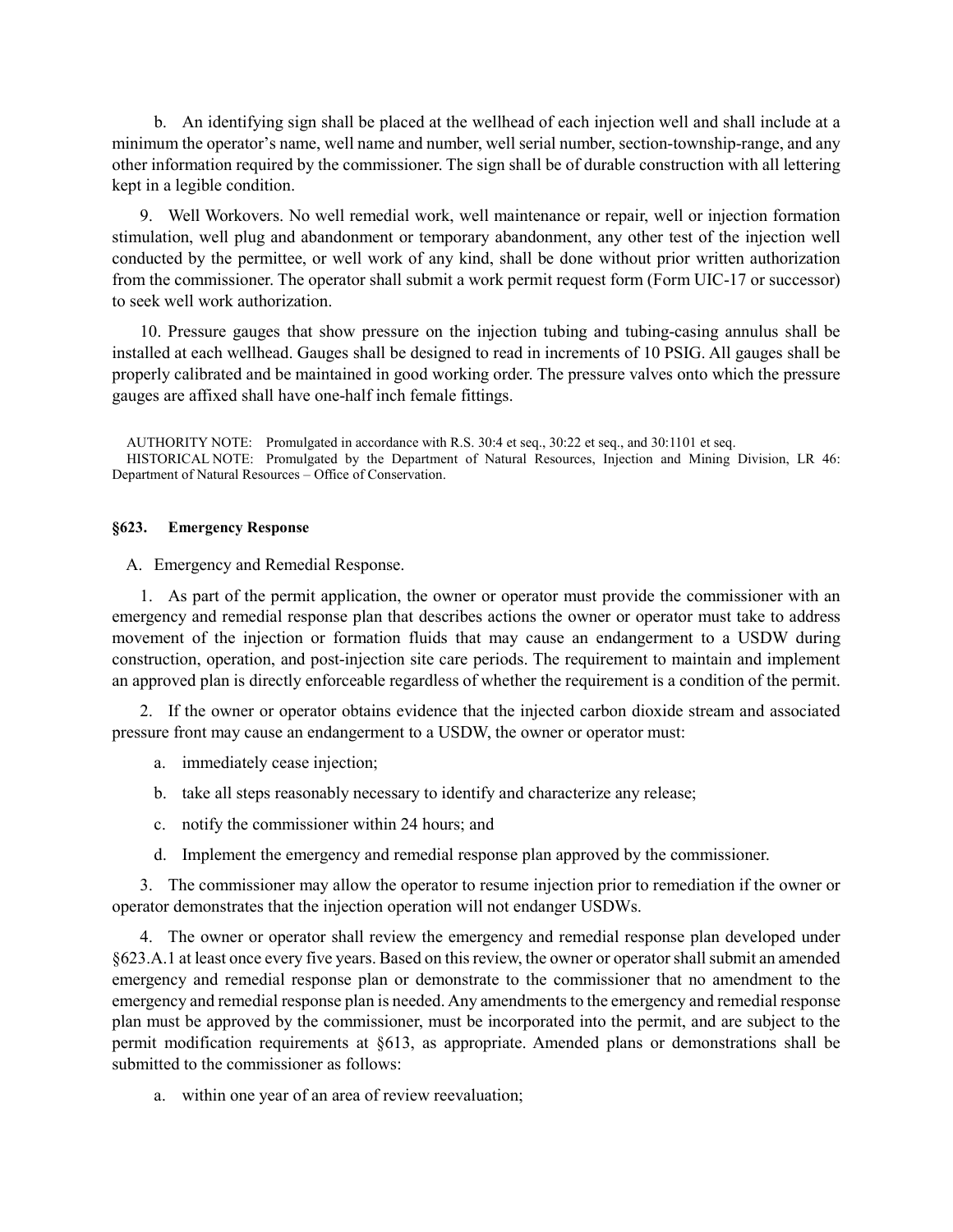b. following any significant changes to the facility, such as addition of injection or monitoring wells, on a schedule determined by the commissioner; or

c. when required by the commissioner.

AUTHORITY NOTE: Promulgated in accordance with R.S. 30:4 et seq., 30:22 et seq., and 30:1101 et seq. HISTORICAL NOTE: Promulgated by the Department of Natural Resources, Injection and Mining Division, LR 46: Department of Natural Resources -- Office of Conservation.

### **§625. Testing and Monitoring**

A. Testing and Monitoring Requirements. The owner or operator of a Class VI well must prepare, maintain, and comply with a testing and monitoring plan to verify that the geologic sequestration project is operating as permitted and is not endangering USDWs. The requirement to maintain and implement an approved plan is directly enforceable regardless of whether the requirement is a condition of the permit. The testing and monitoring plan must be included with the permit application and must include a description of how the owner or operator will meet these requirements—including accessing sites for all necessary monitoring and testing during the life of the project. Testing and monitoring associated with geologic sequestration projects must include, at a minimum:

1. analysis of the carbon dioxide stream with sufficient frequency to yield data representative of its chemical and physical characteristics;

2. installation and use of continuous recording devices to monitor injection pressure, rate, and volume; the pressure on the tubing-casing annulus; and the annulus fluid volume added. Continuous monitoring is not required during well workovers as defined in §621.A.5;

3. corrosion monitoring of the well materials for loss of mass, thickness, cracking, pitting, and other signs of corrosion, which must be performed on a quarterly basis to ensure that the well components meet the minimum standards for material strength and performance set forth in §617.A.2, by:

a. analyzing coupons of the well construction materials placed in contact with the carbon dioxide stream; or

b. routing the carbon dioxide stream through a loop constructed with the material used in the well and inspecting the materials in the loop; or

c. using an alternative method approved by the commissioner;

4. periodic monitoring of the ground water quality and geochemical changes above the confining zone(s) that may be a result of carbon dioxide movement through the confining zone(s) or additional identified zones including:

a. the location and number of monitoring wells based on specific information about the geologic sequestration project, including injection rate and volume, geology, the presence of artificial penetrations, and other factors; and

b. the monitoring frequency and spatial distribution of monitoring wells based on baseline geochemical data that has been collected under §607.C.2.e and on any modeling results in the area of review evaluation required by §615.B.3.

5. a demonstration of external mechanical integrity pursuant to §627.A.3 at least once every 12 months until the injection well is permanently plugged and abandoned; and, if required by the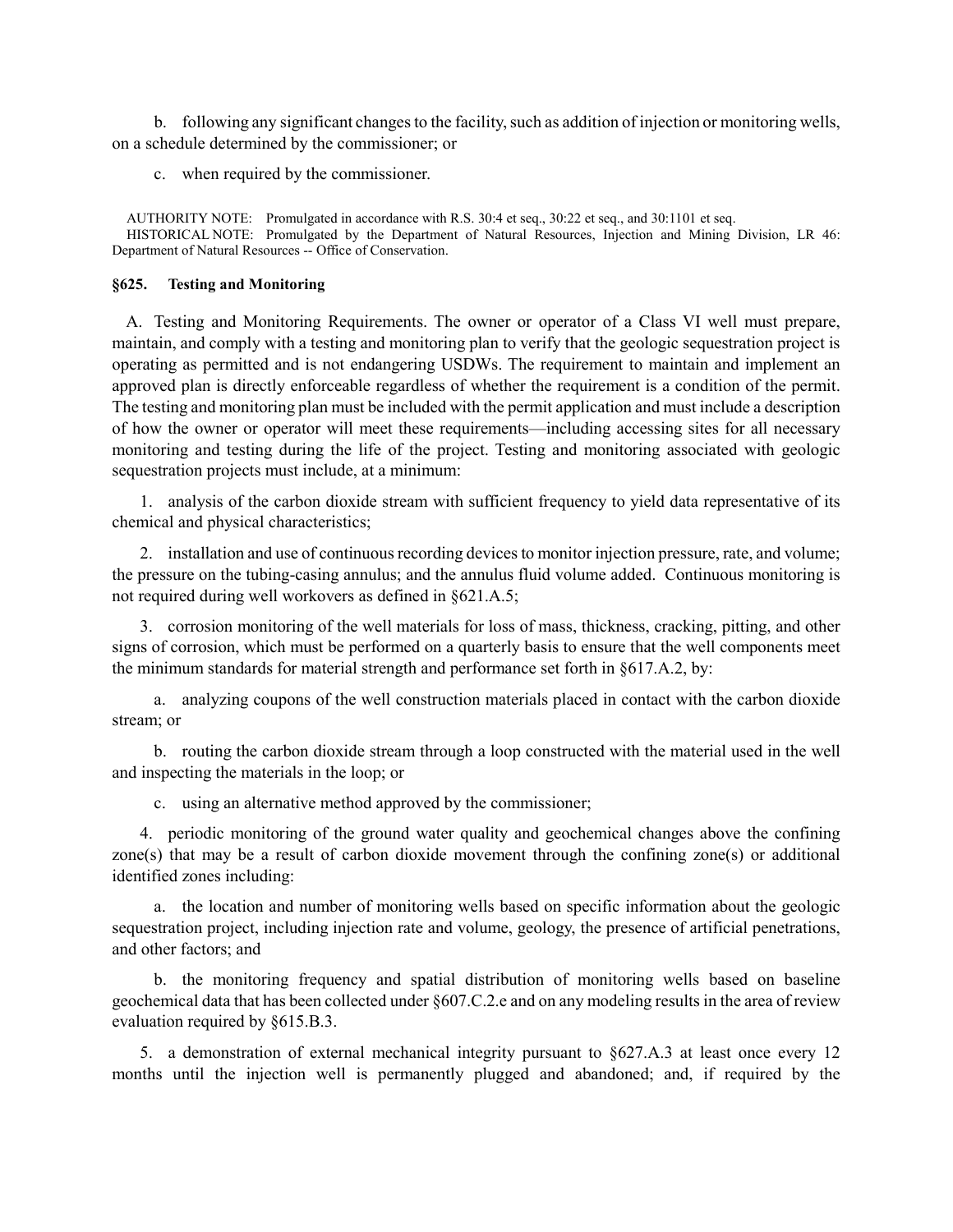commissioner, a casing inspection log pursuant to requirements at §627.A.4 at a frequency established in the testing and monitoring plan;

6. a pressure fall-off test at least once every five years unless more frequent testing is required by the commissioner based on site-specific information;

7. testing and monitoring to track the extent of the carbon dioxide plume and the presence or absence of elevated pressure (e.g., the pressure front) by using:

a. direct methods in the injection zone(s); and

b. indirect methods (e.g., seismic, electrical, gravity, or electromagnetic surveys and/or down-hole carbon dioxide detection tools), unless the commissioner determines that such methods are not appropriate, based on site-specific geology;

8. The commissioner may require surface air monitoring and/or soil gas monitoring to detect movement of carbon dioxide that could endanger a USDW.

a. Design of Class VI surface air and/or soil gas monitoring must be based on potential risks to USDWs within the area of review;

b. The monitoring frequency and spatial distribution of surface air monitoring and/or soil gas monitoring must be decided using baseline data, and the monitoring plan must describe how the proposed monitoring will yield useful information on the area of review delineation and/or compliance with standards under §603.D;

c. If an owner or operator demonstrates that monitoring employed under 40 CFR 98.440 to 98.449 accomplishes the goals of §§625.A.8.a. and b., and meets the requirements pursuant to §629.A.3.e, a regulatory agency that requires surface air/soil gas monitoring must approve the use of monitoring employed under 40 CFR 98.440 to 98.449. Compliance with 40 CFR 98.440 to 98.449 pursuant to this provision is considered a condition of the Class VI permit;

9. Any additional monitoring, as required by the commissioner, necessary to support, upgrade, and improve computational modeling of the area of review evaluation required under §615.B.3 and to determine compliance with standards under §619;

10. The owner or operator shall periodically review the testing and monitoring plan to incorporate monitoring data collected under §625, operational data collected under §621, and the most recent area of review reevaluation performed under §615.C.2. In no case shall the owner or operator review the testing and monitoring plan less often than once every five years. Based on this review, the owner or operator shall submit an amended testing and monitoring plan or demonstrate to the commissioner that no amendment to the testing and monitoring plan is needed. Any amendments to the testing and monitoring plan must be approved by the commissioner, must be incorporated into the permit, and are subject to the permit modification requirements at §613, as appropriate. Amended plans or demonstrations shall be submitted to the commissioner as follows:

a. within 12 months of an area of review reevaluation;

b. following any significant changes to the facility, such as addition of monitoring wells or newly permitted injection wells within the area of review, on a schedule determined by the commissioner; or

c. when required by the commissioner.

11. a quality assurance and surveillance plan for all testing and monitoring requirements.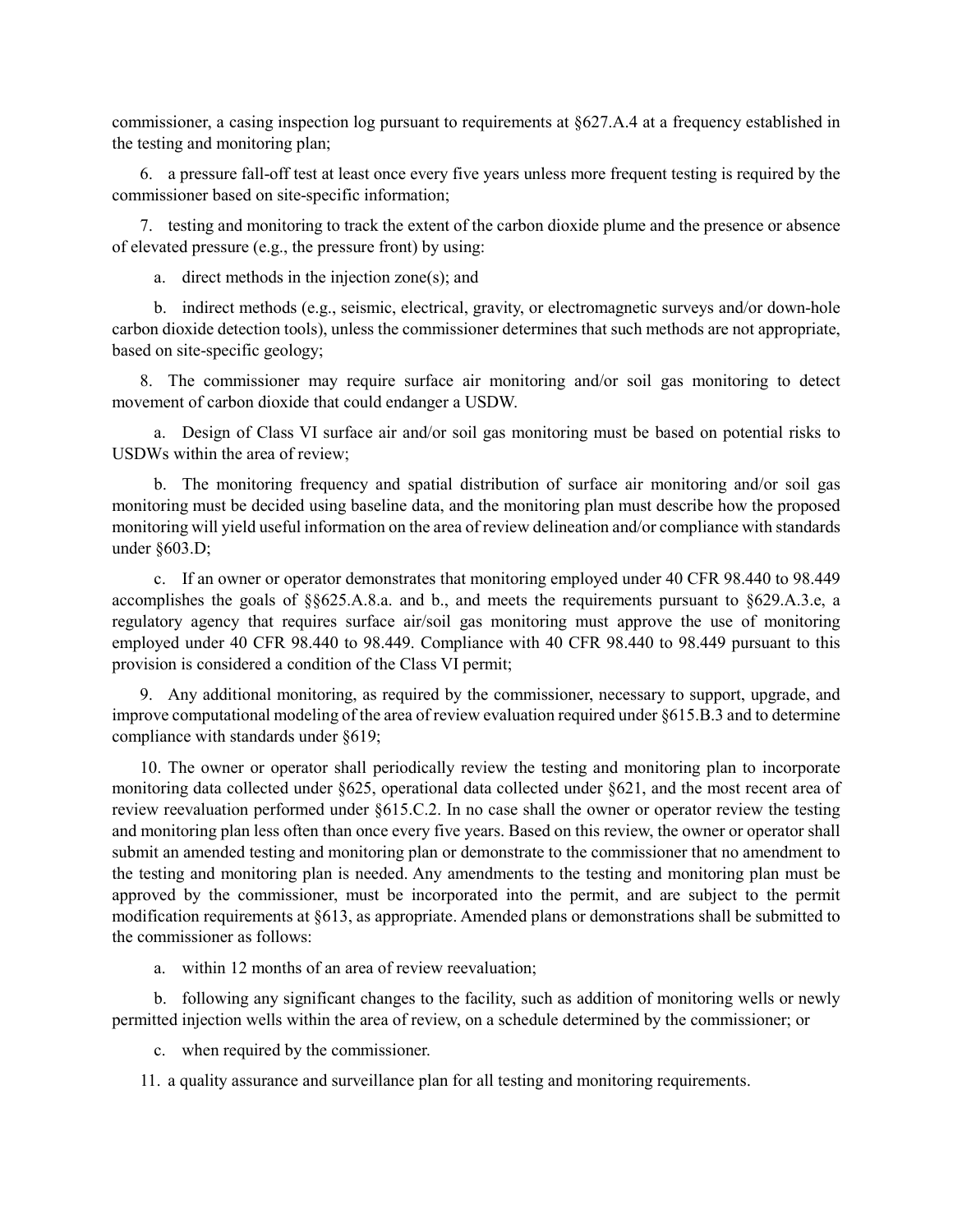B. Monitoring and records.

1. samples and measurements taken for the purpose of monitoring shall be representative of the monitored activity.

2. The permittee shall retain records of all monitoring information, including the following:

a. calibration and maintenance records and all original strip chart recordings for continuous monitoring instrumentation, copies of all reports required by this permit, and records of all data used to complete the application for this permit, for a period of at least 3 years from the date of the sample, measurement, report, or application. This period may be extended by request of the commissioner at any time; and

b. the nature and composition of all injected fluids until three years after the completion of any plugging and abandonment procedures specified under §629 The commissioner may require the owner or operator to deliver the records to the commissioner at the conclusion of the retention period.

3. Records of monitoring information shall include:

- a. the date, exact place, and time of sampling or measurements;
- b. the individual(s) who performed the sampling or measurements;
- c. the date(s) analyses were performed;
- d. the individual(s) who performed the analyses;
- e. the analytical techniques or methods used; and
- f. the results of such analyses.

4. Owners or operators of Class VI wells shall retain records as specified in §§615.C.4, 629.A.6, 631.A.5, 633.A.6, and 633.A.8 of this chapter.

AUTHORITY NOTE: Promulgated in accordance with R.S. 30:4 et seq., 30:22 et seq., and 30:1101 et seq. HISTORICAL NOTE: Promulgated by the Department of Natural Resources, Injection and Mining Division, LR 46: Department of Natural Resources – Office of Conservation.

### **§627. Mechanical Integrity**

- A. Mechanical Integrity
	- 1. A Class VI well has mechanical integrity if:
		- a. there is no significant leak in the casing, tubing, or packer; and

b. there is no significant fluid movement into a USDW through channels adjacent to the injection wellbore.

2. To evaluate the absence of significant leaks, owners or operators must:

- a. perform an annulus pressure test:
- i. after initial well construction or conversion as part of the pre-operating requirements;
- ii. at least once every 12 months witnessed by an agent of the Office of Conservation; and
- iii. after performing any well remedial work that involves unseating the tubing or packer.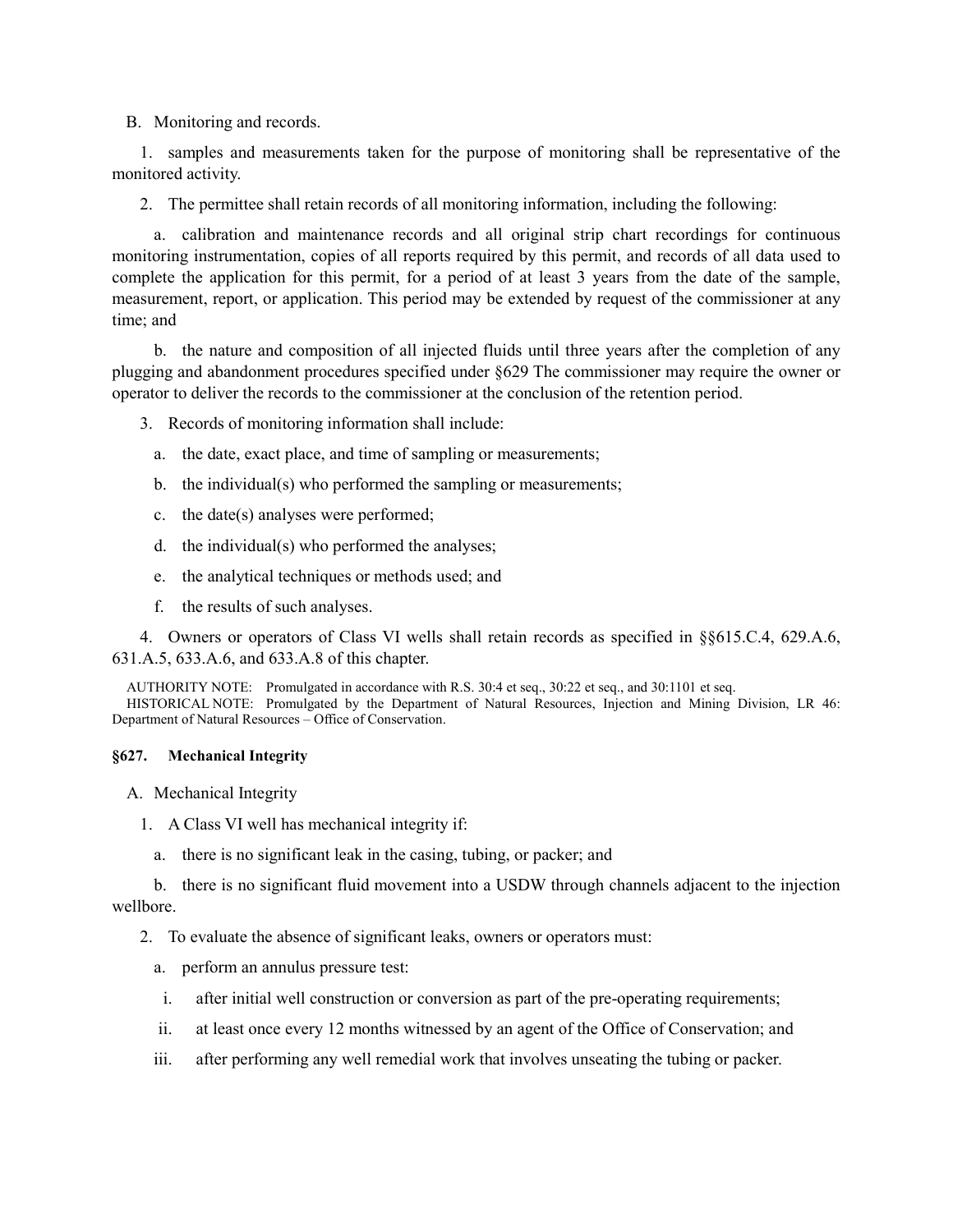b. continuously monitor injection pressure, rate, injected volumes; pressure on the annulus between tubing and long-string casing; and annulus fluid volume as specified in §621.A.6.

3. At least once every 12 months, use one of the following methods to determine the absence of significant fluid movement:

a. an approved tracer-type survey such as a radioactive tracer, oxygen-activation log, or similar tool; or

b. a temperature or noise log.

4. If required by the commissioner, run a casing inspection log at a frequency specified in the testing and monitoring plan at §625 to determine the presence or absence of corrosion in the long-string casing.

5. The commissioner may require other tests to evaluate well mechanical integrity.

a. The commissioner may allow the use of a test to demonstrate mechanical integrity other than those listed above with written approval of the USEPA. To obtain approval for the use of a new mechanical integrity test, the owner or operator must submit a written request to the commissioner with details of the proposed test and all technical data supporting its use, and the commissioner will submit a written request to the USEPA.

6. In conducting and evaluating the tests enumerated in this section to be allowed by the commissioner, the owner or operator and the commissioner must apply methods and standards generally accepted in the industry. When the owner or operator reports the results of mechanical integrity tests to the commissioner, a description of the test(s) and the method(s) used must be included. In making the evaluation, the commissioner must review monitoring and other test data submitted since the previous evaluation.

7. The commissioner may require additional or alternative tests if the mechanical integrity test results presented are not satisfactory to the commissioner to demonstrate that there is no significant leak in the casing, tubing, or packer, or to demonstrate that there is no significant movement of fluid into a USDW resulting from the injection activity.

AUTHORITY NOTE: Promulgated in accordance with R.S. 30:4 et seq., 30:22 et seq., and 30:1101 et seq. HISTORICAL NOTE: Promulgated by the Department of Natural Resources, Injection and Mining Division, LR 46: Department of Natural Resources – Office of Conservation.

### **§629. Reporting**

A. Reporting Requirements. The owner or operator must provide, at a minimum, the following reports to the commissioner—and the USEPA as specified in §629.A.5—for each permitted Class VI well:

1. Semi-annual reports containing:

a. any changes to the physical, chemical, and other relevant characteristics of the carbon dioxide stream from the proposed operating data;

b. monthly average, maximum, and minimum values for injection pressure, flow rate and volume, and annular pressure;

c. a description of any event that exceeds operating parameters for annulus pressure or injection pressure specified in the permit;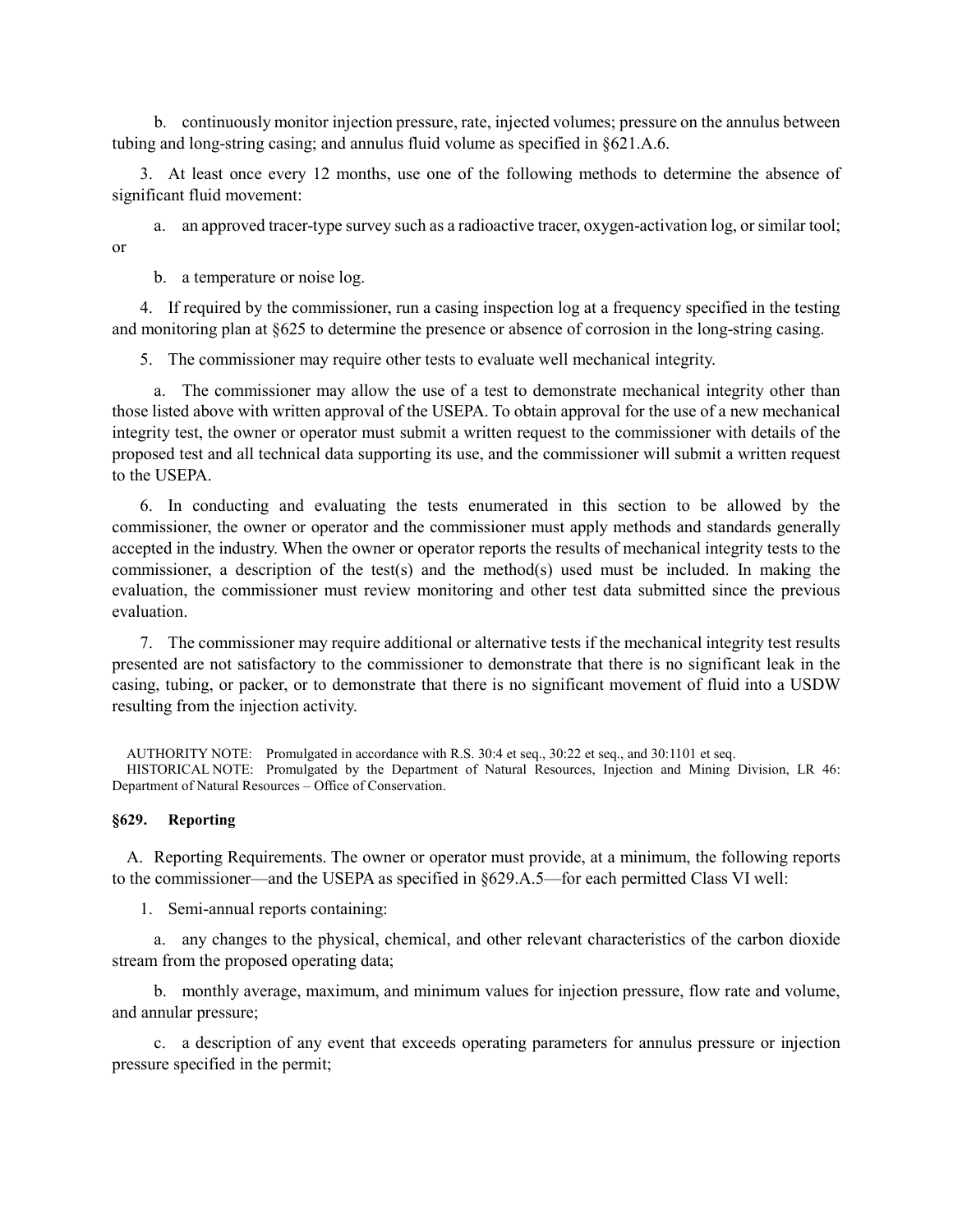d. a description of any event which triggers a shut-off device required by §621 and the response taken;

e. the monthly volume and/or mass of the carbon dioxide stream injected over the reporting period and the volume injected cumulatively over the life of the project;

f. monthly annulus fluid volume added;

g. the results of monitoring prescribed under §625; and

h. the raw operating data from the continuous recording devices prescribed by §621.A.6 submitted in digital format.

2. Report, within 30 days or as specified by permit, the results of:

- a. periodic tests of mechanical integrity;
- b. any well workover; and
- c. any other test of the injection well conducted by the permittee if required by the commissioner.
- 3. Report, within 24 hours:

a. any evidence that the injected carbon dioxide stream or associated pressure front may cause an endangerment to a USDW;

b. any noncompliance with a permit condition, or malfunction of the injection system, which may cause fluid migration into or between USDWs;

c. any triggering of a shut-off system (i.e., down-hole or at the surface);

d. any failure to maintain mechanical integrity; or

e. any release of carbon dioxide to the atmosphere or biosphere pursuant to compliance with the requirement at §625.A.8 for surface air/soil gas monitoring or other monitoring technologies, if required by the commissioner.

4. Owners or operators must notify the commissioner in writing in advance of doing any well work or formation testing as required in §621.A.9.

5. Regardless of whether the State of Louisiana has primary permit and enforcement authority (primacy) for Class VI wells, owners or operators of Class VI wells, or applicants for Class VI wells must submit all required submittals, reports, and notifications under §§605, 607, 615, 617, 619, 621, 623, 625, 627, 629, 631, and §633 to the USEPA in an electronic format approved by the USEPA.

6. Records shall be retained by the owner or operator as follows:

a. all data collected for Class VI permit applications in §§607 and 619 shall be retained throughout the life of the geologic sequestration project and at least 10 years following site closure.

b. data on the nature and composition of all injected fluids collected under §625.A.1 shall be retained at least 10 years after site closure. The commissioner may require the owner or operator to deliver the records to the commissioner at the conclusion of the retention period.

c. monitoring data collected under §§625.A.2 through 625.A.9 shall be retained at least 10 years after it is collected.

d. well plugging reports, post-injection site care data, including, if appropriate, data and information used to develop the demonstration of the alternative post-injection site care timeframe, and the site closure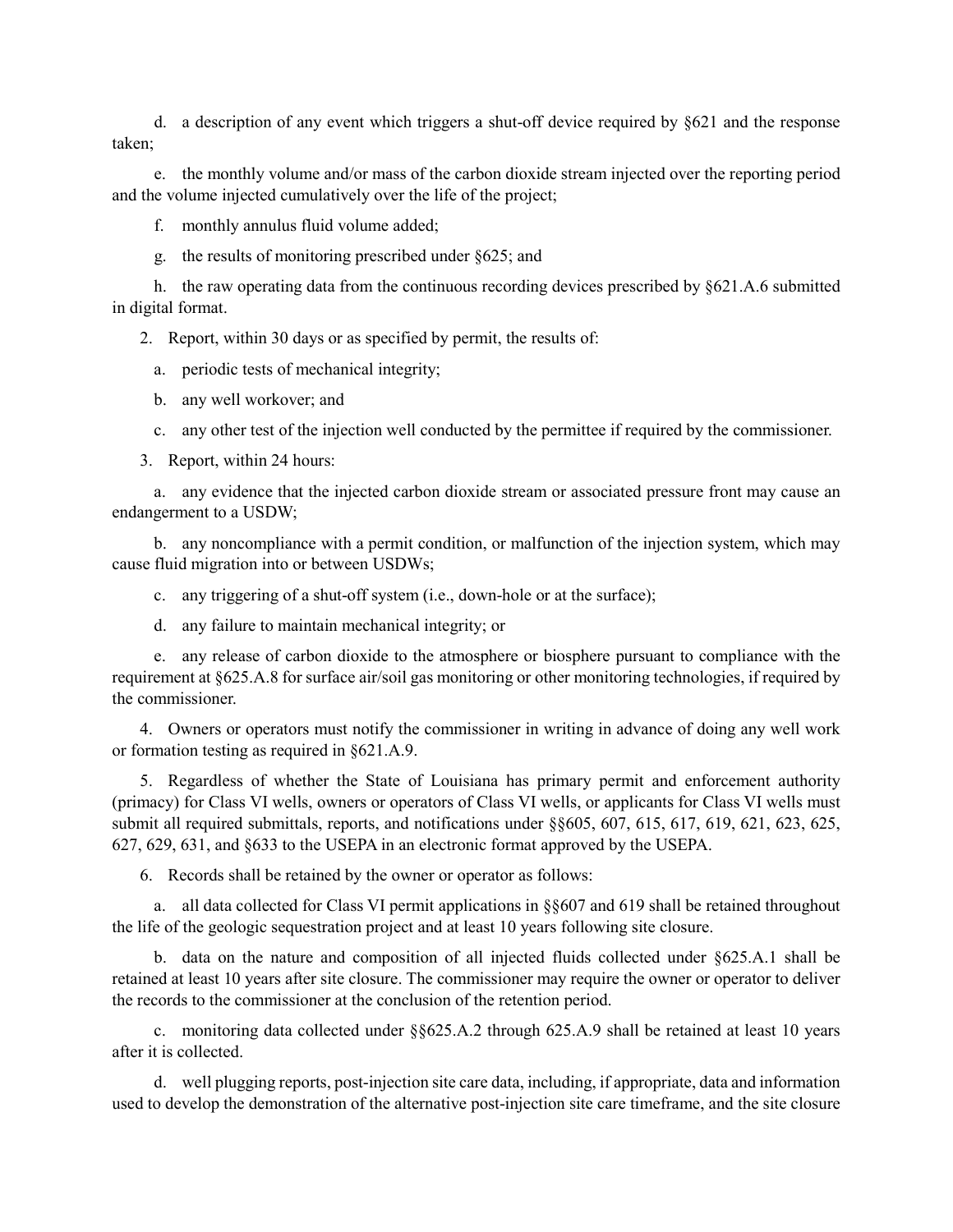report collected pursuant to requirements at §§633.A.6 and 633.A.8 shall be retained at least 10 years following site closure.

e. The commissioner may require the owner or operator to retain any records required under these regulations for longer than 10 years after site closure.

B. Recordkeeping. Owners or operators of Class VI wells shall retain records as specified in §§615.C.4, 629.A.6, 631.A.5, 633.A.6, and 633.A.8.

AUTHORITY NOTE: Promulgated in accordance with R.S. 30:4 et seq., 30:22 et seq., and 30:1101 et seq. HISTORICAL NOTE: Promulgated by the Department of Natural Resources, Injection and Mining Division, LR 46: Department of Natural Resources – Office of Conservation.

### **§631. Plugging and Abandonment**

A. Well Plugging and Abandonment.

1. A Class VI permit shall include conditions that meet the requirements set forth in this subsection and shall be incorporated into the permit as a permit condition. For purposes of this subsection, temporary or intermittent cessation of injection operations is not abandonment.

2. Before well plugging, the owner or operator must flush each Class VI well with a buffer fluid, determine bottomhole reservoir pressure, and perform a final external mechanical integrity test.

3. Well Plugging Plan. The owner or operator of a Class VI well must prepare, maintain, and comply with a plan acceptable to the commissioner. The requirement to maintain and implement an approved plan is directly enforceable regardless of whether the requirement is a condition of the permit. The well plugging plan must be submitted as part of the permit application, must be designed in a way that will prevent the movement of fluids into or between USDWs or outside the injection zone, and must include the following minimum information:

a. appropriate tests or measures for determining bottomhole reservoir pressure;

b. appropriate testing methods to ensure external mechanical integrity as specified in §627;

c. a description of the size and amount of casing, tubing, or any other well construction materials to be removed from the well before well closure;

d. that prior to the placement of plugs, the well shall be in a state of static equilibrium with the mud weight equalized top to bottom, either by circulating the mud in the well at least once or by a comparable method;

e. the type and number of plugs to be used;

f. the placement of each plug, including the elevation of the top and bottom of each plug;

g. the type, grade, yield, and quantity of material, such as cement, to be used in plugging. The material must be compatible with the carbon dioxide stream;

h. the method of placement of the plugs;

i. pre-closure and proposed post-closure well schematics;

j. that each plug shall be appropriately tagged and tested for seal and stability;

k. that the well casings shall be cut at least five feet below ground surface for land-based wells, and at least 15 feet below the mud line for wells at a water location.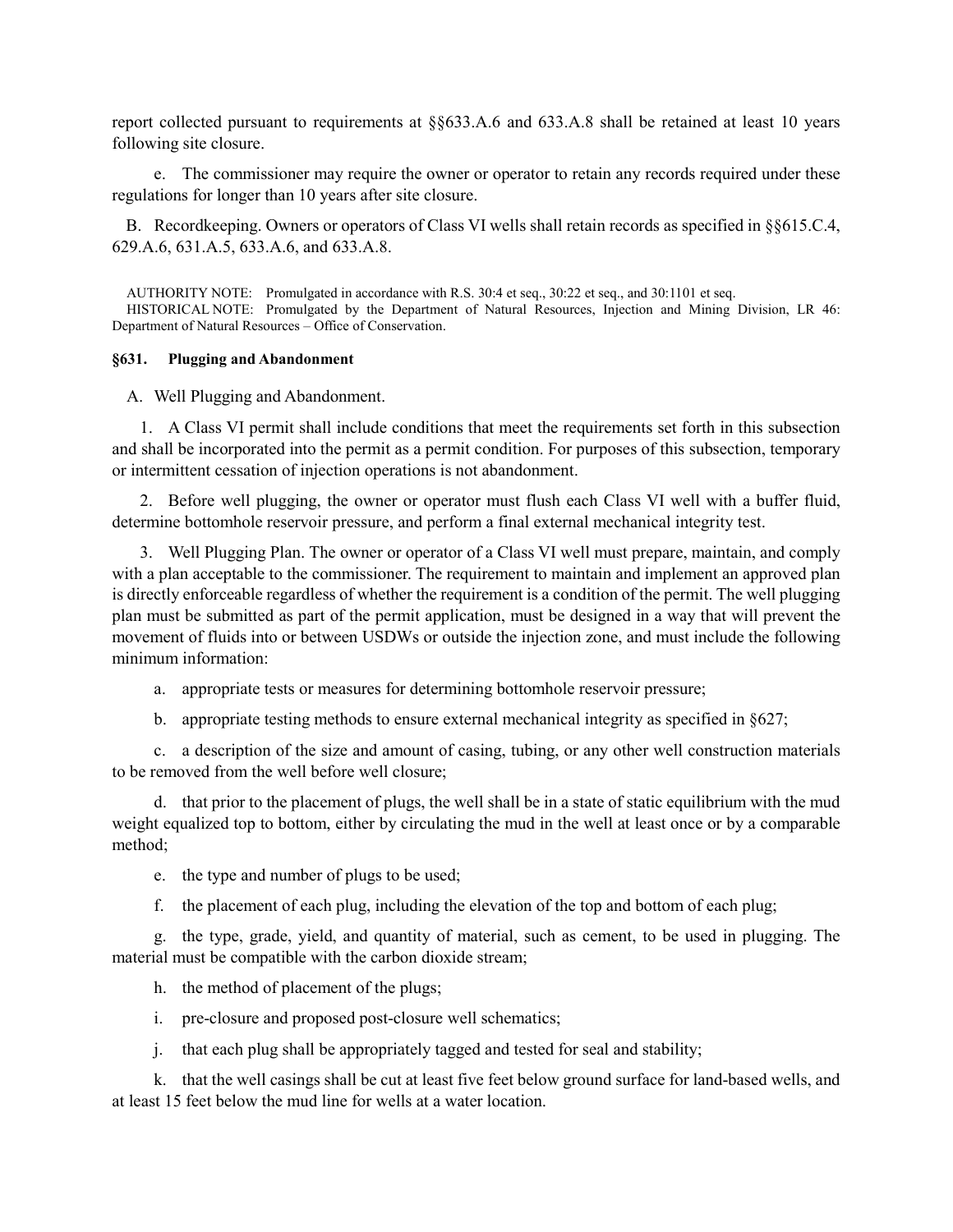l. that upon successful completion of well closure of a land-based well, a one-half  $(\frac{1}{2})$  inch steel plate shall be welded across all casings and inscribed with the well's state serial number and date plugged and abandoned, and

m. any addition information that the commissioner may require.

4. Notice of Intent to Plug. The owner or operator must submit the Form UIC-17, or successor form, to the commissioner and receive written approval from the commissioner before beginning actual well plugging operations. The form must contain information on the procedures to be used in the field to plug and abandon the well.

5. Well Closure Report. The owner or operator shall submit a closure report to the commissioner within 30 days after well plug and abandonment. The report shall be certified as accurate by the owner or operator and by the person charged with overseeing the closure operation (if other than the owner or operator). The owner or operator shall retain the well closure report at least 10 years following site closure. The report shall contain the following information:

a. detailed procedures of the closure operation. Where actual closure differed from the approved plan, the report shall include a written statement specifying the differences between the previous plan and the actual closure;

b. all state regulatory reporting forms relating to the closure activity; and

c. any information pertinent to the closure activity including schematics, tests, or monitoring data.

AUTHORITY NOTE: Promulgated in accordance with R.S. 30:4 et seq., 30:22 et seq., and 30:1101 et seq.

HISTORICAL NOTE: Promulgated by the Department of Natural Resources, Injection and Mining Division, LR 46: Department of Natural Resources – Office of Conservation.

### **§633. Closure and Post-Closure**

A. Post-Injection Site Care and Site Closure.

1. The owner or operator of a Class VI well must prepare, maintain, and comply with a plan for postinjection site care and site closure that meets the requirements of §633.A.1.b and is acceptable to the commissioner. The requirement to maintain and implement an approved plan is directly enforceable regardless of whether the requirement is a condition of the permit.

a. The owner or operator must submit the post-injection site care and site closure plan as a part of the permit application.

b. The post-injection site care and site closure plan must include the following information:

i. the pressure differential between pre-injection and predicted post-injection pressures in the injection zone(s);

ii. the predicted position of the carbon dioxide plume and associated pressure front at site closure as demonstrated in the area of review evaluation required under §615.B.3.a;

iii. a description of post-injection monitoring location, methods, and proposed frequency;

iv. a proposed schedule for submitting post-injection site care monitoring results to the commissioner and to the USEPA pursuant to §629.A.5; and,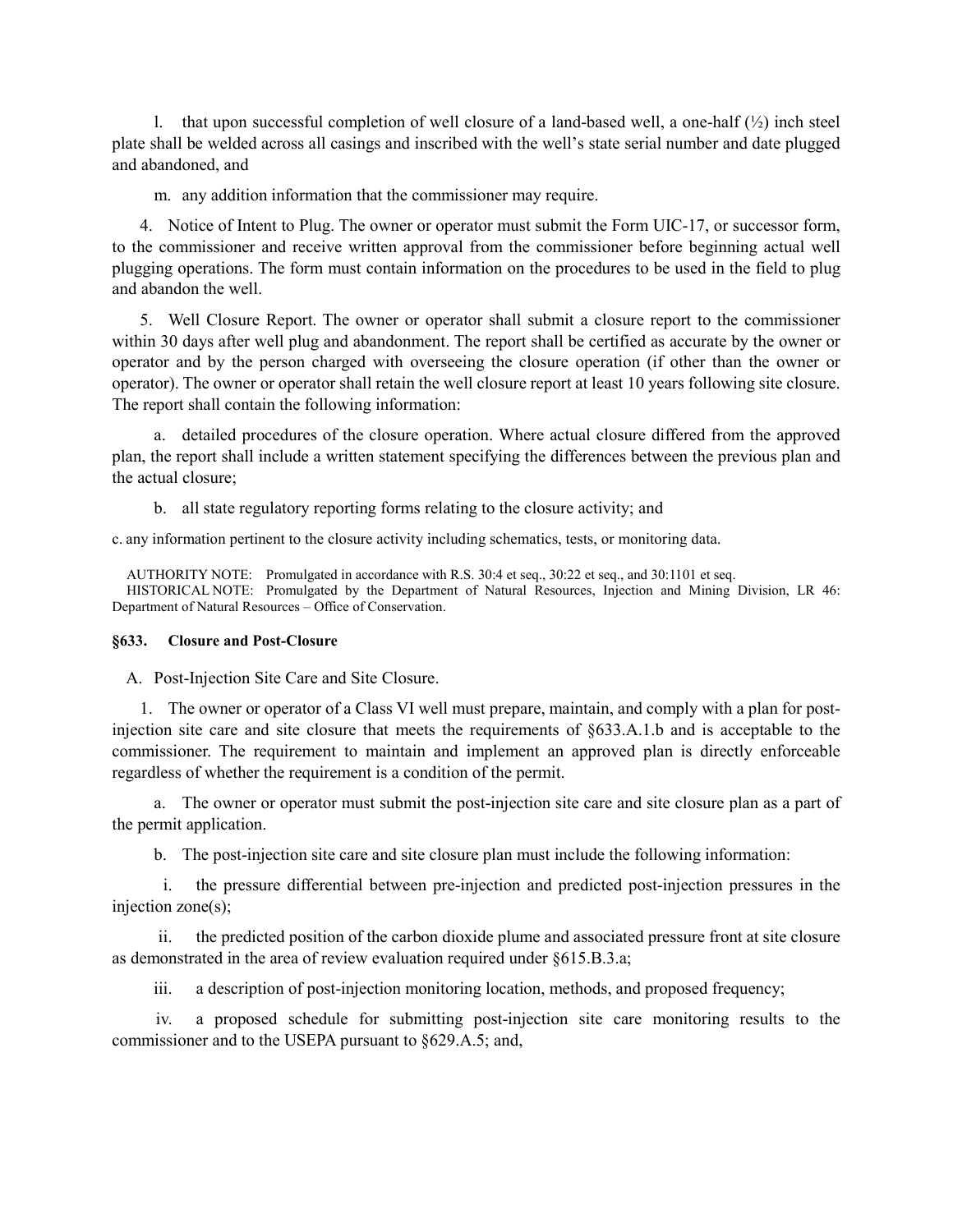v. the duration of the post-injection site care timeframe and, if approved by the commissioner, the demonstration of the alternative post-injection site care timeframe that ensures non-endangerment of USDWs.

c. Upon cessation of injection, owners or operators of Class VI wells must either submit an amended post-injection site care and site closure plan or demonstrate to the commissioner through monitoring data and modeling results that no amendment to the plan is needed. Any amendments to the post-injection site care and site closure plan must be approved by the commissioner, be incorporated into the permit, and are subject to the permit modification requirements at §613, as appropriate.

d. At any time during the life of the geologic sequestration project, the owner or operator may modify and resubmit the post-injection site care and site closure plan for the commissioner's approval within 30 days of such change.

2. The owner or operator shall monitor the site following the cessation of injection to show the position of the carbon dioxide plume and pressure front and demonstrate that USDWs are not being endangered.

a. Following the cessation of injection, the owner or operator shall continue to conduct monitoring as specified in the commissioner-approved post-injection site care and site closure plan for at least 50 years or for the duration of the alternative timeframe approved by the commissioner pursuant to requirements in §633.A.3, unless the owner or operator makes a demonstration under §633.A.2.b. The monitoring must continue until the geologic sequestration project no longer poses an endangerment to USDWs and the demonstration under §633.A.2.b is submitted and approved by the commissioner.

b. If the owner or operator can demonstrate to the satisfaction of the commissioner before 50 years or prior to the end of the approved alternative timeframe based on monitoring and other site-specific data, that the geologic sequestration project no longer poses an endangerment to USDWs, the commissioner may approve an amendment to the post-injection site care and site closure plan to reduce the frequency of monitoring or may authorize site closure before the end of the 50-year period or prior to the end of the approved alternative timeframe, where the owner or operator has substantial evidence that the geologic sequestration project no longer poses a risk of endangerment to USDWs.

c. Prior to authorization for site closure, the owner or operator must submit to the commissioner for review and approval a demonstration, based on monitoring and other site-specific data, that no additional monitoring is needed to ensure that the geologic sequestration project does not pose an endangerment to USDWs.

d. If the demonstration in §633.A.2.c cannot be made (i.e., additional monitoring is needed to ensure that the geologic sequestration project does not pose an endangerment to USDWs) at the end of the 50-year period or at the end of the approved alternative timeframe, or if the commissioner does not approve the demonstration, the owner or operator must submit to the commissioner a plan to continue post-injection site care until a demonstration can be made and approved by the commissioner.

3. Demonstration of Alternative Post-Injection Site Care Timeframe. The commissioner may approve, in consultation with the USEPA, an alternative post-injection site care timeframe other than the 50-year default, if an owner or operator can demonstrate during the permitting process that an alternative postinjection site care timeframe is appropriate and ensures non-endangerment of USDWs. The demonstration must be based on significant, site-specific data and information including all data and information collected pursuant to §607 and §615, and must contain substantial evidence that the geologic sequestration project will no longer pose a risk of endangerment to USDWs at the end of the alternative post-injection site care timeframe.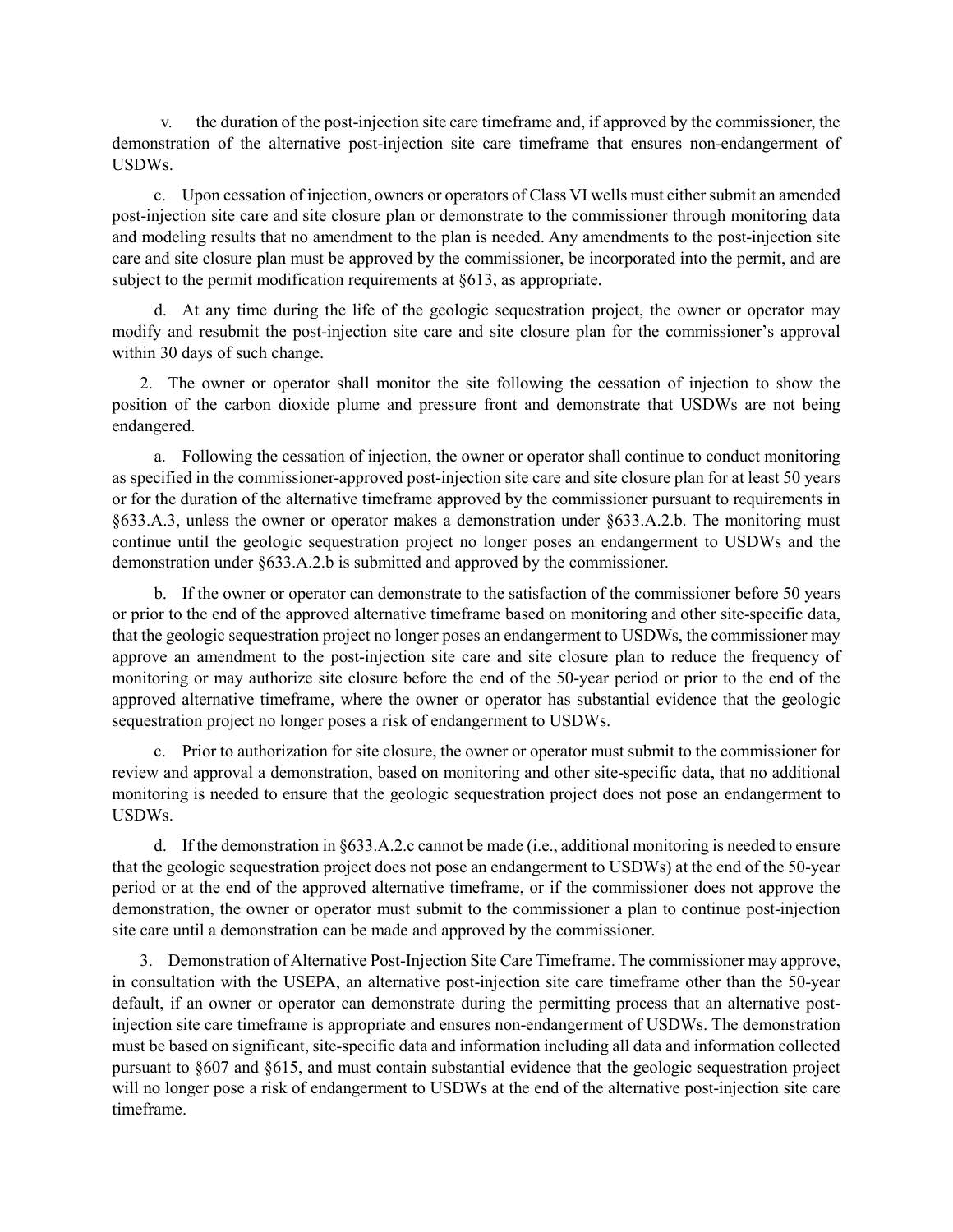a. A demonstration of an alternative post-injection site care timeframe must include consideration and documentation of:

i. the results of computational modeling performed pursuant to delineation of the area of review under §615.B and §615.C;

ii. the predicted timeframe for pressure decline within the injection zone, and any other zones, such that formation fluids may not be forced into any USDWs; and/or the timeframe for pressure decline to pre-injection pressures;

iii. the predicted rate of carbon dioxide plume migration within the injection zone, and the predicted timeframe for the cessation of migration;

a description of the site-specific processes that will result in carbon dioxide trapping including immobilization by capillary trapping, dissolution, and mineralization at the site;

the predicted rate of carbon dioxide trapping in the immobile capillary phase, dissolved phase, and/or mineral phase;

vi. the results of laboratory analyses, research studies, and/or field or site-specific studies to verify the information required in clauses iv. and v. above;

vii. a characterization of the confining zone(s) including a demonstration that it is free of transmissive faults, fractures, and micro-fractures and of appropriate thickness, permeability, and integrity to impede fluid (e.g., carbon dioxide, formation fluids) movement;

the presence of potential conduits for fluid movement including planned injection wells and project monitoring wells associated with the proposed geologic sequestration project or any other projects in proximity to the predicted/modeled, final extent of the carbon dioxide plume and area of elevated pressure;

ix. a description of the well construction and an assessment of the quality of plugs of all abandoned wells within the area of review;

x. the distance between the injection zone and the nearest USDW above the injection zone; and

xi. any additional site-specific factors required by the commissioner.

b. Information submitted to support the demonstration in §633.A.3.a must meet the following criteria:

i. all analyses and tests performed to support the demonstration must be accurate, reproducible, and performed in accordance with the established quality assurance standards;

ii. estimation techniques must be appropriate and USEPA-certified test protocols must be used where available;

iii. predictive models must be appropriate and tailored to the site conditions, composition of the carbon dioxide stream and injection and site conditions over the life of the geologic sequestration project;

iv. predictive models must be calibrated using existing information (e.g., at Class I, Class II, or Class V experimental technology well sites) where sufficient data are available;

reasonably conservative values and modeling assumptions must be used and disclosed to the commissioner whenever values are estimated on the basis of known, historical information instead of sitespecific measurements;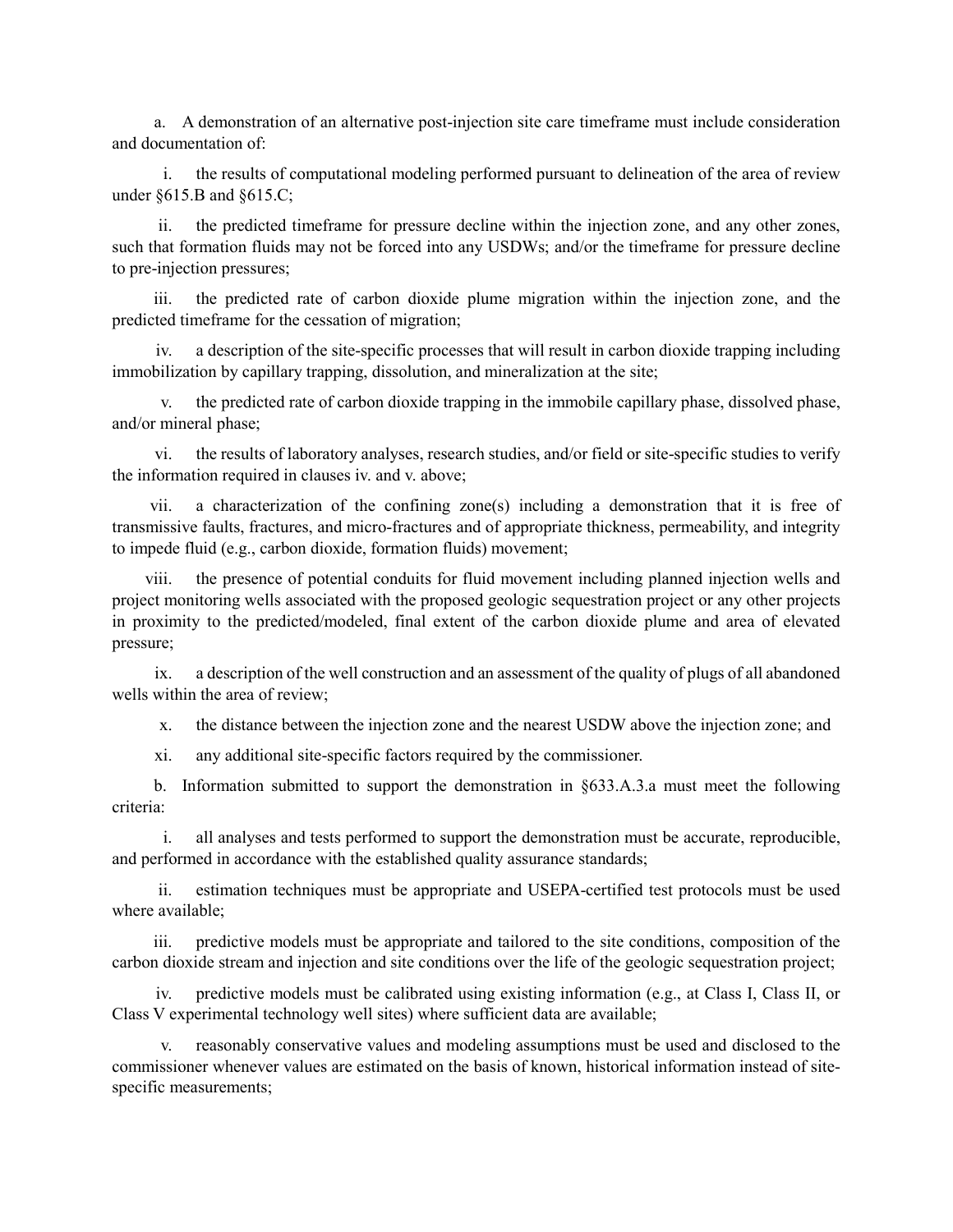vi. an analysis must be performed to identify and assess aspects of the alternative post-injection site care timeframe demonstration that contribute significantly to uncertainty. The owner or operator must conduct sensitivity analyses to determine the effect that significant uncertainty may contribute to the modeling demonstration.

vii. an approved quality assurance and quality control plan must address all aspects of the demonstration; and,

viii. any additional criteria required by the commissioner.

4. Notice of Intent for Site Closure. The owner or operator must notify the commissioner in writing at least 120 days before site closure. At this time, if any changes have been made to the original postinjection site care and site closure plan, the owner or operator must also provide the revised plan. The commissioner may allow for a shorter notice period.

5. After the commissioner has authorized site closure, the owner or operator must plug all monitoring wells in a manner which will not allow movement of injection or formation fluids that endangers a USDW.

6. The owner or operator must submit a site closure report to the commissioner within 90 days after site closure, which must also be retained by the owner or operator for at least 10 years. The report must include:

a. documentation of appropriate injection and monitoring well plugging as specified in §631 and §633.A.5. The owner or operator must provide a copy of a survey plat which has been submitted to the local zoning authority designated by the commissioner. The plat must indicate the location of the injection well relative to permanently surveyed benchmarks. The owner or operator must also submit a copy of the plat to the USEPA as in §629.A.5;

b. documentation of appropriate notification and information to such State, local and Tribal authorities that have authority over drilling activities to enable such State, local, and Tribal authorities to impose appropriate conditions on subsequent drilling activities that may penetrate the injection and confining zone(s); and

c. records reflecting the nature, composition, and volume of the carbon dioxide stream.

7. Each owner or operator of a Class VI injection well must record a notation on the deed to the facility property or any other document that is normally examined during title search that will in perpetuity provide any potential purchaser of the property the following information:

a. the fact that land has been used to sequester carbon dioxide;

b. the name of the State agency, local authority, and/or Tribe with which the survey plat was filed, as well as the address of the USEPA Regional Office to which it was submitted; and

c. the volume of fluid injected, the injection zone or zones into which it was injected, and the period over which injection occurred.

8. The owner or operator must retain for at least 10 years following site closure, records collected during the post-injection site care period. The owner or operator must deliver the records to the commissioner at the conclusion of the retention period, and the records must thereafter be retained in a form and manner and at a location designated by the commissioner.

B. Certificate of Completion. The commissioner shall not issue a certificate of completion pursuant to R.S. 1109 unless the operator has sufficient financial surety with the Office of Conservation to adequately close the facility, plug all existing wells, and provide for post-injection site care and site closure.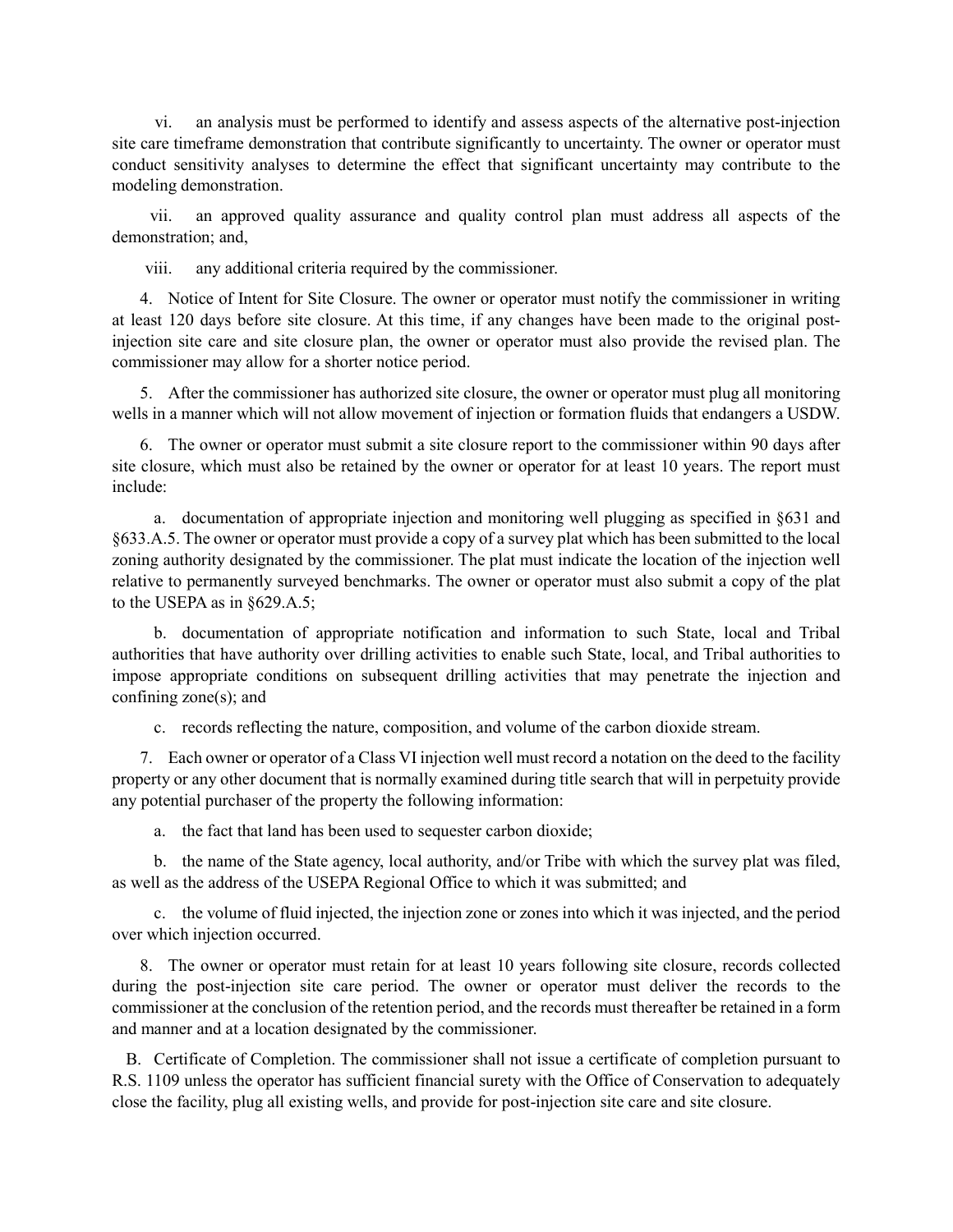AUTHORITY NOTE: Promulgated in accordance with R.S. 30:4 et seq., 30:22 et seq., and 30:1101 et seq. HISTORICAL NOTE: Promulgated by the Department of Natural Resources, Injection and Mining Division, LR 46: Department of Natural Resources – Office of Conservation.

> Richard P. Ieyoub Commissioner

# **Family Impact Statement**

In compliance with Act 1183 of the 1999 Regular Session of the Louisiana Legislature, the impact of this proposed rule on the family has been considered. This proposed rule has a positive impact on family functioning, stability, or autonomy as described in R.S. 49:972.

# **Poverty Impact Statement**

The proposed Rule should not have any known or foreseeable impact on any child, individual or family as defined by R.S. 49:973.B. In particular, there should be no known or foreseeable effect on:

1. the effect on household income, assets, and financial security;

2. the effect on early childhood development and preschool through postsecondary education development;

3. the effect on employment and workforce development;

4. the effect on taxes and tax credits;

5. the effect on child and dependent care, housing, health care, nutrition, transportation, and utilities assistance.

# **Small Business Analysis**

Pursuant to R.S. 49:965.6, methods for reduction of the impact on small business, as defined in the Regulatory Flexibility Act, have been considered when creating this proposed Rule.

This proposed Rule is not anticipated to have an adverse impact on small businesses; therefore, a Small Business Economic Impact Statement has not been prepared.

# **Provider Impact Statement**

The proposed Rule should not have any known or foreseeable impact on providers as defined by HCR 170 of 2014 Regular Legislative Session. In particular, there should be no known or foreseeable effect on:

1. the effect on the staffing level requirements or qualifications required to provide the same level of service;

2. the total direct and indirect effect on the cost to the providers to provide the same level of service; or

3. the overall effect on the ability of the provider to provide the same level of service.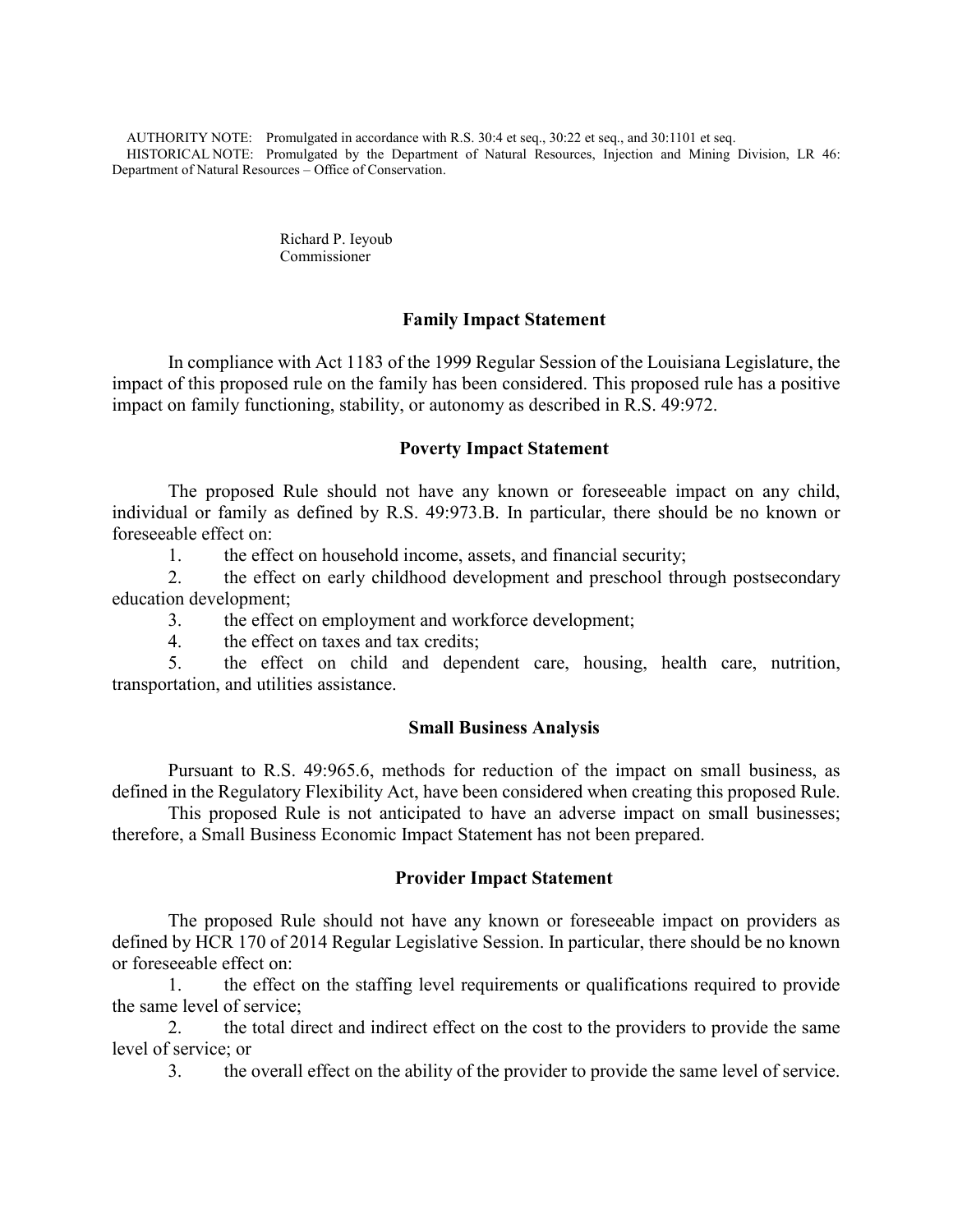# **Public Comments**

Interested persons may submit written comments to Stephen Lee, Director of the Injection and Mining Division, Office of Conservation, Louisiana Department of Natural Resources, P.O. Box 94275, Baton Rouge, LA 70804-9275, or by faxing comments to (225) 242-3441. Written comments will be accepted through the close of business, 5:00 p.m. on December 1, 2020. A public hearing is not currently scheduled, but if requested will be held on the morning of Tuesday, December 1, 2020.

Richard P. Ieyoub Commissioner of Conservation

# **FISCAL AND ECONOMIC IMPACT STATEMENT FOR ADMINISTRATIVE RULES**

I. ESTIMATED IMPLEMENTATION COSTS (SAVINGS) TO STATE OR LOCAL GOVERNMENTAL UNITS (Summary)

There will be an increase in expenditures to the Louisiana Department of Natural Resources (LDNR) as a result of the proposed rules required by Act 517 of 2009. The proposed rules govern Class VI wells for the sequestration of carbon dioxide in subsurface geologic formations, ultimately limiting emissions of this greenhouse gas. LDNR anticipates minimal costs to the program in FY 21 (which will be absorbed within their existing budget) because LDNR will not receive approval from the United States Environmental Protection Agency (USEPA) to issue permits for these types of wells until FY 22.

Expenditures will increase over FY 22 and FY 23 as the program is fully staffed and implemented and will require approximately \$1.135 M for full implementation by FY 23. Funding for the program will come from the newly created Carbon Dioxide Geologic Storage Trust Fund (CDGSTF), federal grants, and State General Fund (Direct) (SGF). The largest impact to the SGF will be in FY 23, with an expected impact of approximately \$500,000. Reliance on the SGF is minimal for FY 24 and beyond as the CDGSTF is expected to have accrued sufficient funds for program operations, in addition to federal grants.

There will be no impact to local governmental units.

# II. ESTIMATED EFFECT ON REVENUE COLLECTIONS OF STATE OR LOCAL GOVERNMENTAL UNITS (Summary)

There will be an increase in revenue collections to LDNR beginning in FY 22 and increasing each subsequent fiscal year. LDNR will experience small increases to the Oil and Gas Regulatory Fund each fiscal year (\$10,000 by FY 23) and significant increases to the new CDGSTF each fiscal year (\$315,000 by FY 23). LDNR anticipates 4 to 6 sites by the end of FY 24 with estimated revenue to the CDGSTF between \$1.6 M - \$2.4 M. Future grant funding will increase each fiscal year and will be based on the Class VI well count.

There will be an impact to the SGF to the extent that Class VI wells are constructed under state property thereby creating leasing revenues. However, the number and location of the Class VI wells is speculative